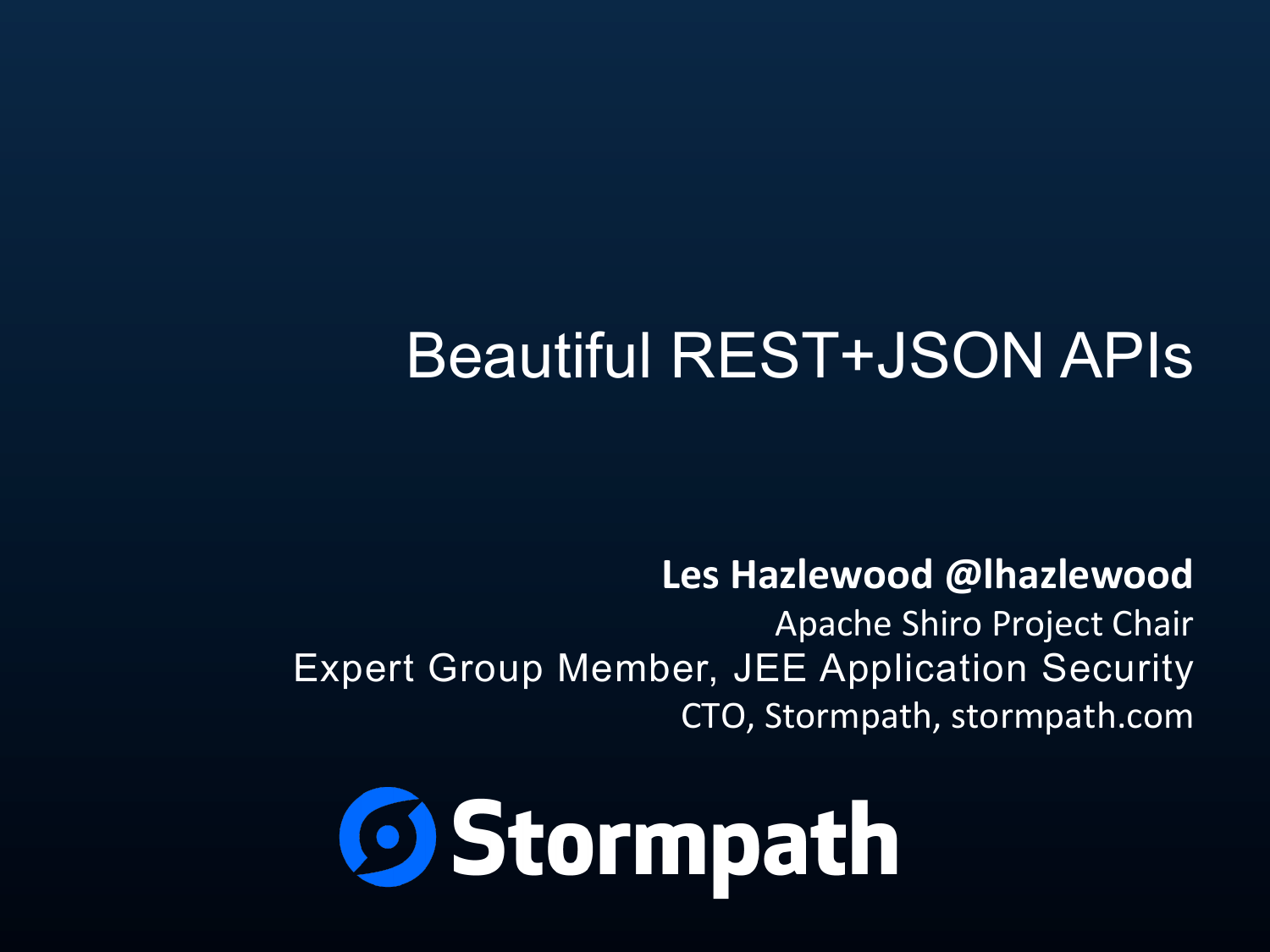# **69 Stormpath.com**

- User Management API for Developers
- Password security
- Authentication and Authorization
- LDAP & Active Directory Cloud Sync
- Instant-on, scalable, and highly available
- Free for developers

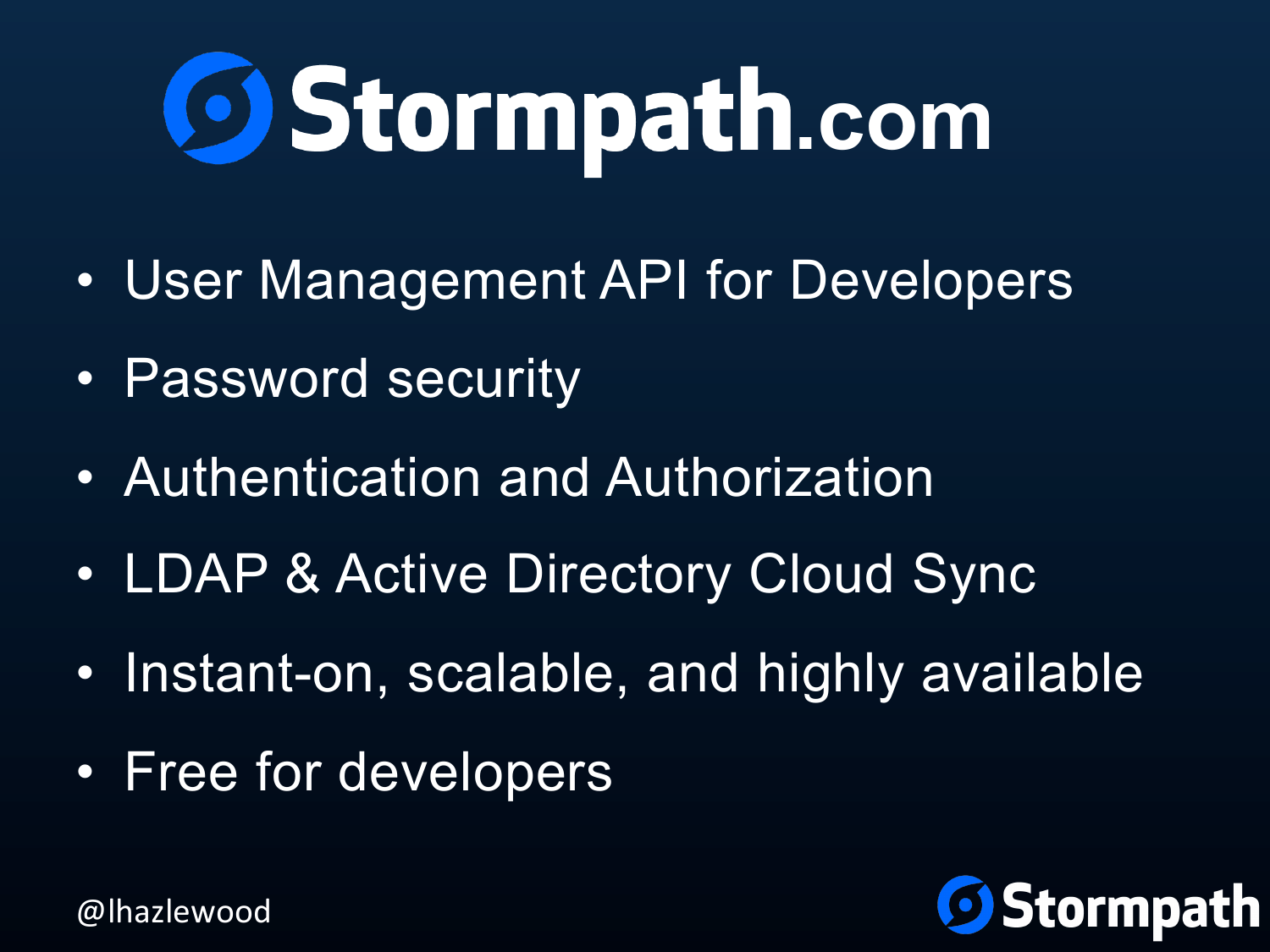# **Outline**

- APIs, REST & JSON
- REST Fundamentals
- Design

Base URL Versioning Resource Format Return Values Content Negotiation References (Linking) Pagination Query Parameters **Associations** 

Errors IDs Method Overloading **Resource Expansion** Partial Responses Caching & Etags **Security Multi Tenancy** Maintenance **Batch Operations** 

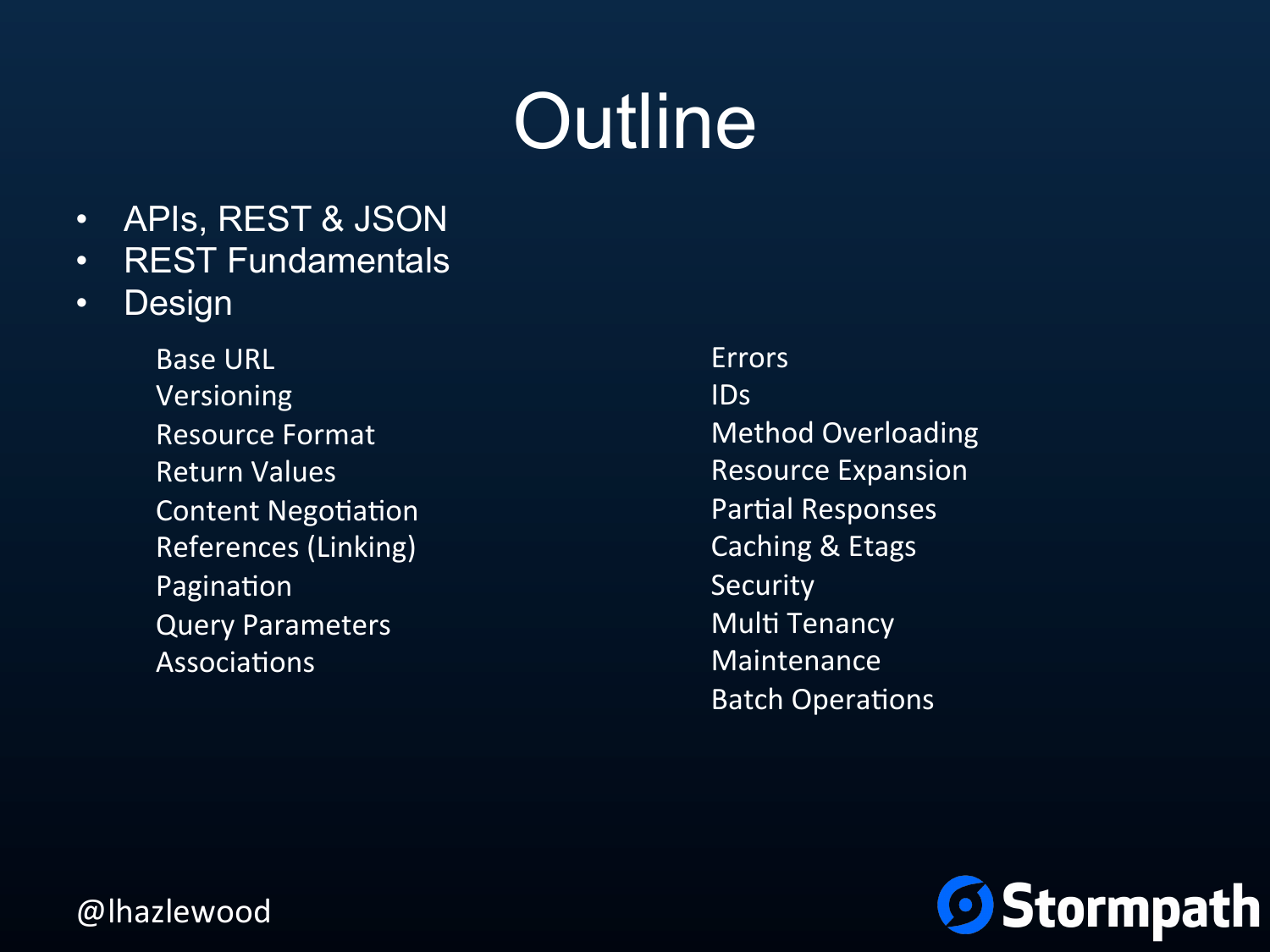## APIs

- Applications
- Developers
- Pragmatism over Ideology
- Adoption
- Scale

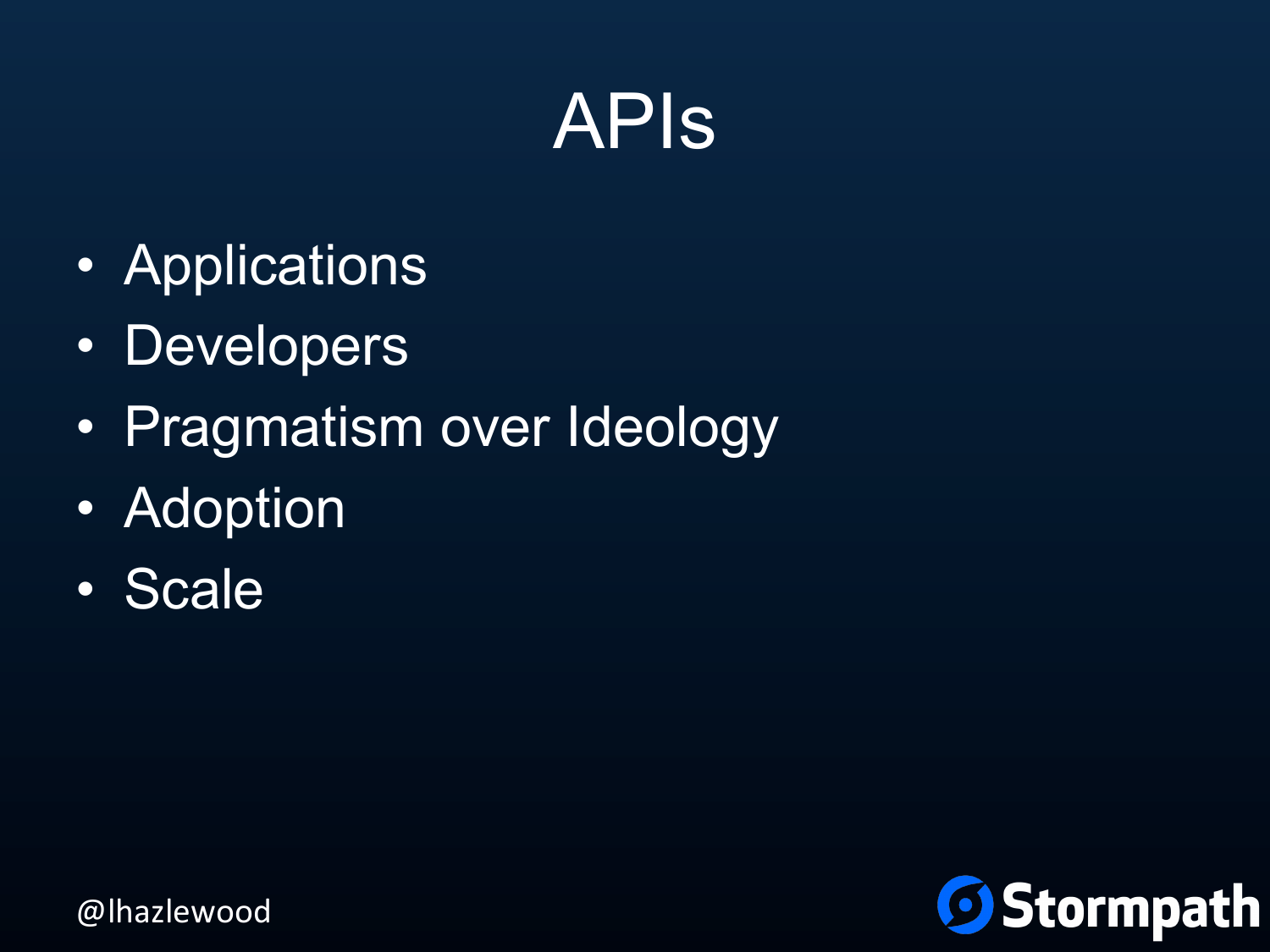# Why REST?

- Scalability
- Generality
- Independence
- Latency (Caching)
- Security
- Encapsulation

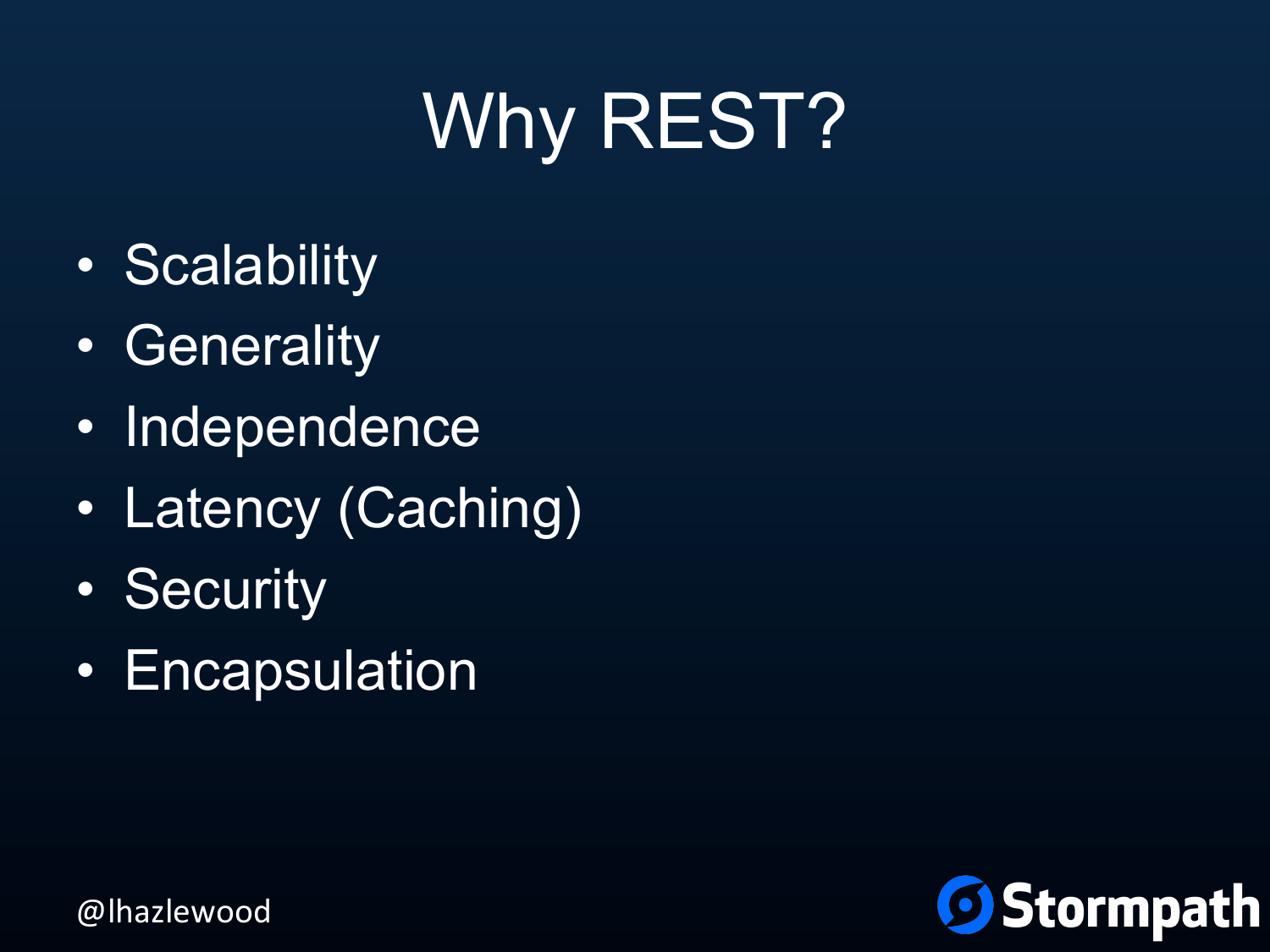# Why JSON?

- Ubiquity
- Simplicity
- Readability
- Scalability
- Flexibility

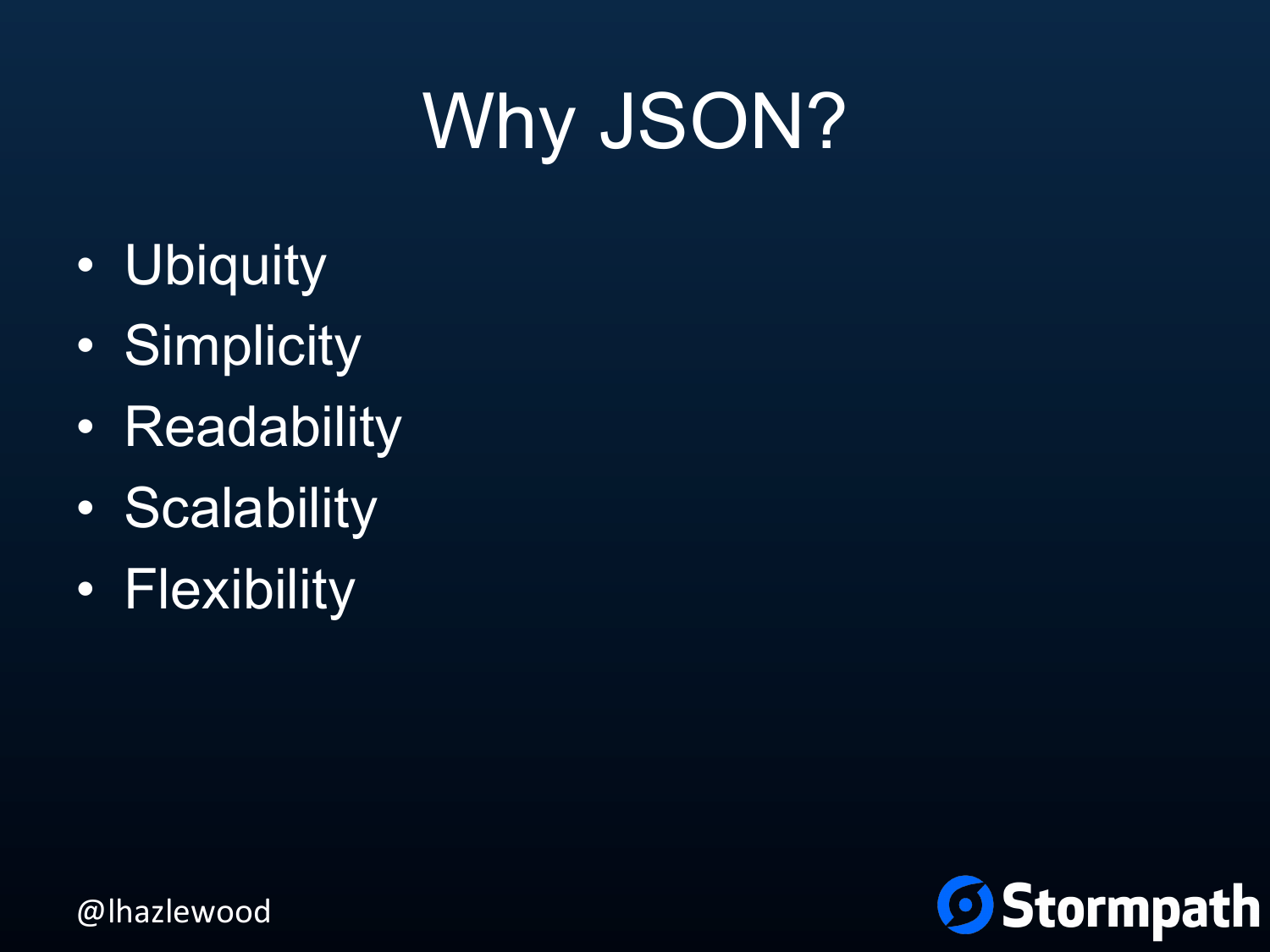# **HATEOAS**

- · Hypermedia
- $\bullet$  As
- $\bullet$  The
- Engine
- $\bullet$  Of
- · Application
- State

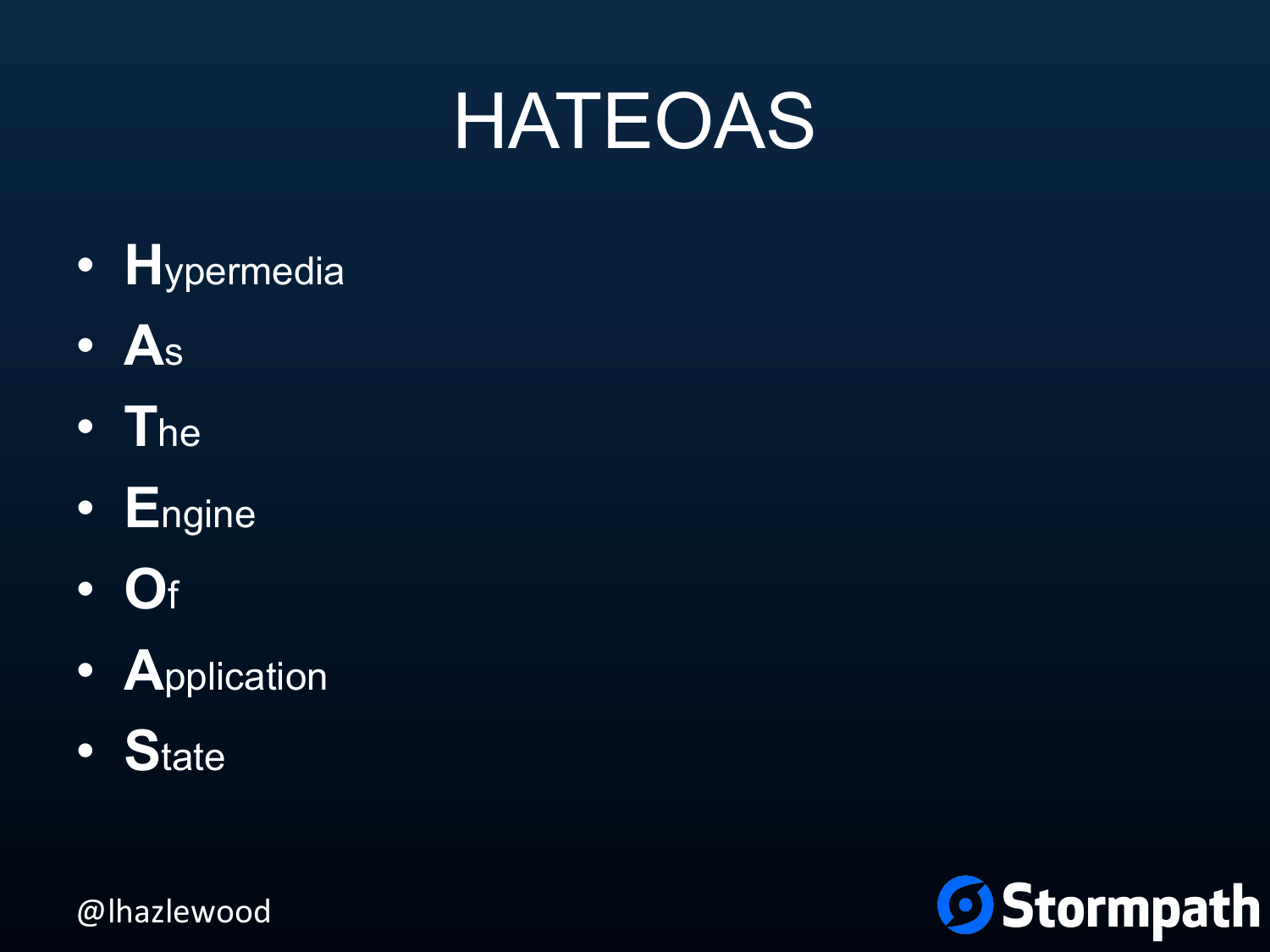# REST Is Easy

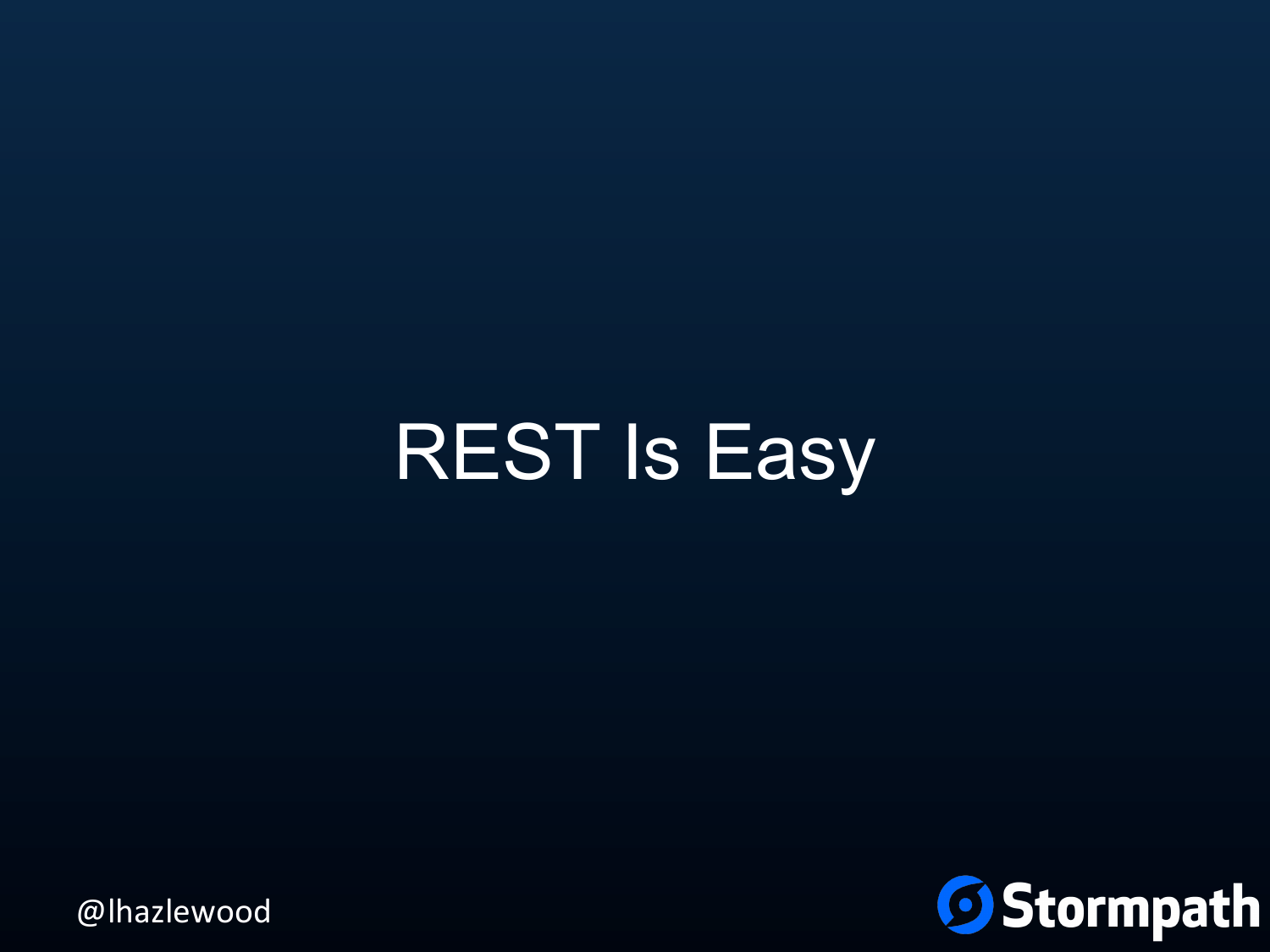## REST Is \*&@#\$! Hard

(for providers)

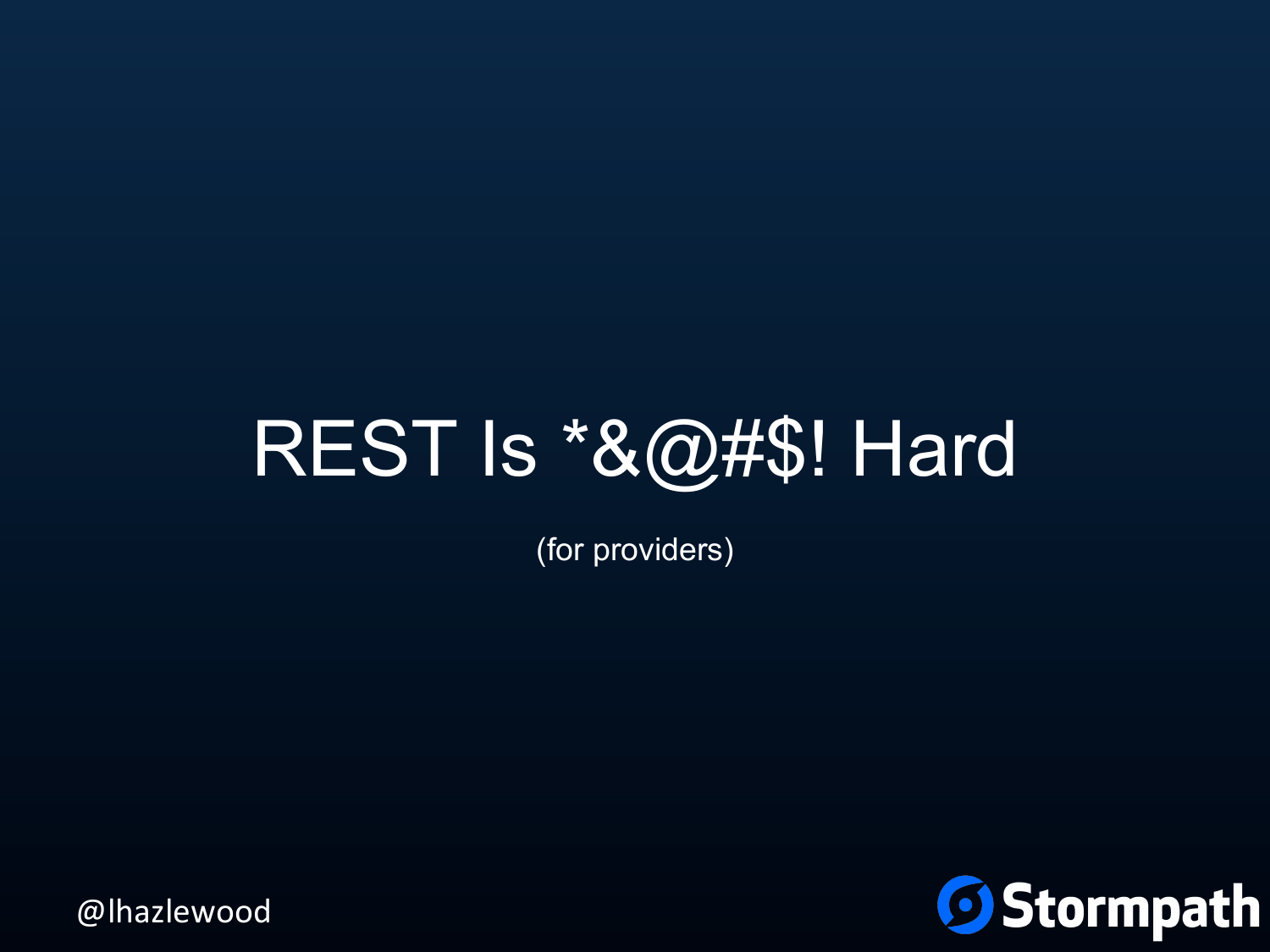## REST *can* be easy

(if you follow some guidelines)

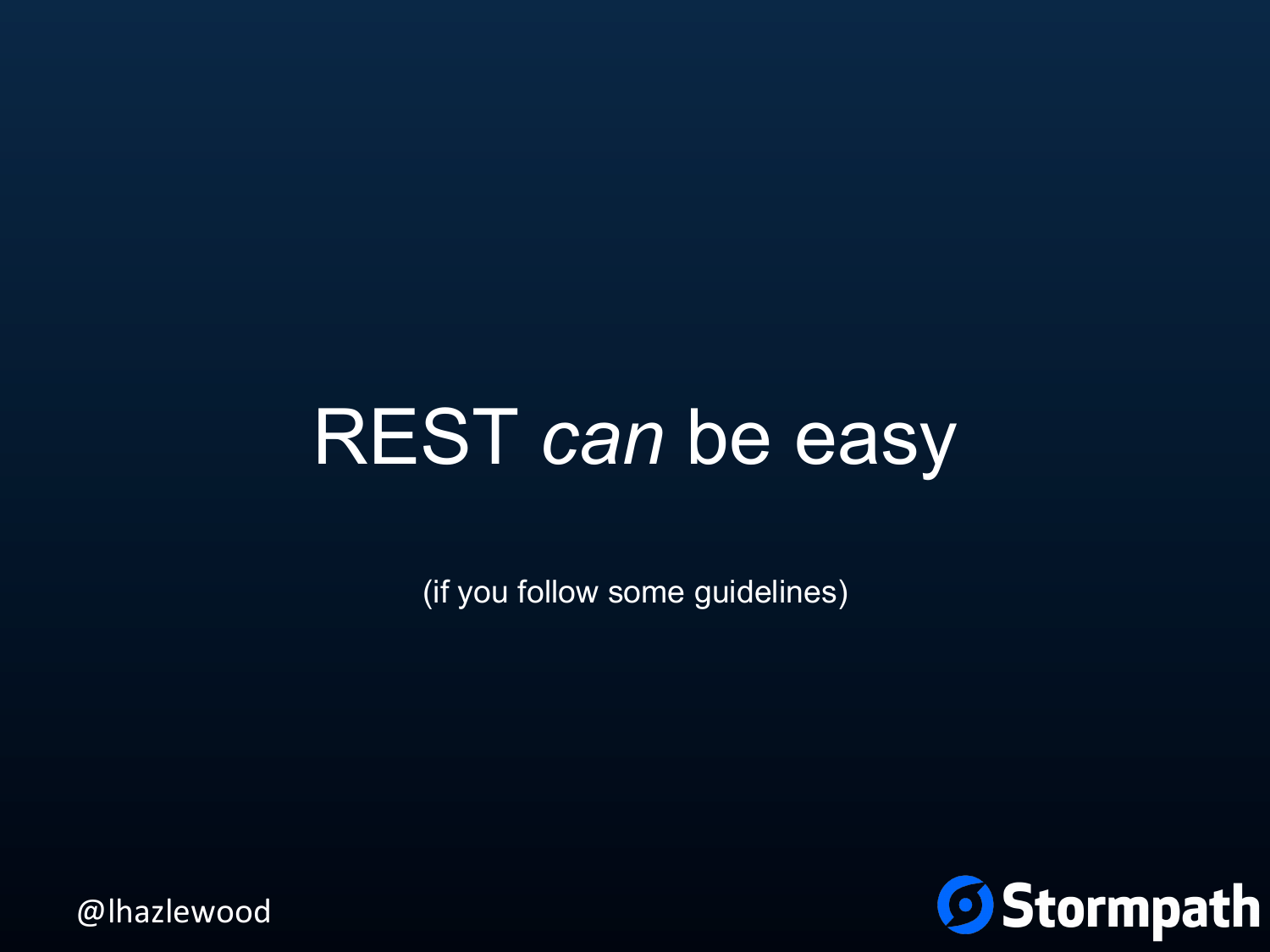# Example Domain: Stormpath

- Applications
- Directories
- **Accounts**
- Groups
- Associations
- Workflows

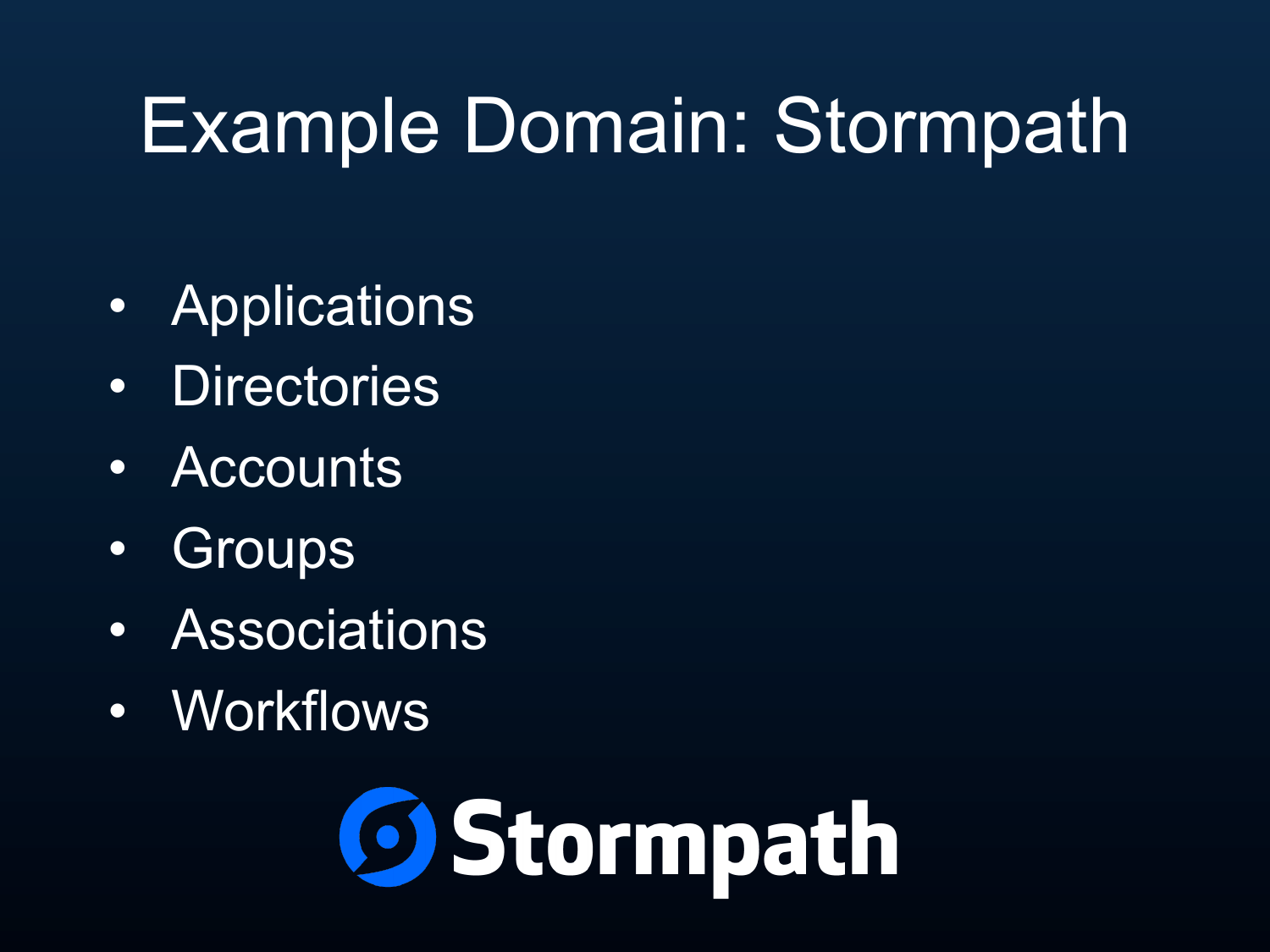## Fundamentals

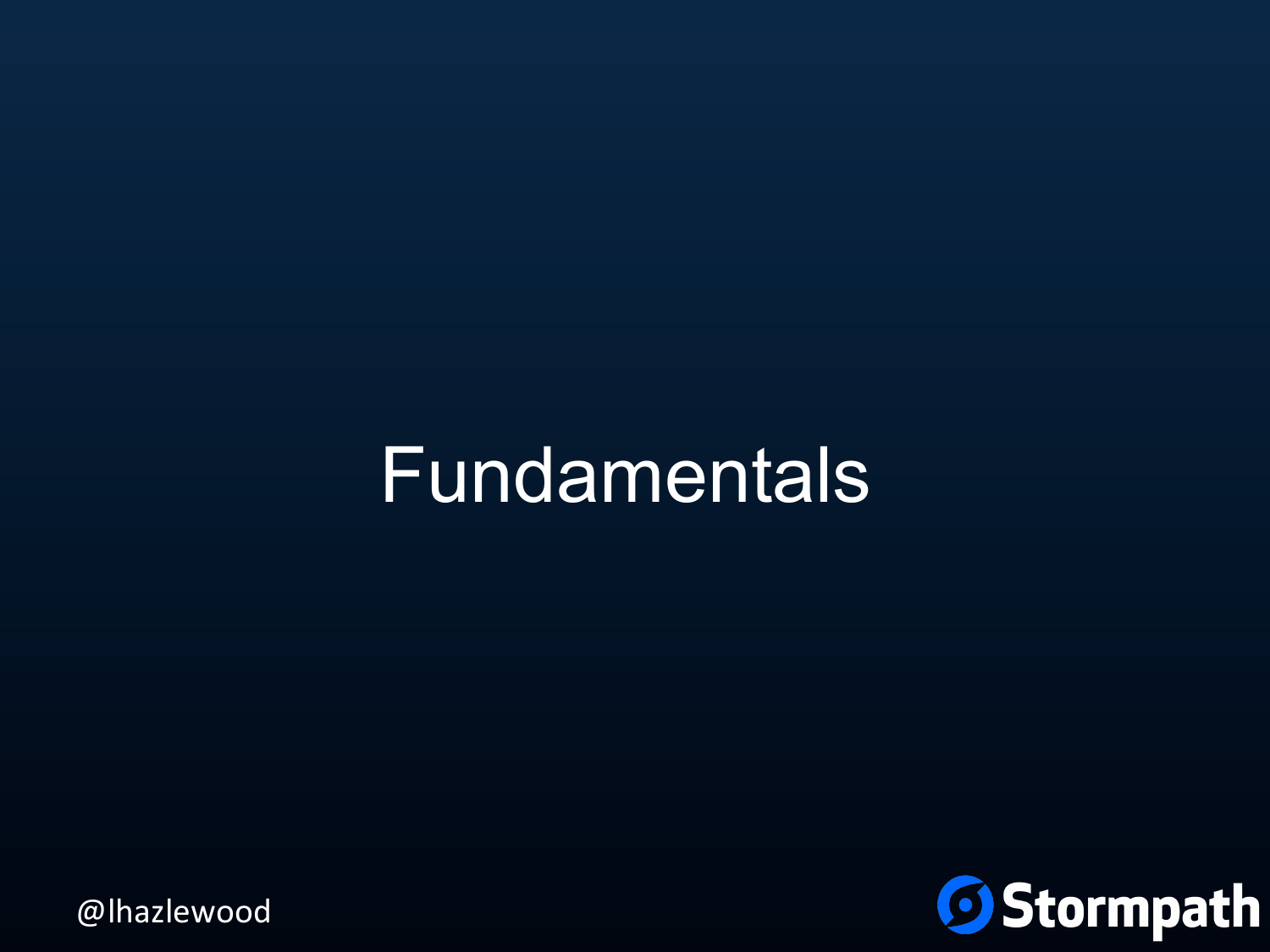### **Resources**

Nouns, not Verbs

#### Coarse Grained, not Fine Grained

#### Architectural style for use-case scalability

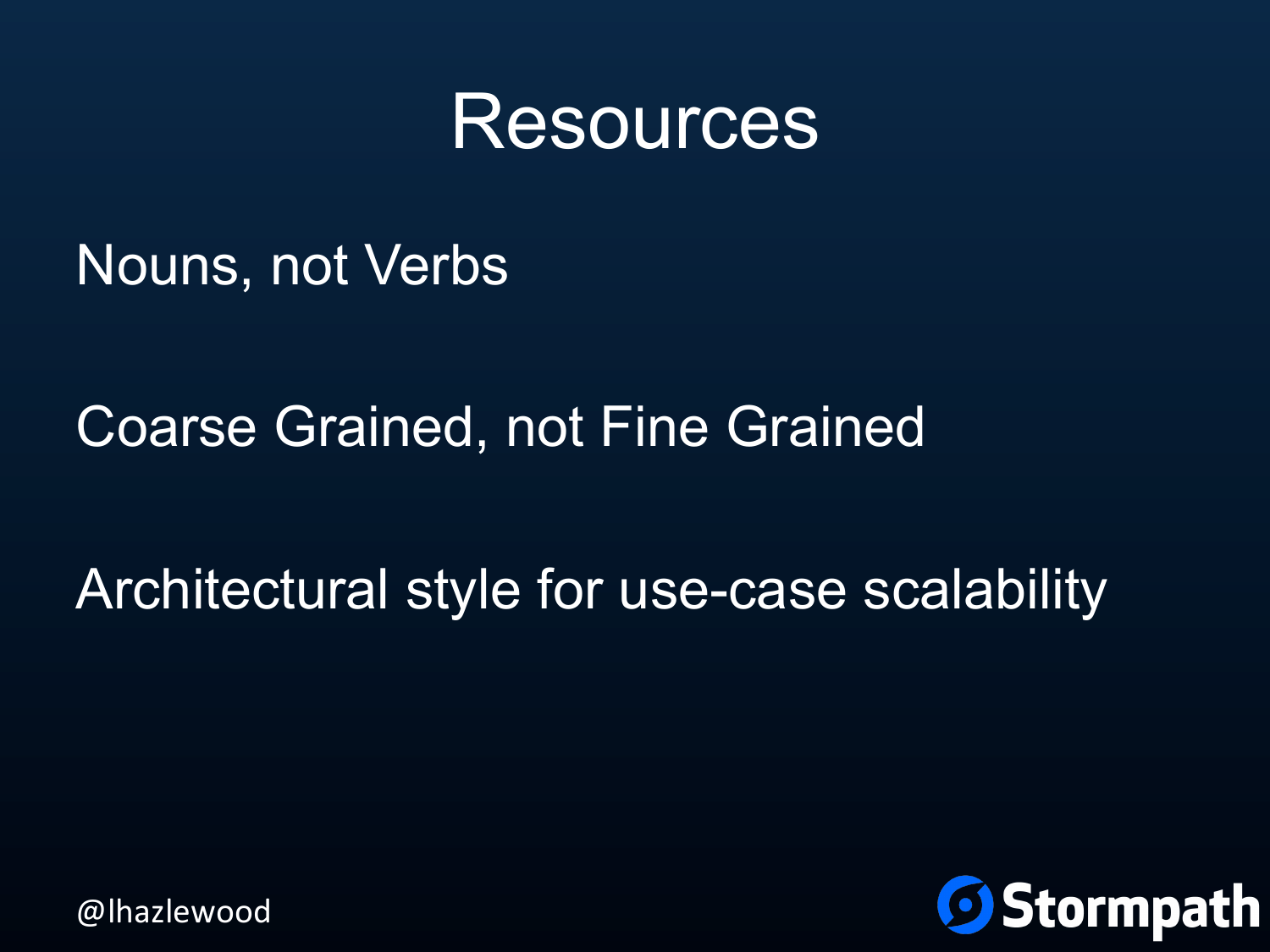## What If?

/getAccount

/createDirectory

/updateGroup

/verifyAccountEmailAddress

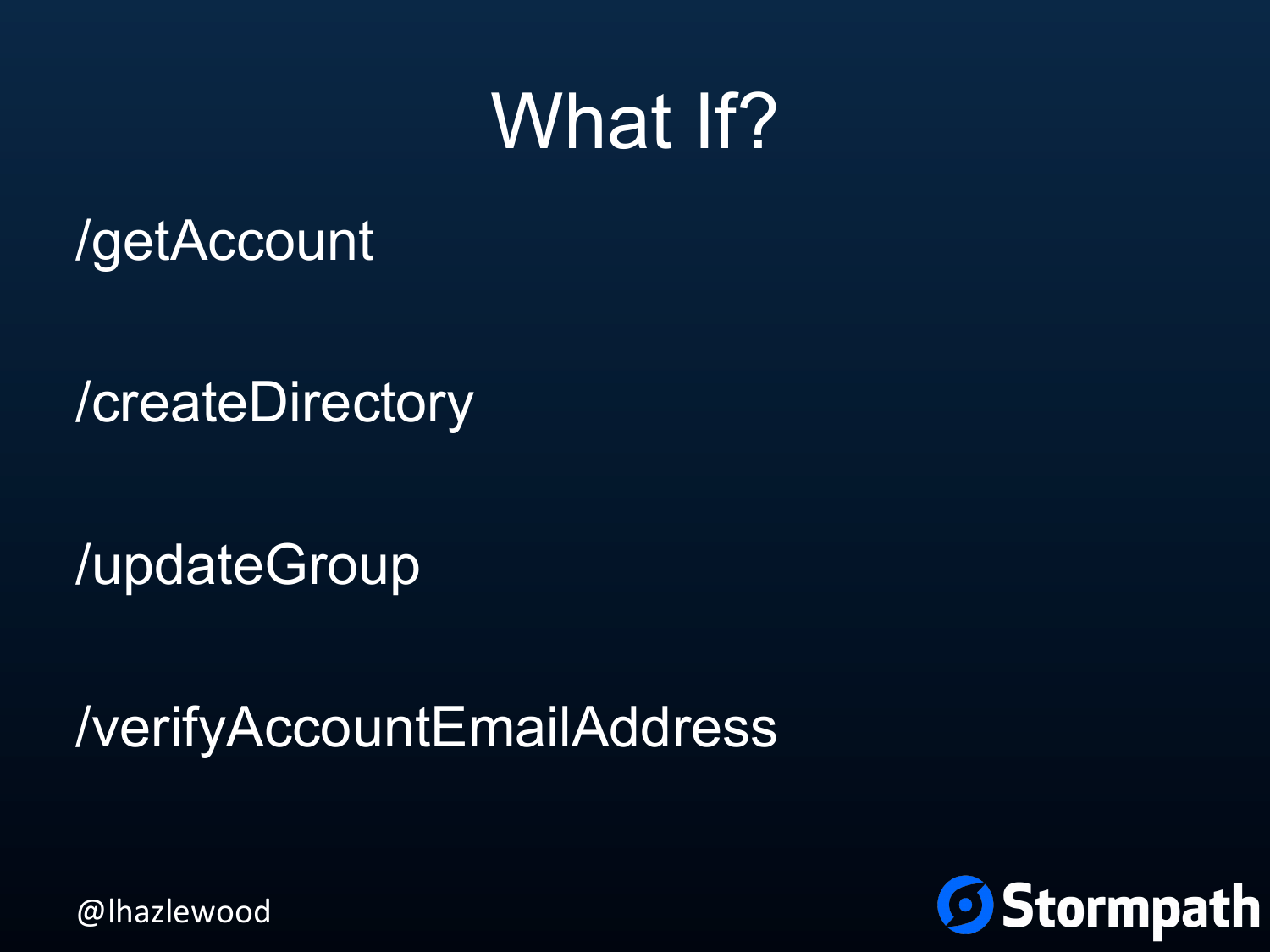# What If?

/getAccount /getAllAccounts /searchAccounts /createDirectory /createLdapDirectory /updateGroup /updateGroupName /findGroupsByDirectory /searchGroupsByName /verifyAccountEmailAddress /verifyAccountEmailAddressByToken

… Smells like bad RPC. DON'T DO THIS.

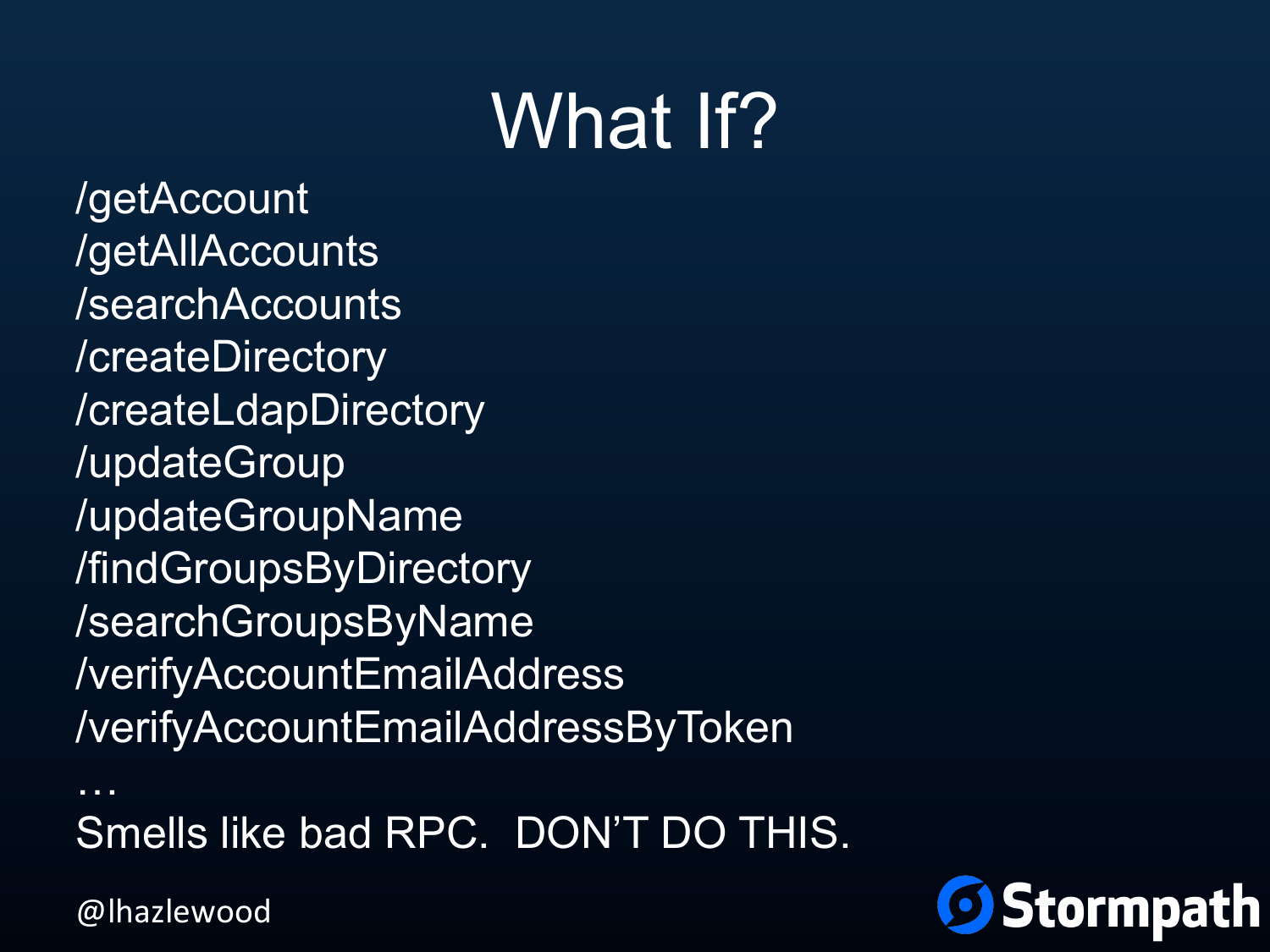# Keep It Simple

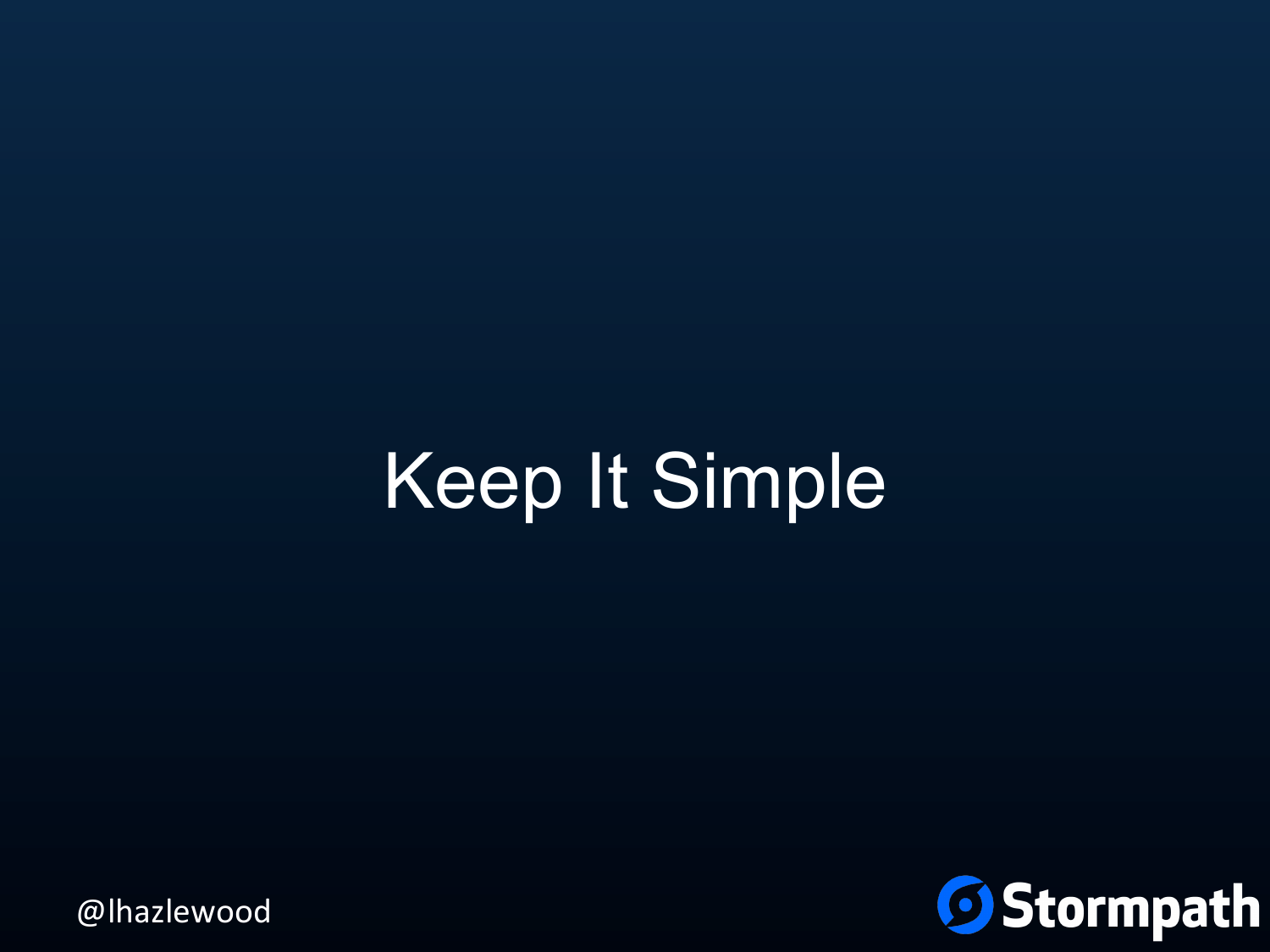## The Answer

Fundamentally two types of resources:

Collection Resource

Instance Resource

**Stormpath**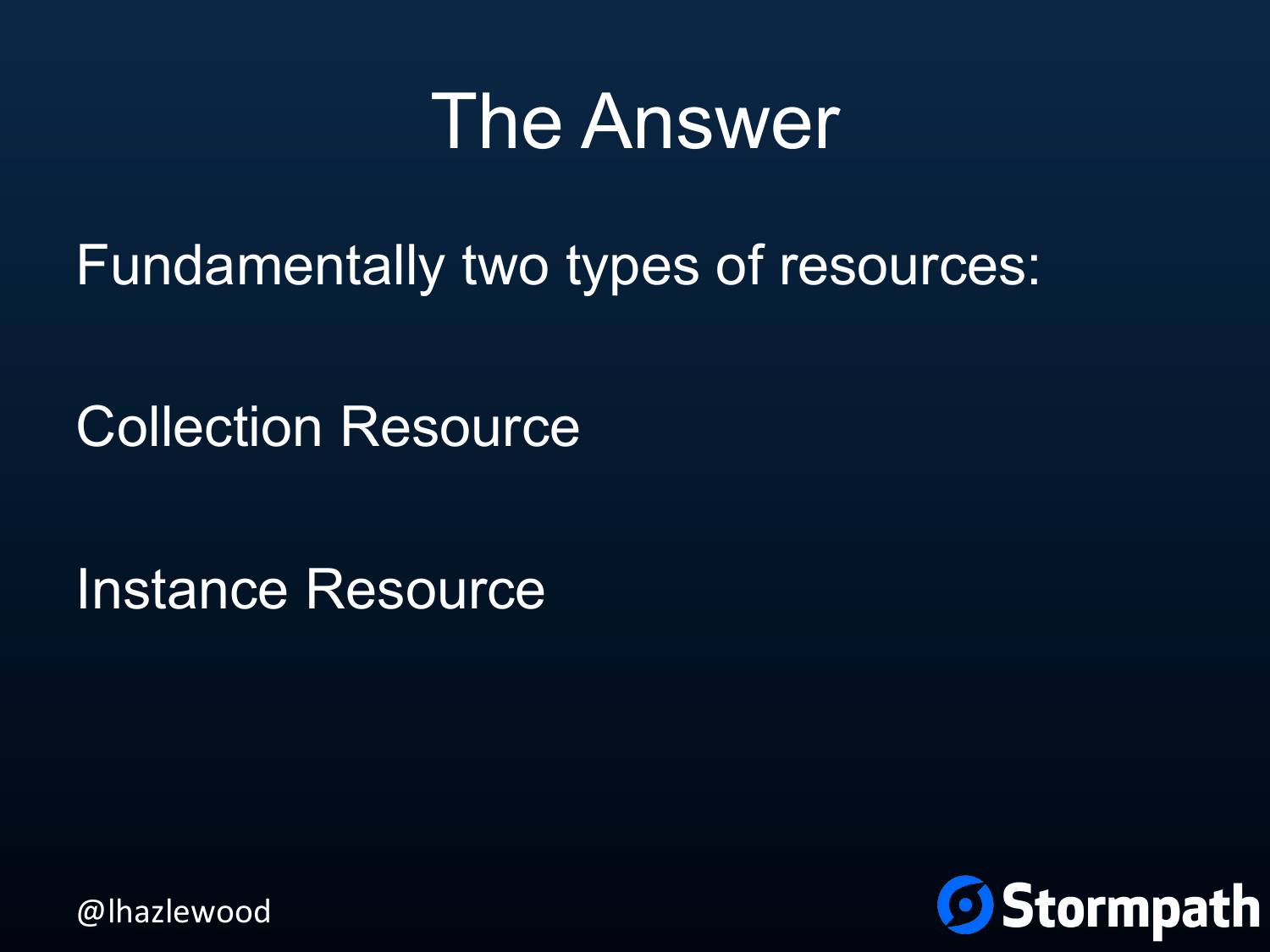### Collection Resource

### /applications

**Stormpath**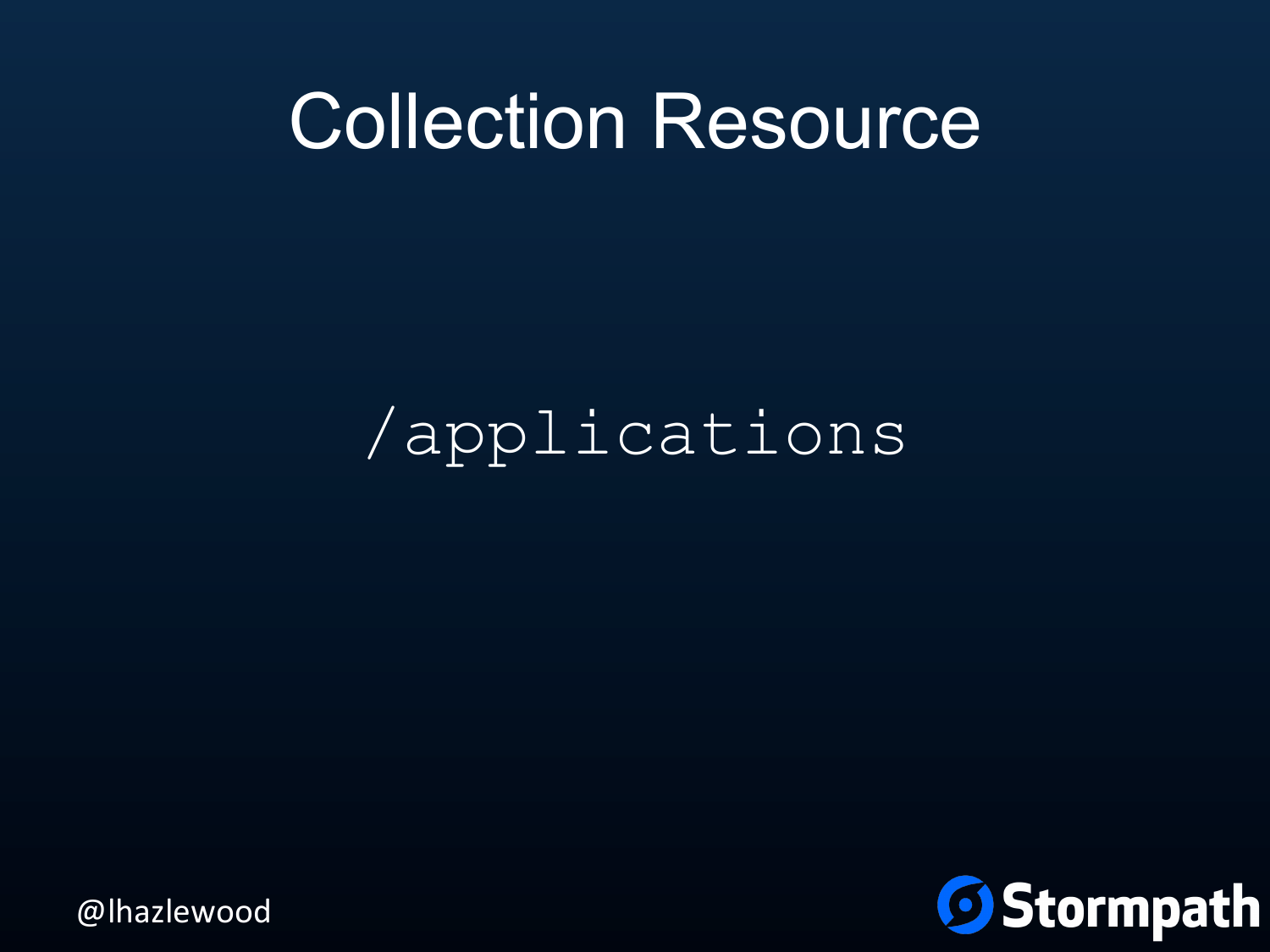### Instance Resource

### /applications/a1b2c3

Stormpath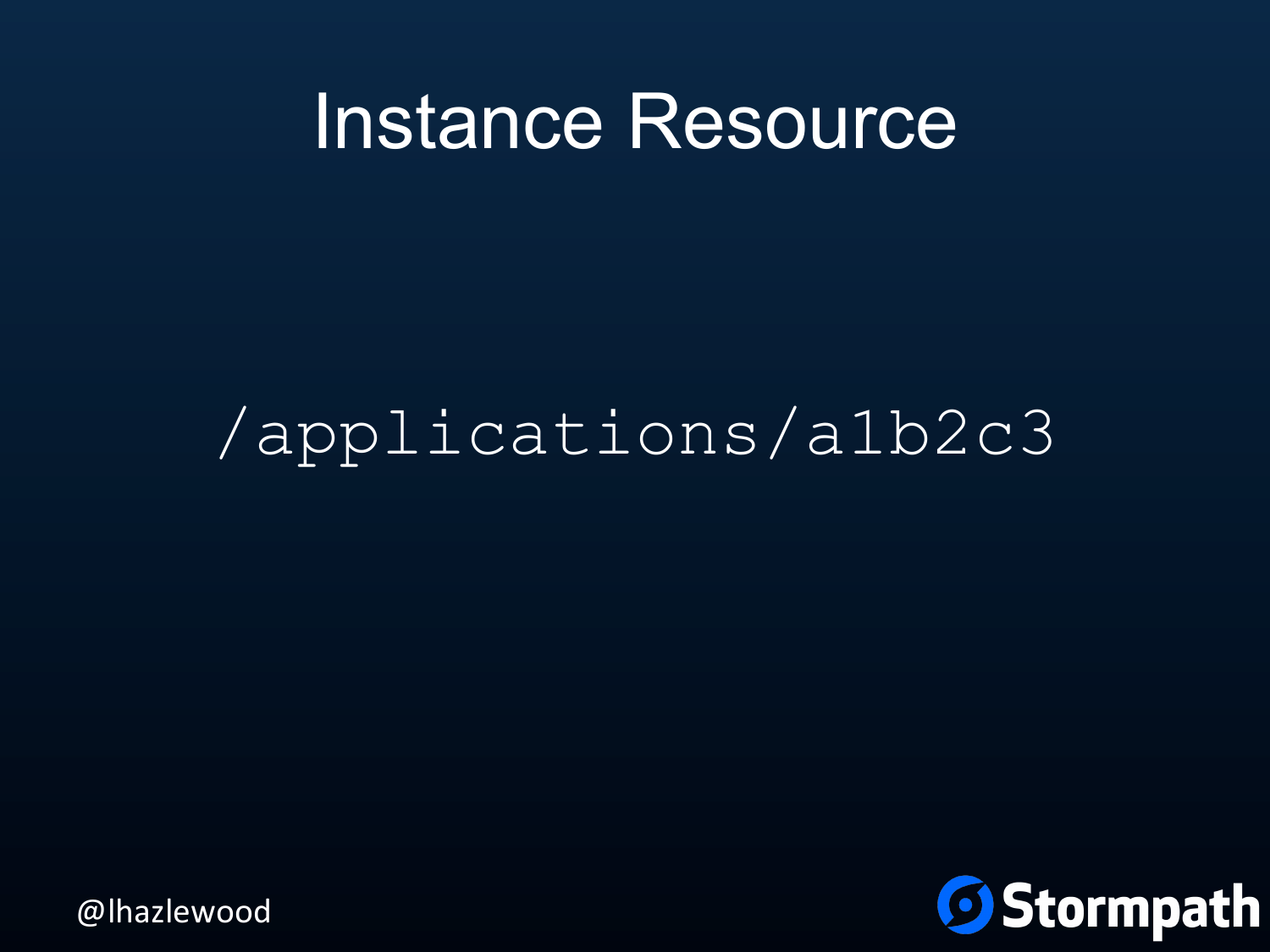## **Behavior**



- PUT
- POST
- DELETE
- HEAD

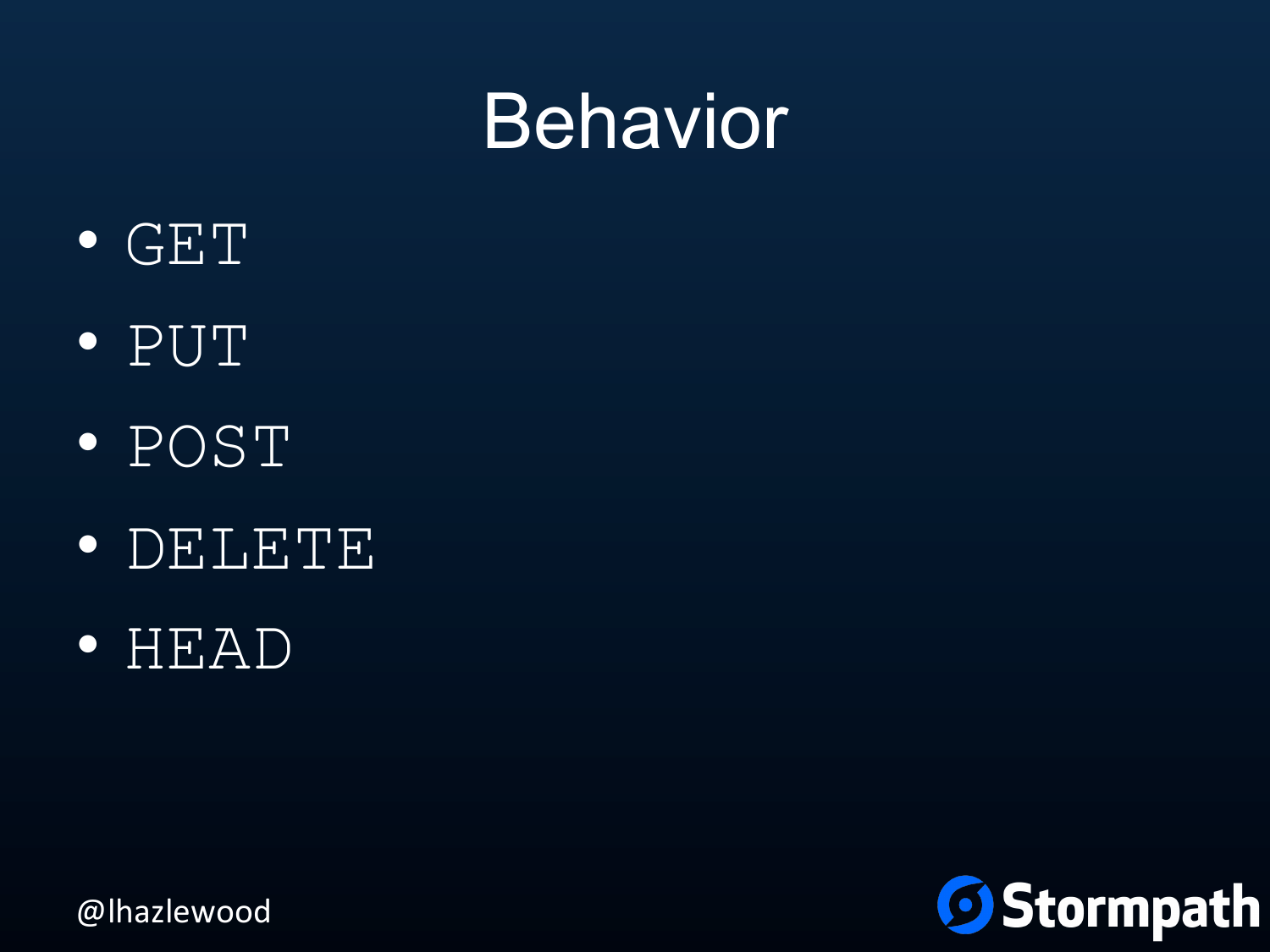# Behavior POST, GET, PUT, DELETE

# ≠ 1:1

### Create, Read, Update, Delete

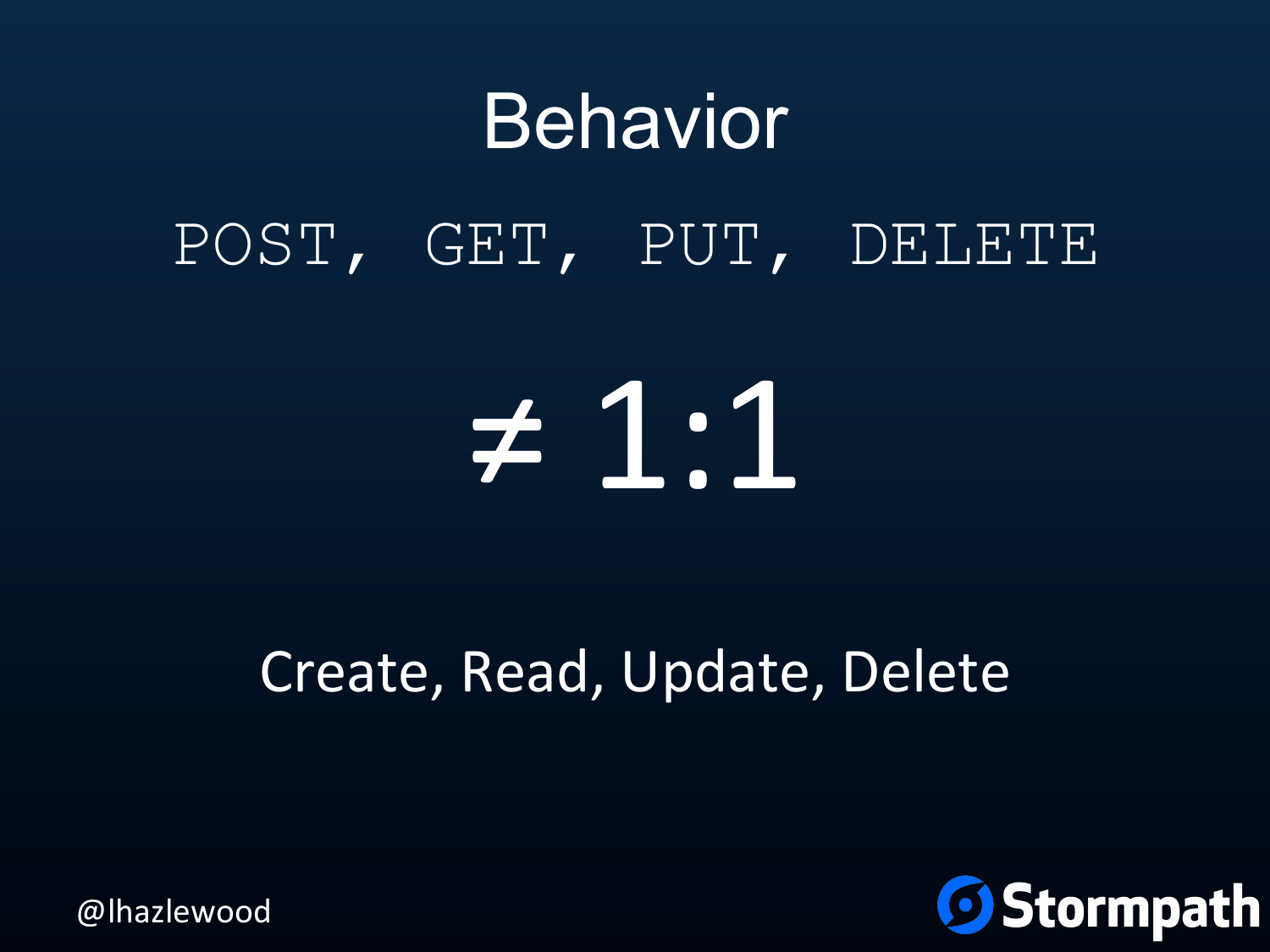## Behavior

As you would expect:

 $GET = Read$  $DELETE = Delete$  $HEAD = \text{Headers}$ , no Body

Stormpath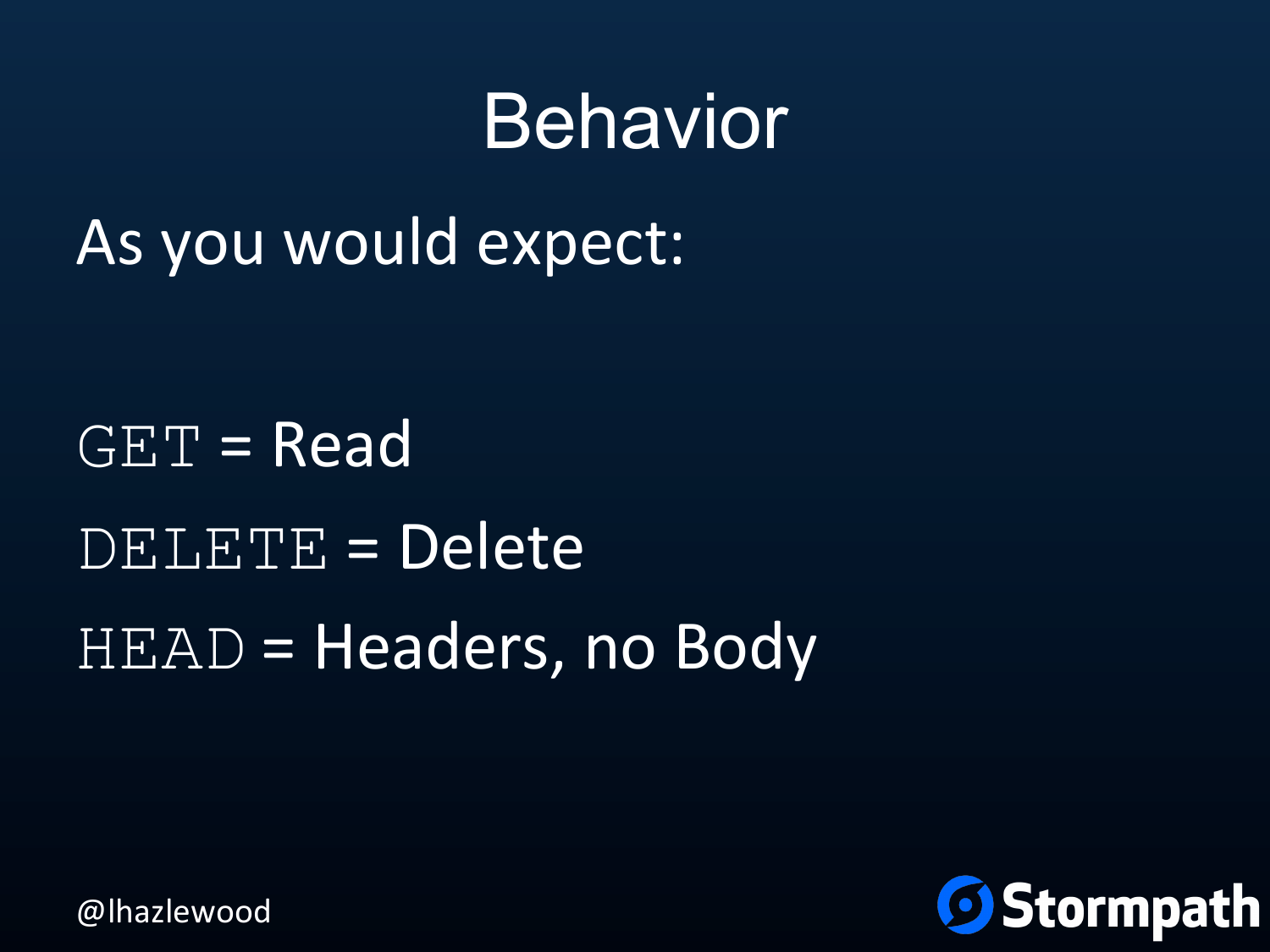## Behavior

### Not so obvious:

# PUT and POST can *both* be used for Create *and* Update

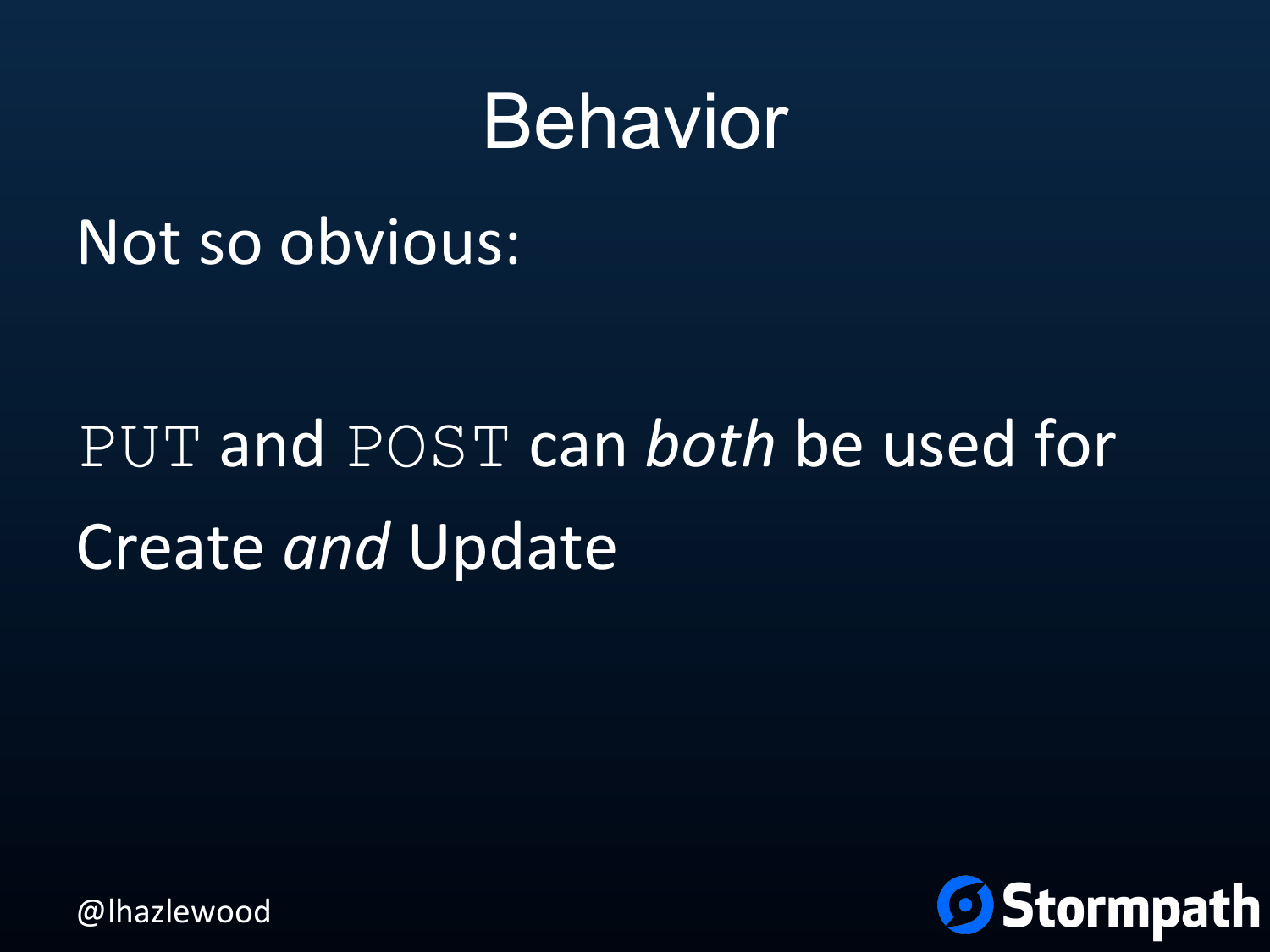# PUT for Create Identifier is known by the client:

PUT /applications/clientSpecifiedId



@lhazlewood

{

…

}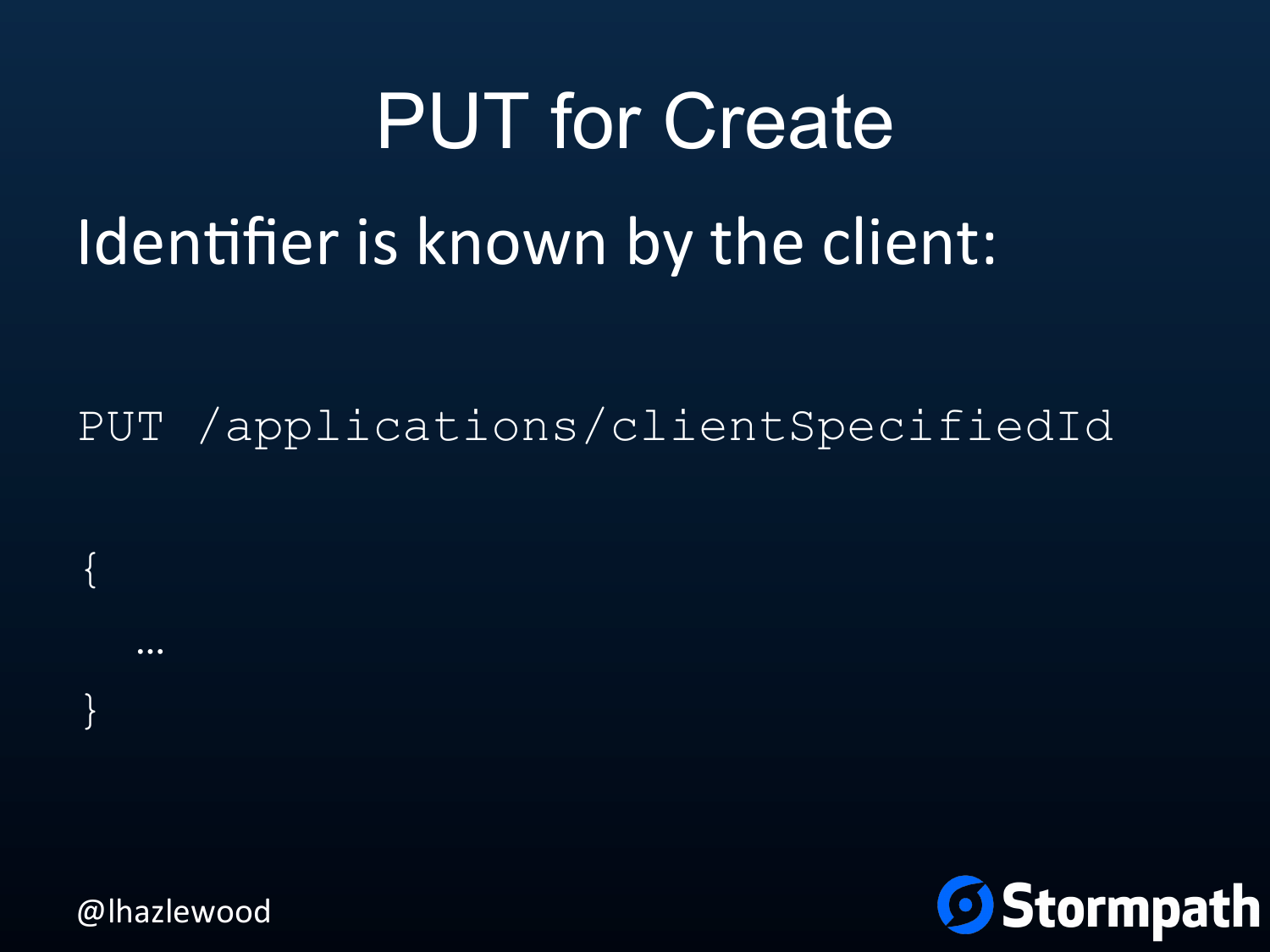# PUT for Update

### *Full Replacement*

PUT /applications/existingId  $\{$ "name": "Best App Ever", "description": "Awesomeness"

**Stormpath** 

@lhazlewood

}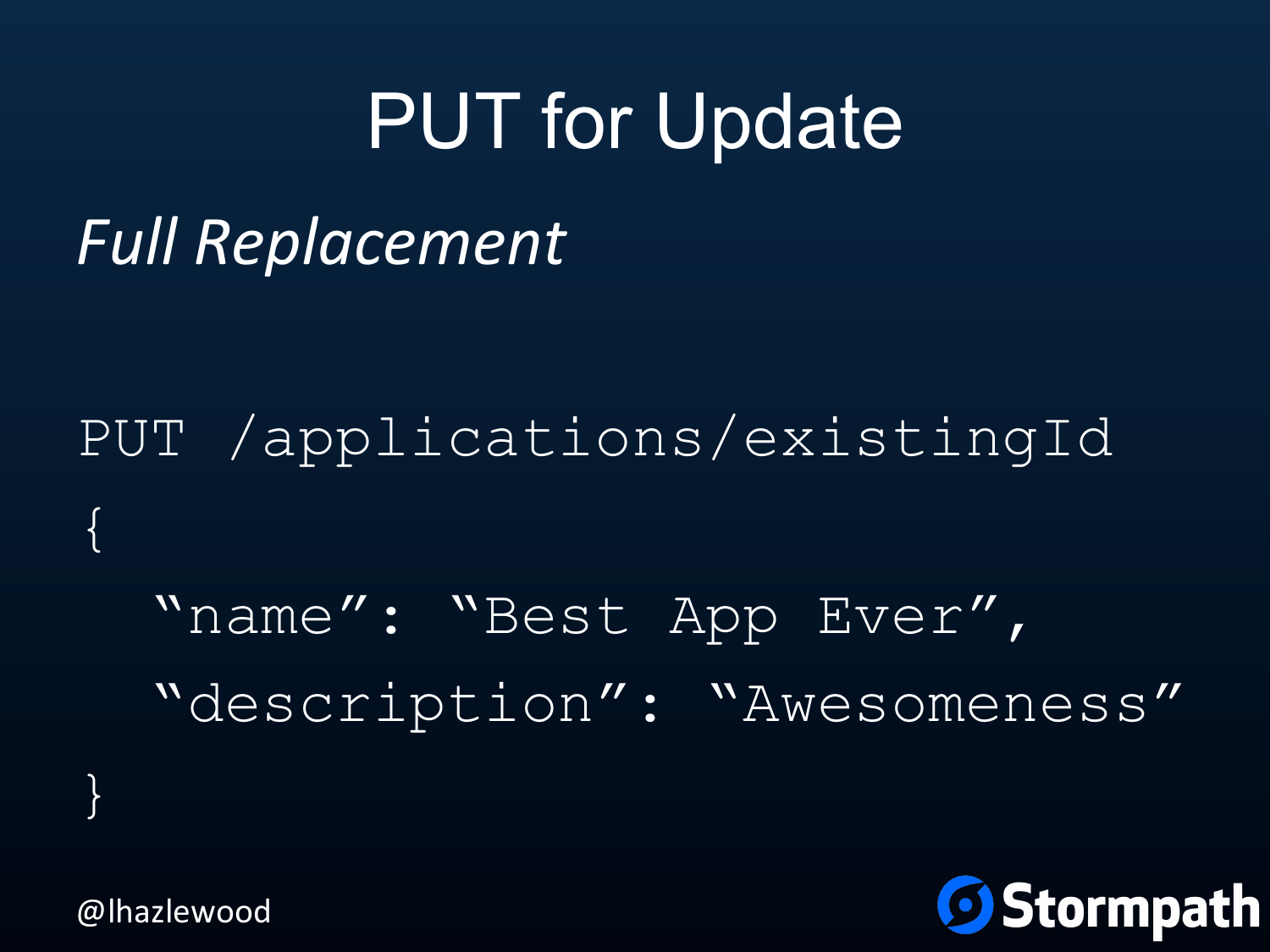

### Idempotent

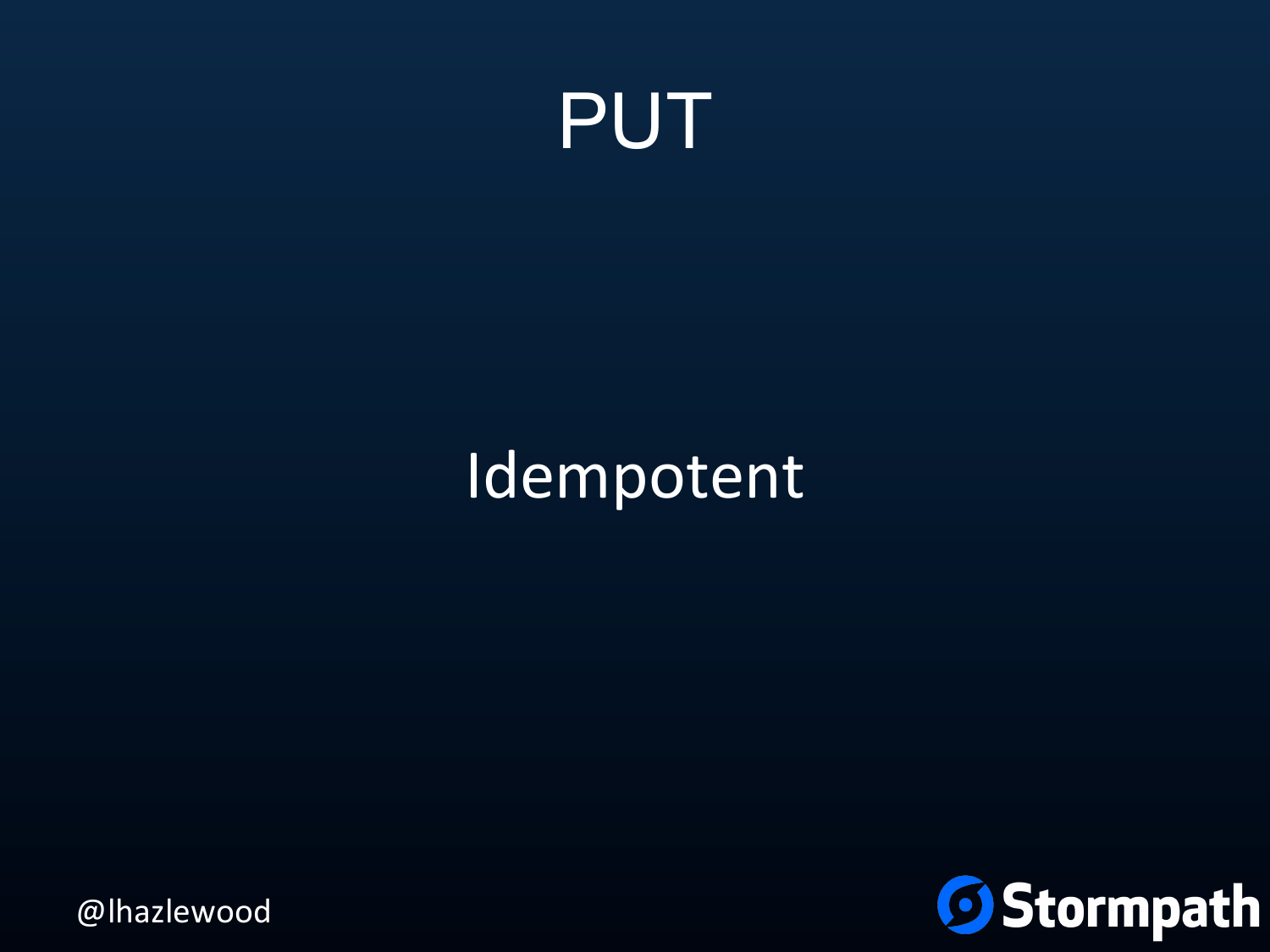## POST as Create

```
On a parent resource
```

```
POST /applications 
{ 
   "name": "Best App Ever" 
}
```
Response:

201 Created Location: https://api.stormpath.com/applications/a1b2c3

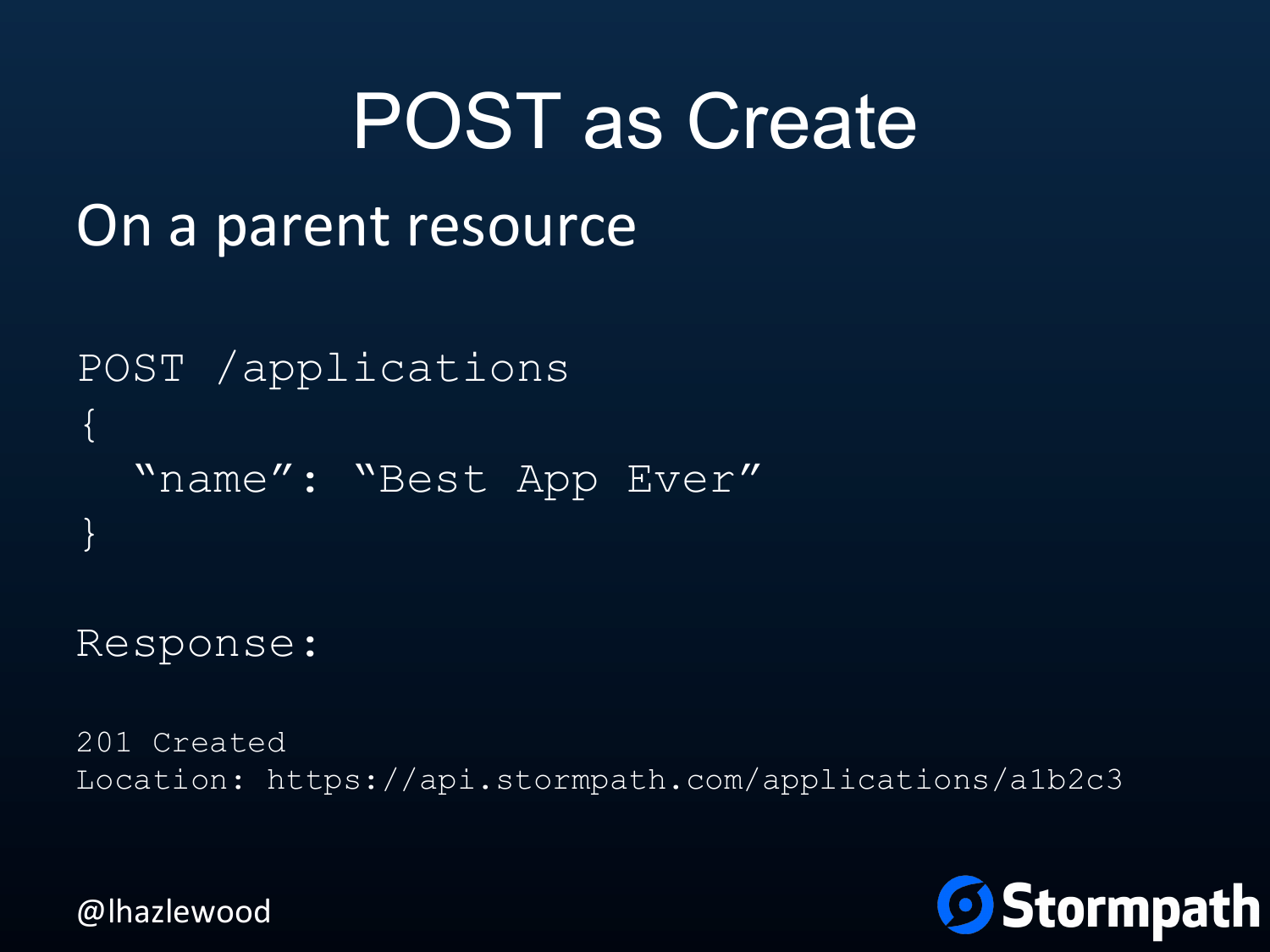```
POST as Update 
On instance resource
POST /applications/a1b2c3 
{ 
   "name": "Best App Ever. Srsly." 
}
```
Response:

200 OK

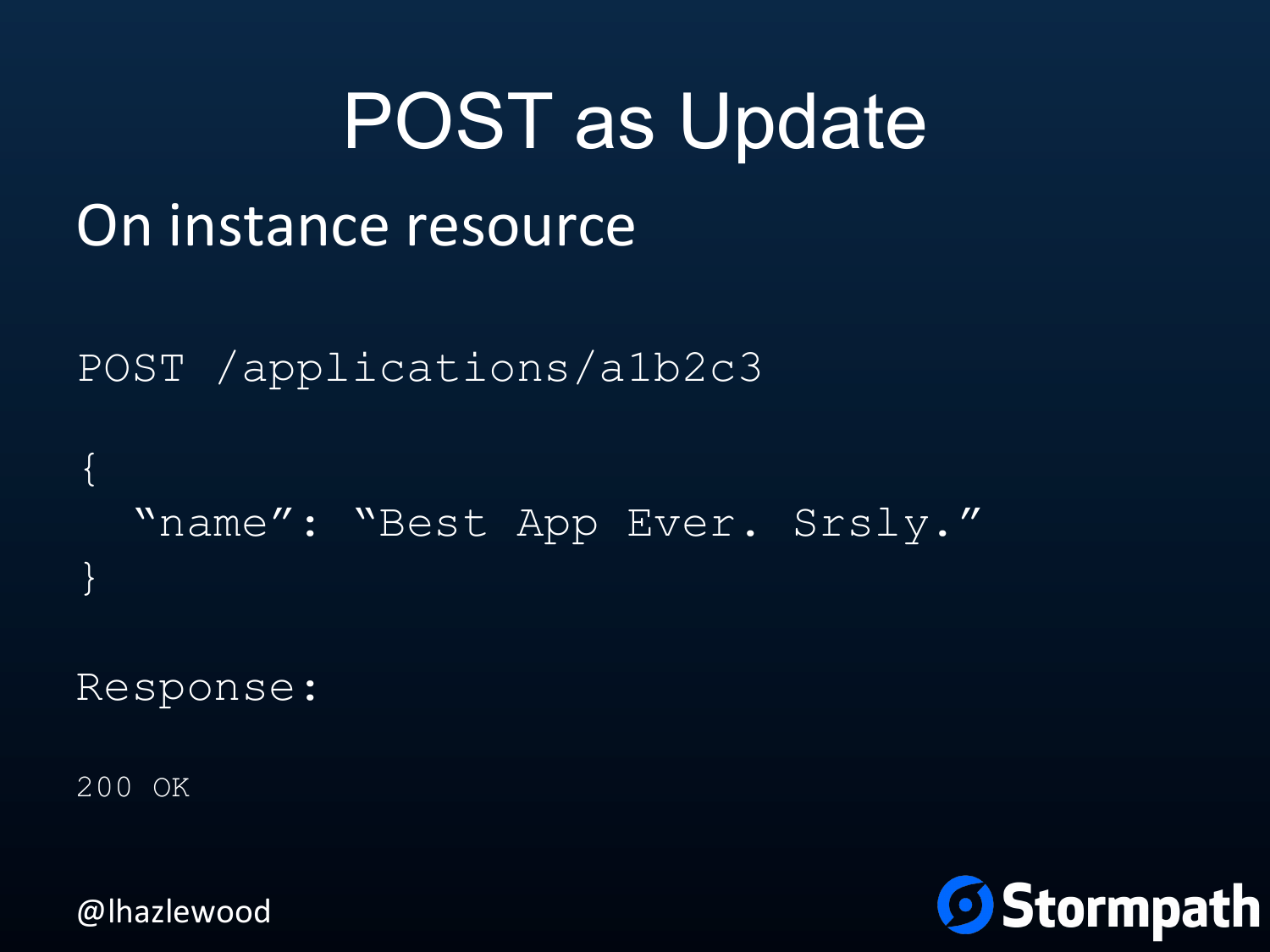

### NOT Idempotent

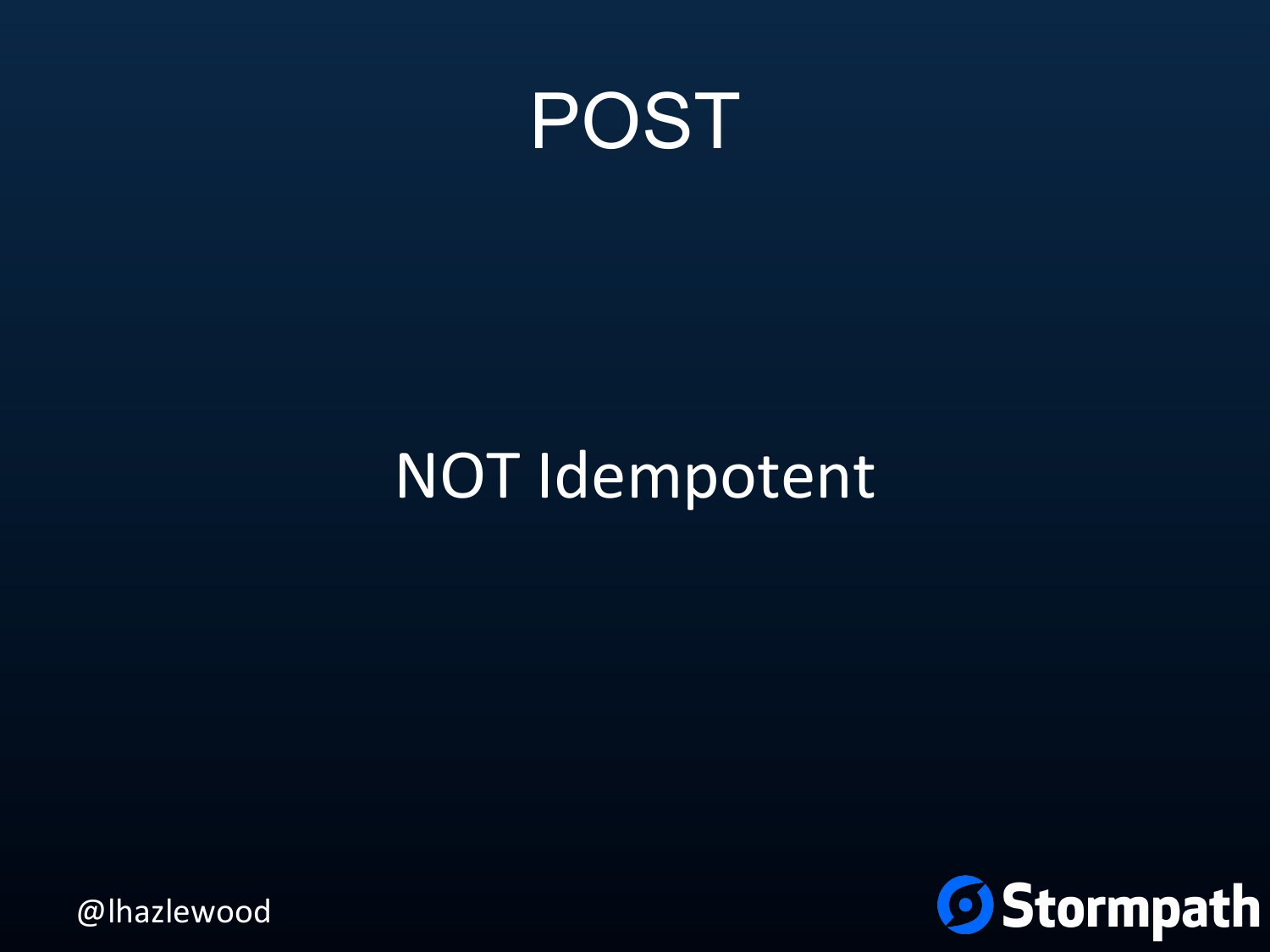# Media Types

- Format Specification + Parsing Rules
- Request: Accept header
- Response: Content-Type header
- application/json
- application/foo+json
- application/foo+json;application



@lhazlewood

• …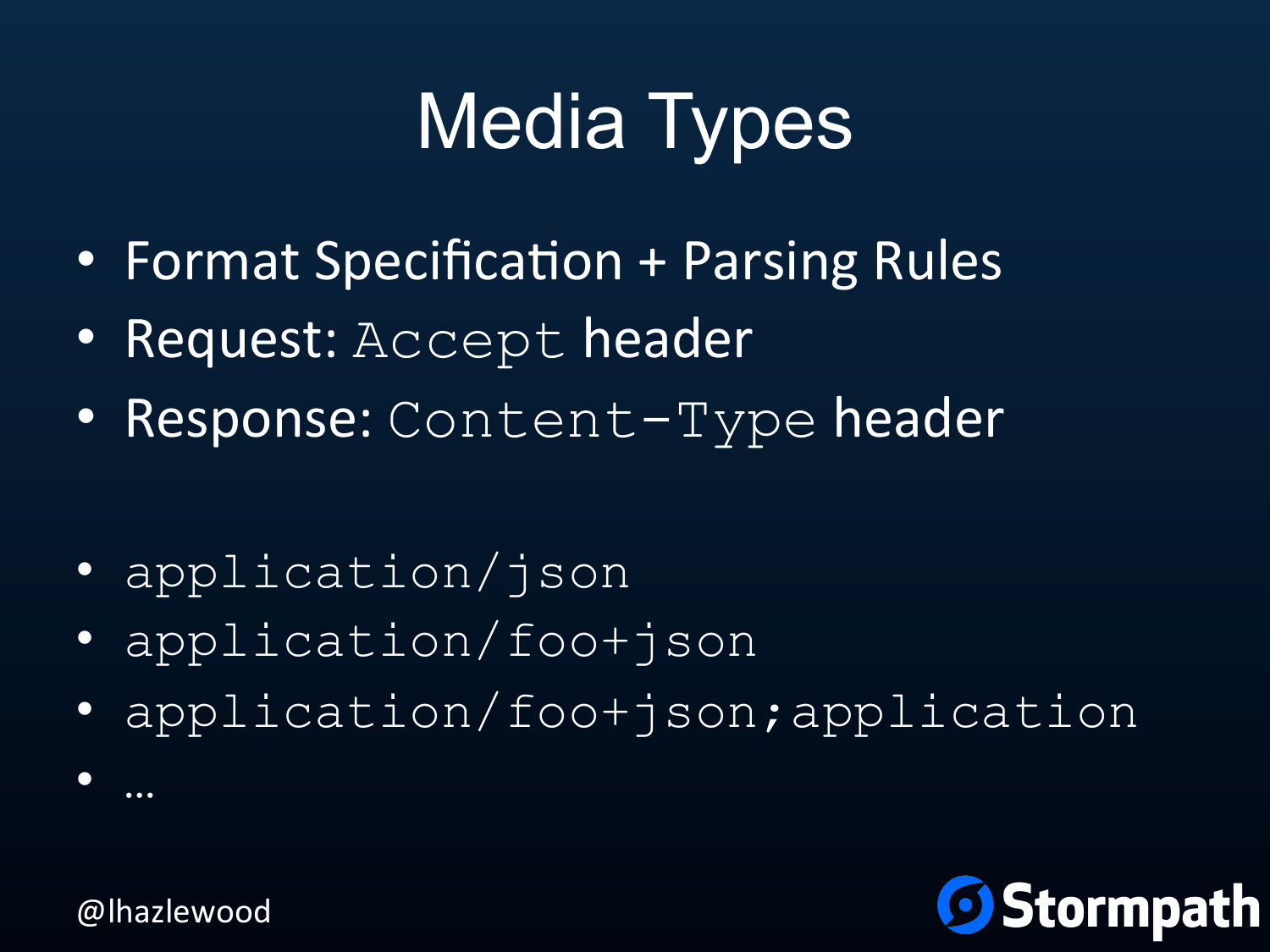# Design Time!

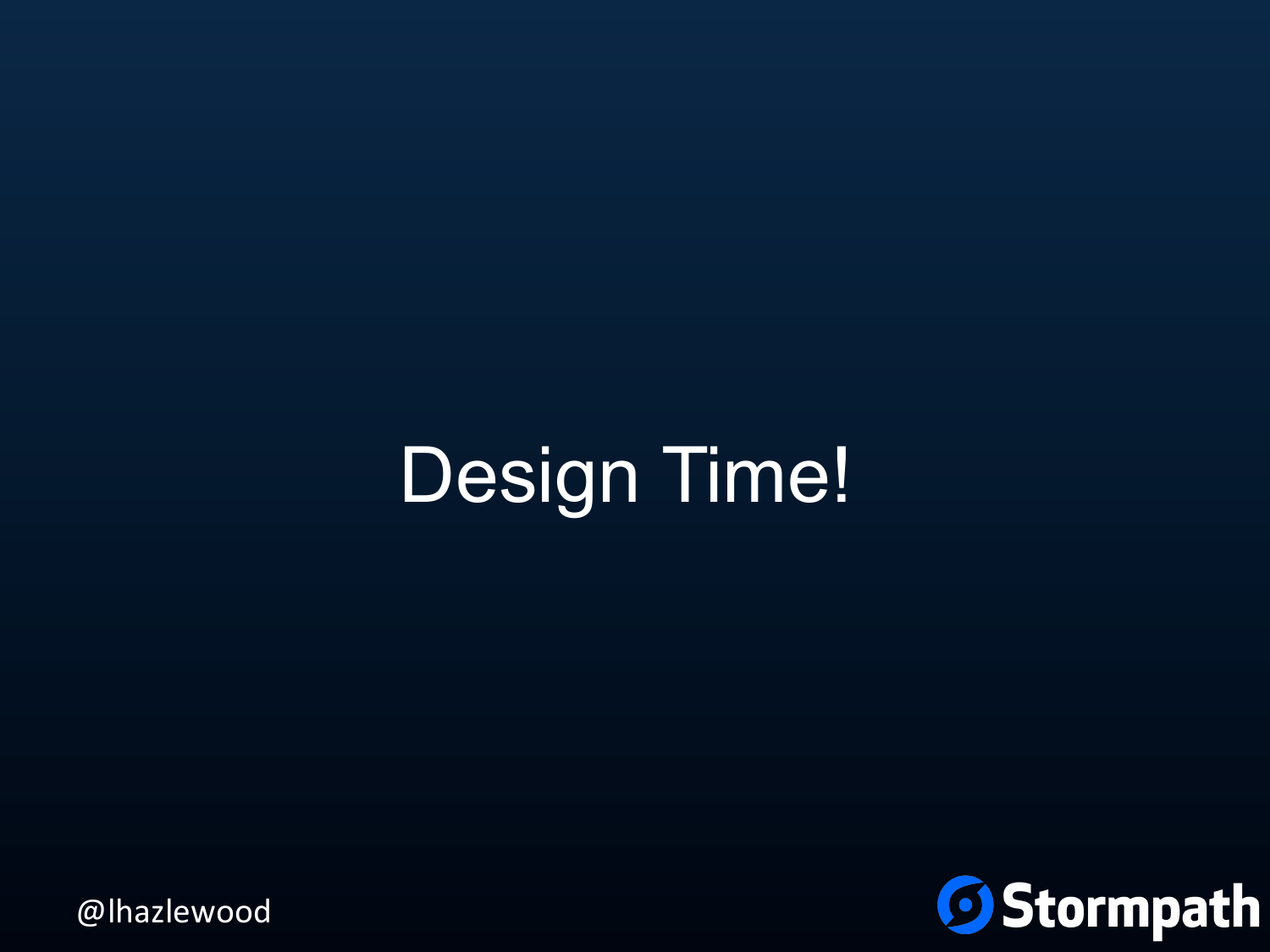## Base URL

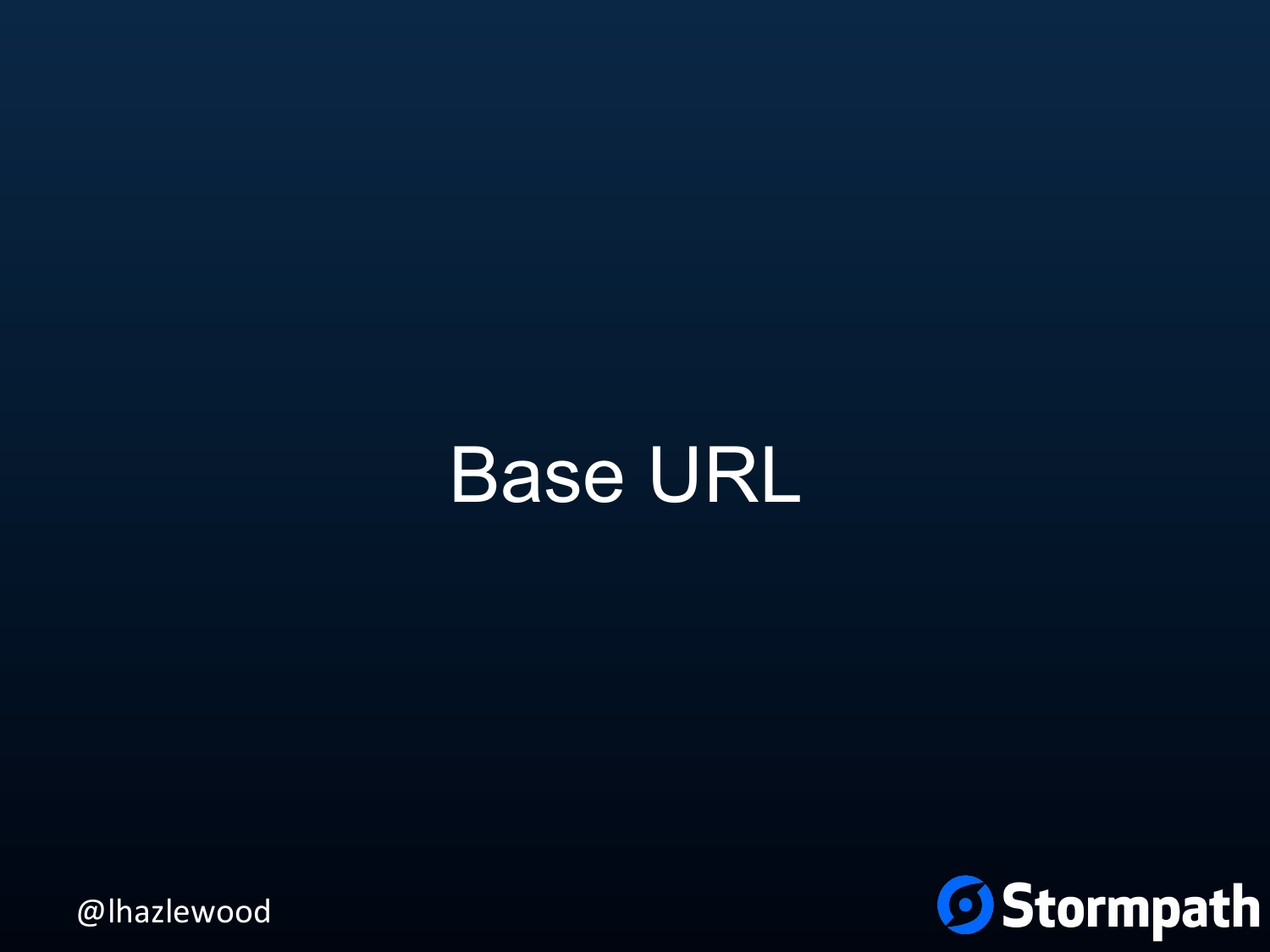# http(s)://foo.io

vs

### http://www.foo.com/dev/service/api/rest

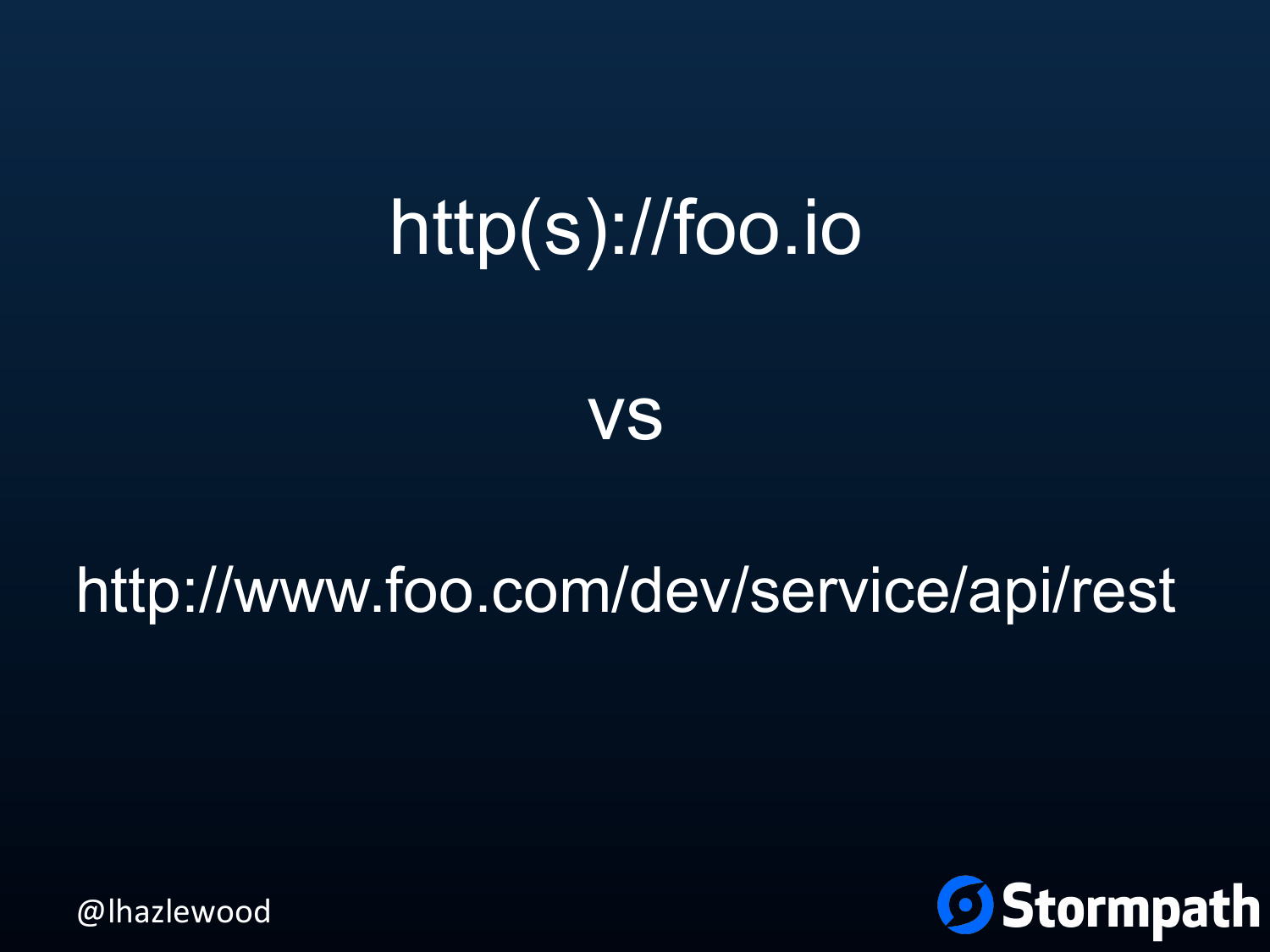# http(s)://foo.io

# **Rest Client VS Browser**

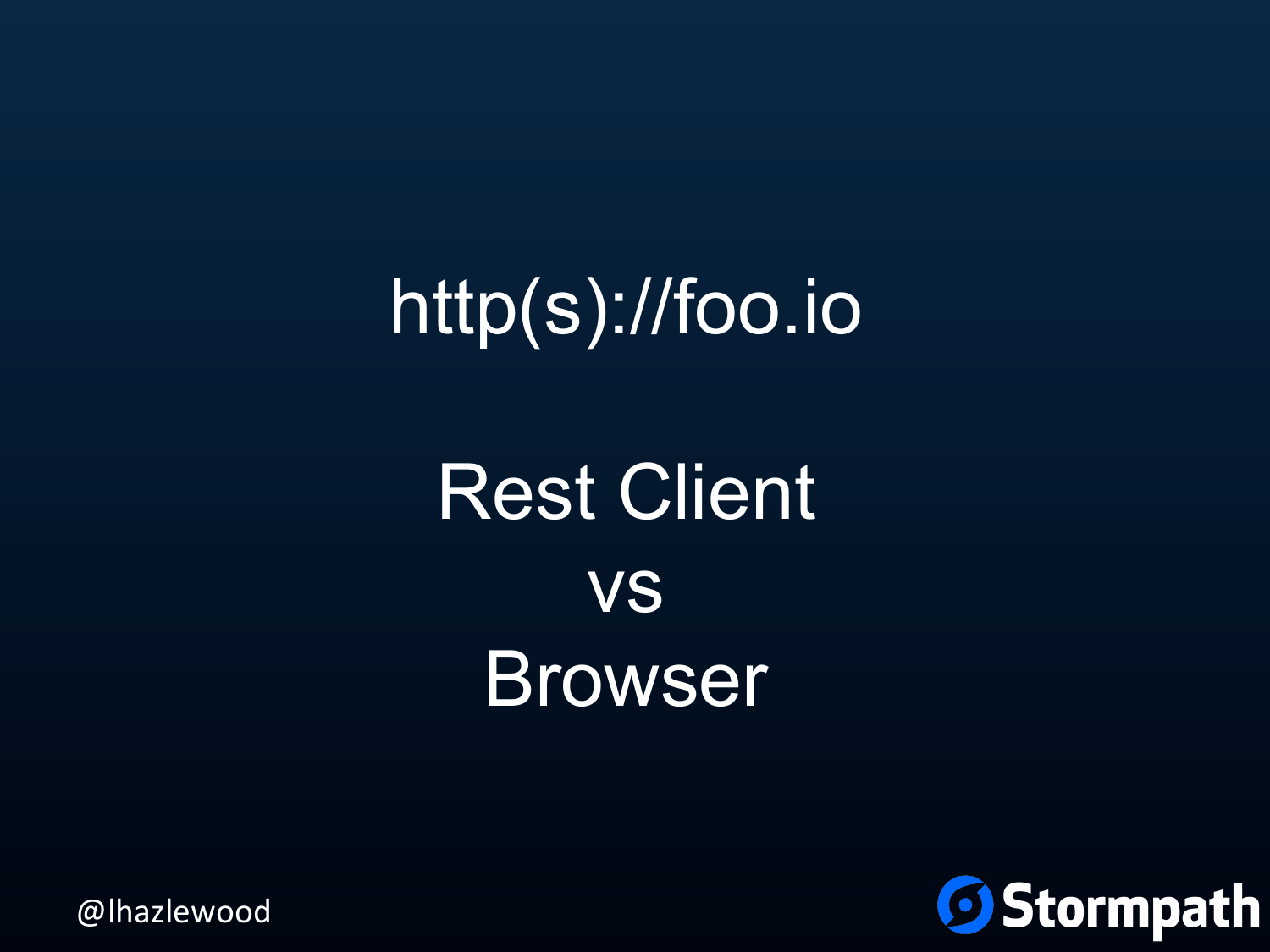# Versioning

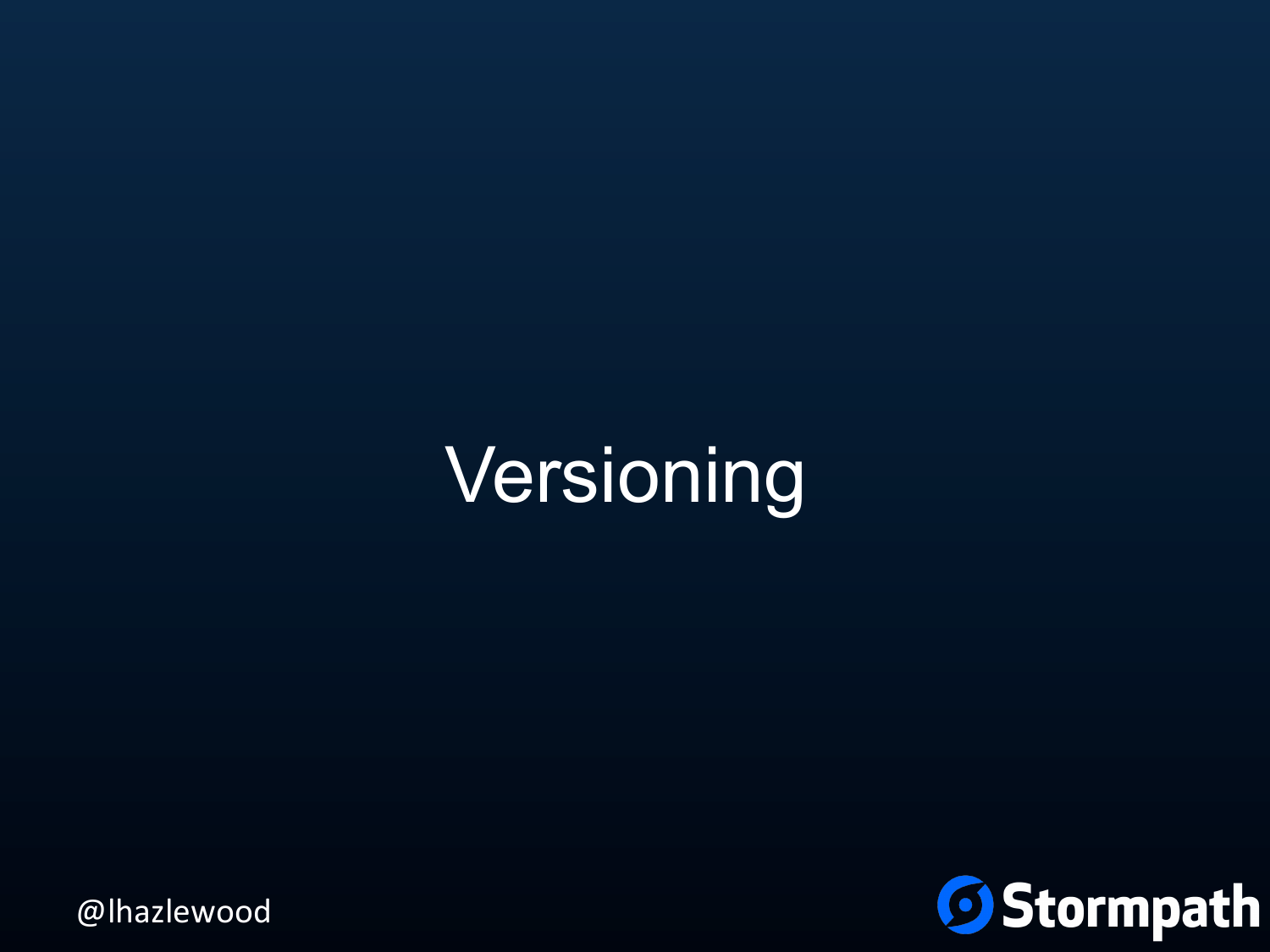### URL https://api.stormpath.com/v1

vs.

### Media-Type

application/foo+json;application&v=2 application/foo2+json;application

**Stormpath**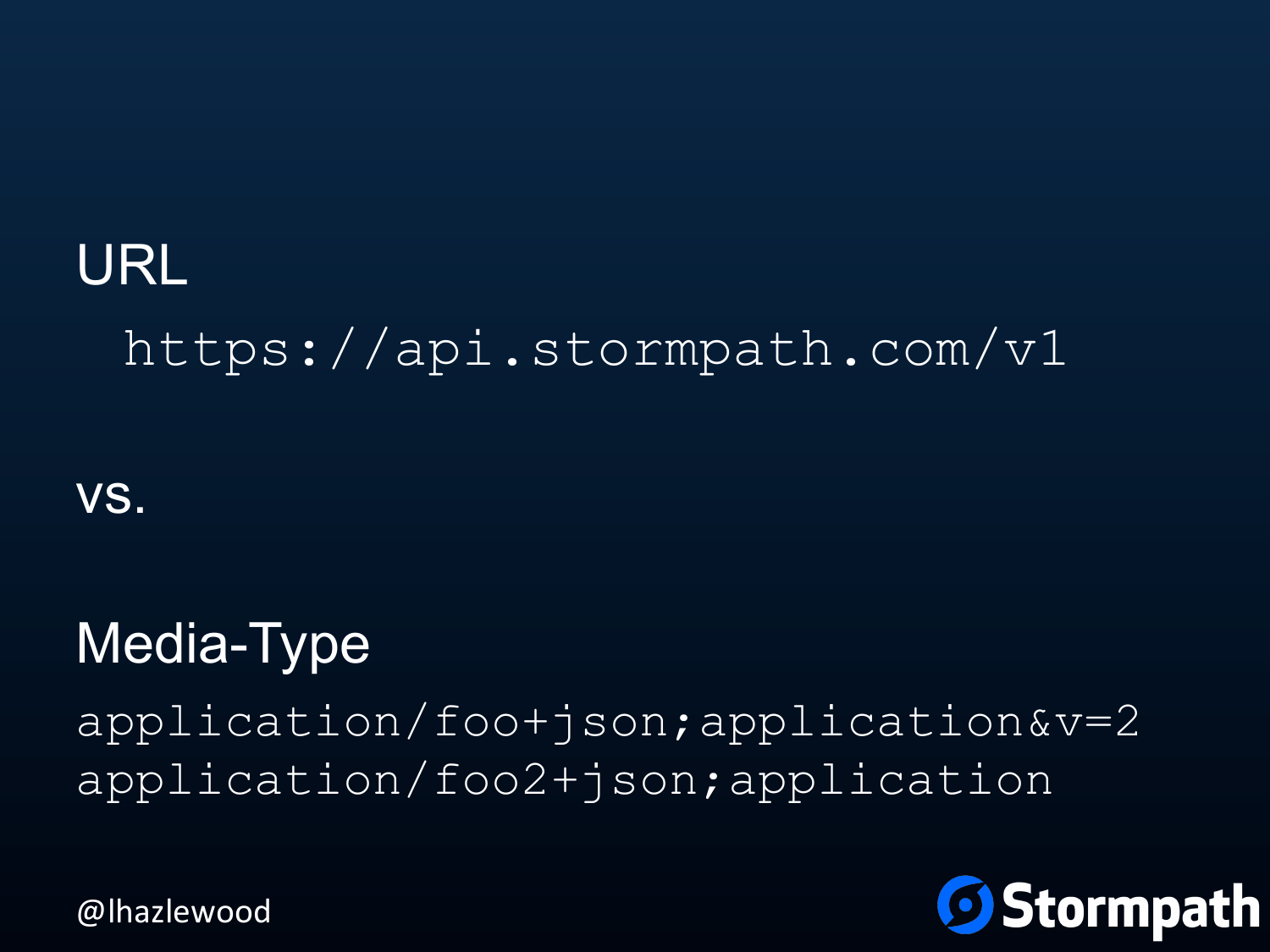#### Resource Format

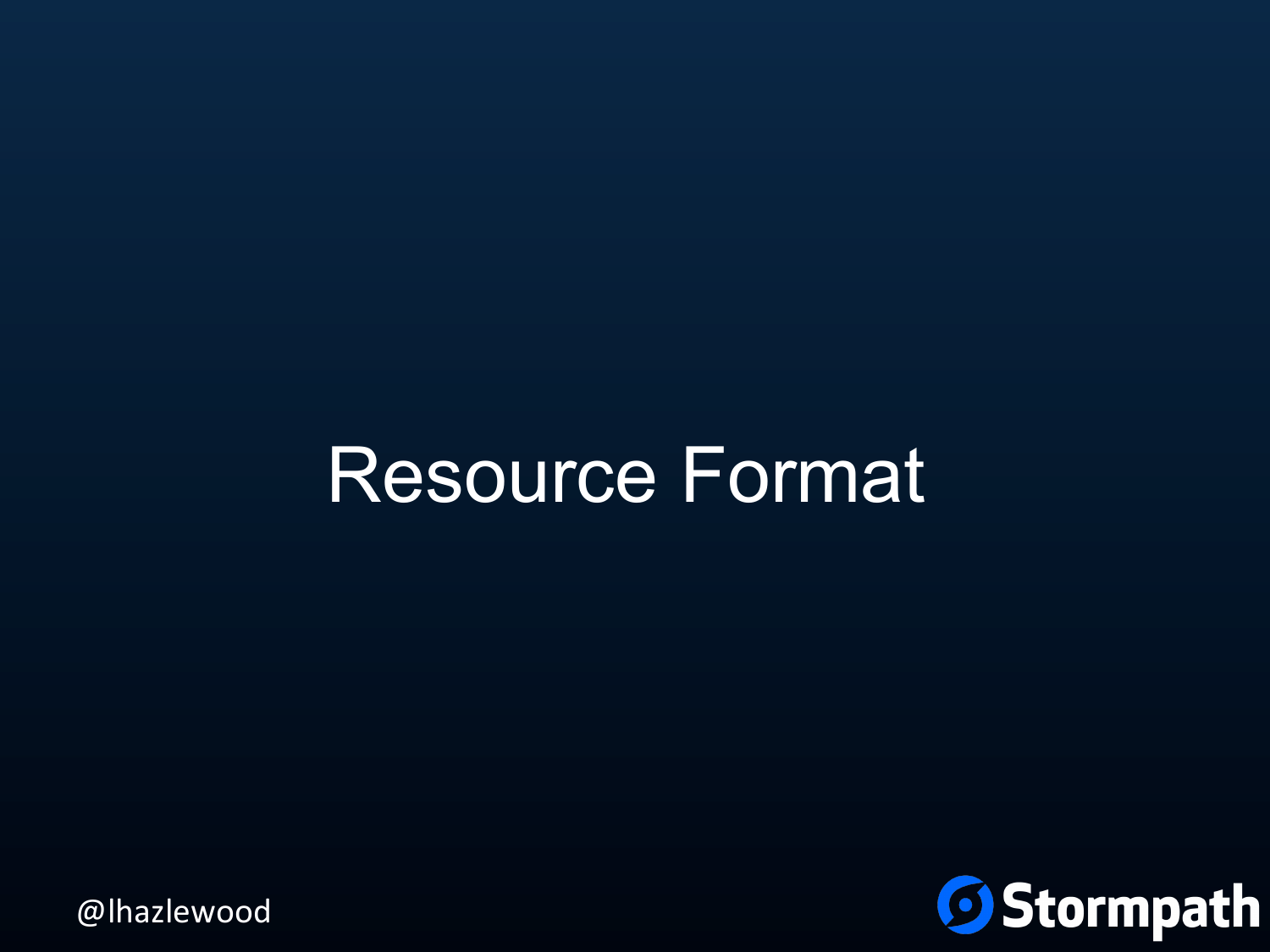# Media Type

Content-Type: application/json

When time allows:

application/foo+json application/foo2+json;bar=baz

Stormpath

@lhazlewood

…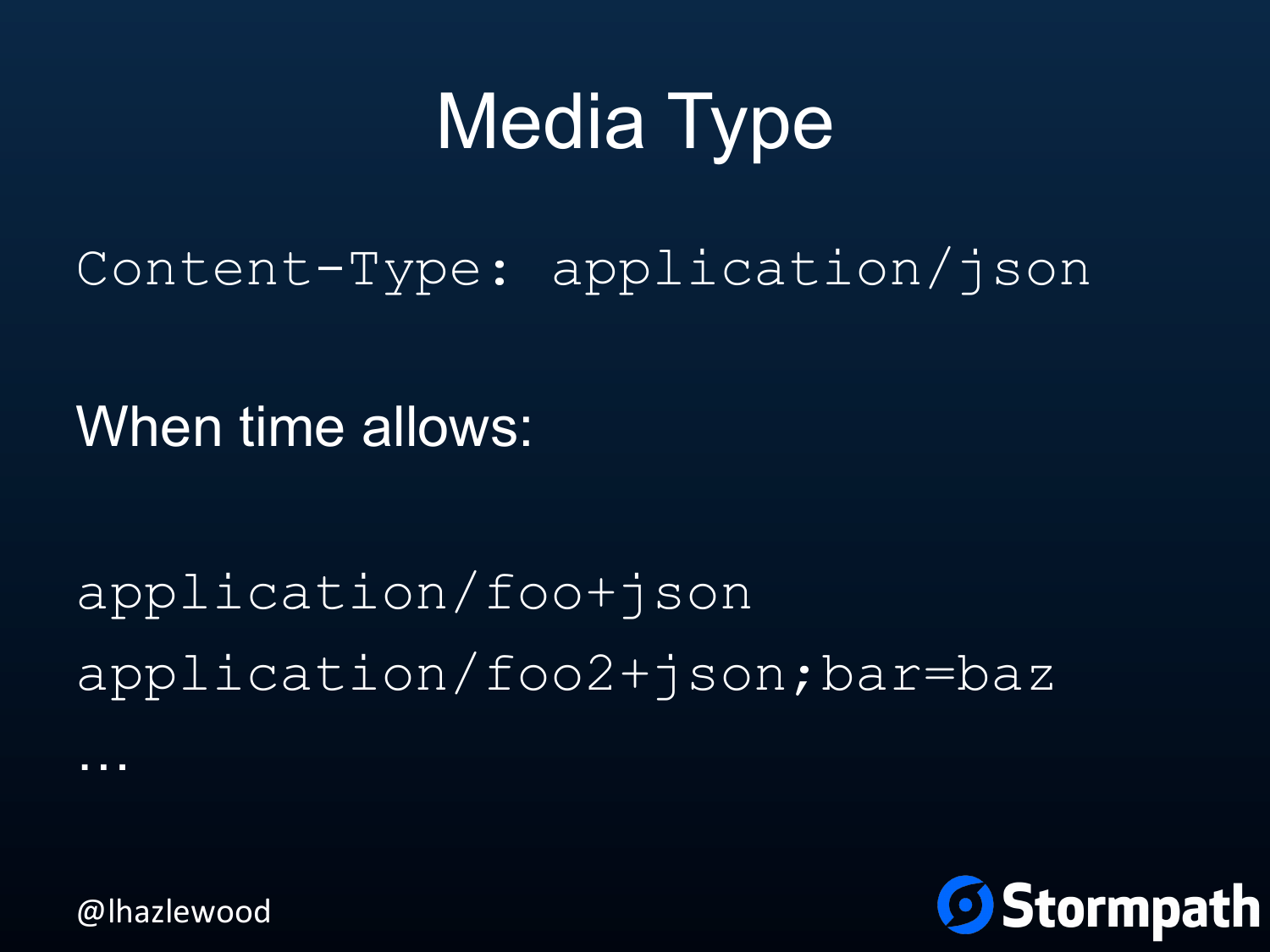# Media Type

Don't go overboard!

Media Type != Schema!

Most only need 2 or 3 custom media types:

- instance resource
- collection resource

application/foo+json application/foo2+json;bar=baz

**Stormpath** 

@lhazlewood

…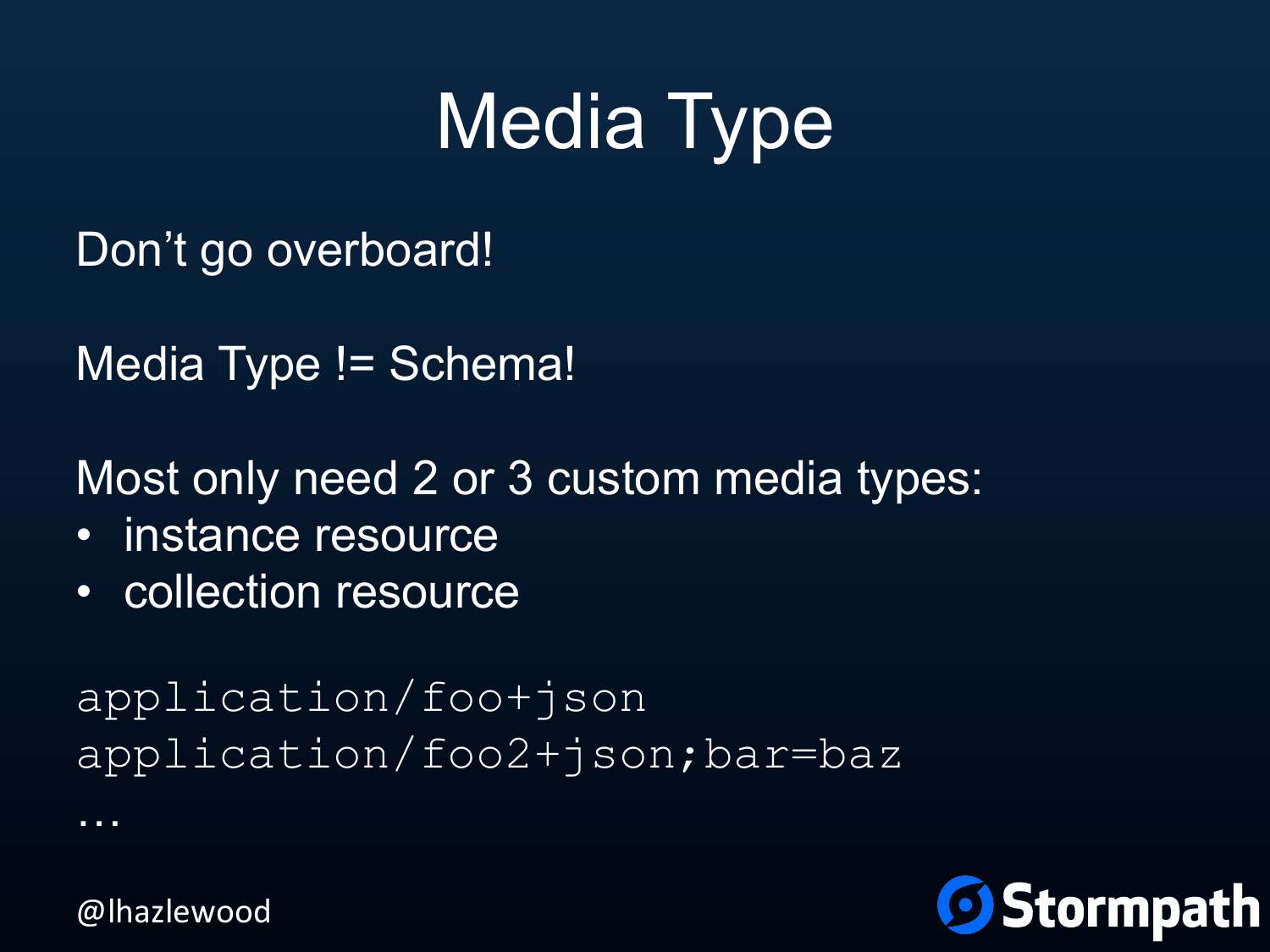#### camelCase

'JS' in 'JSON' = JavaScript

myArray.forEach Not my Array. for each

account.givenName Not account.given name

 Underscores for property/function names are unconventional for JS. Stay consistent.

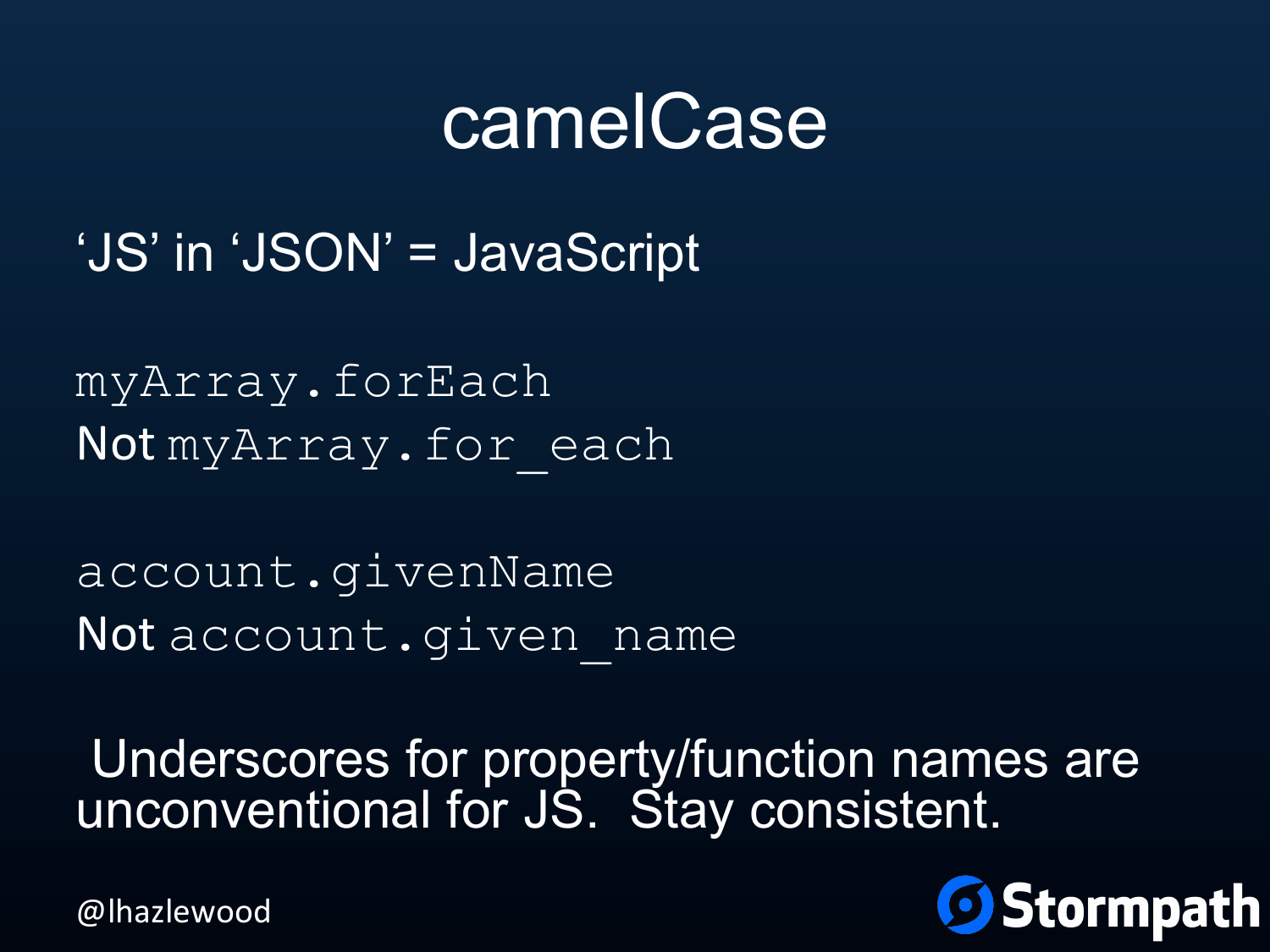### Date/Time/Timestamp

There's already a standard. Use it: ISO 8601

Example:

```
{ 
 …, 
  "createdAt": "2013-07-10T18:02:24.343Z", 
 ... 
} 
Use UTC!
```
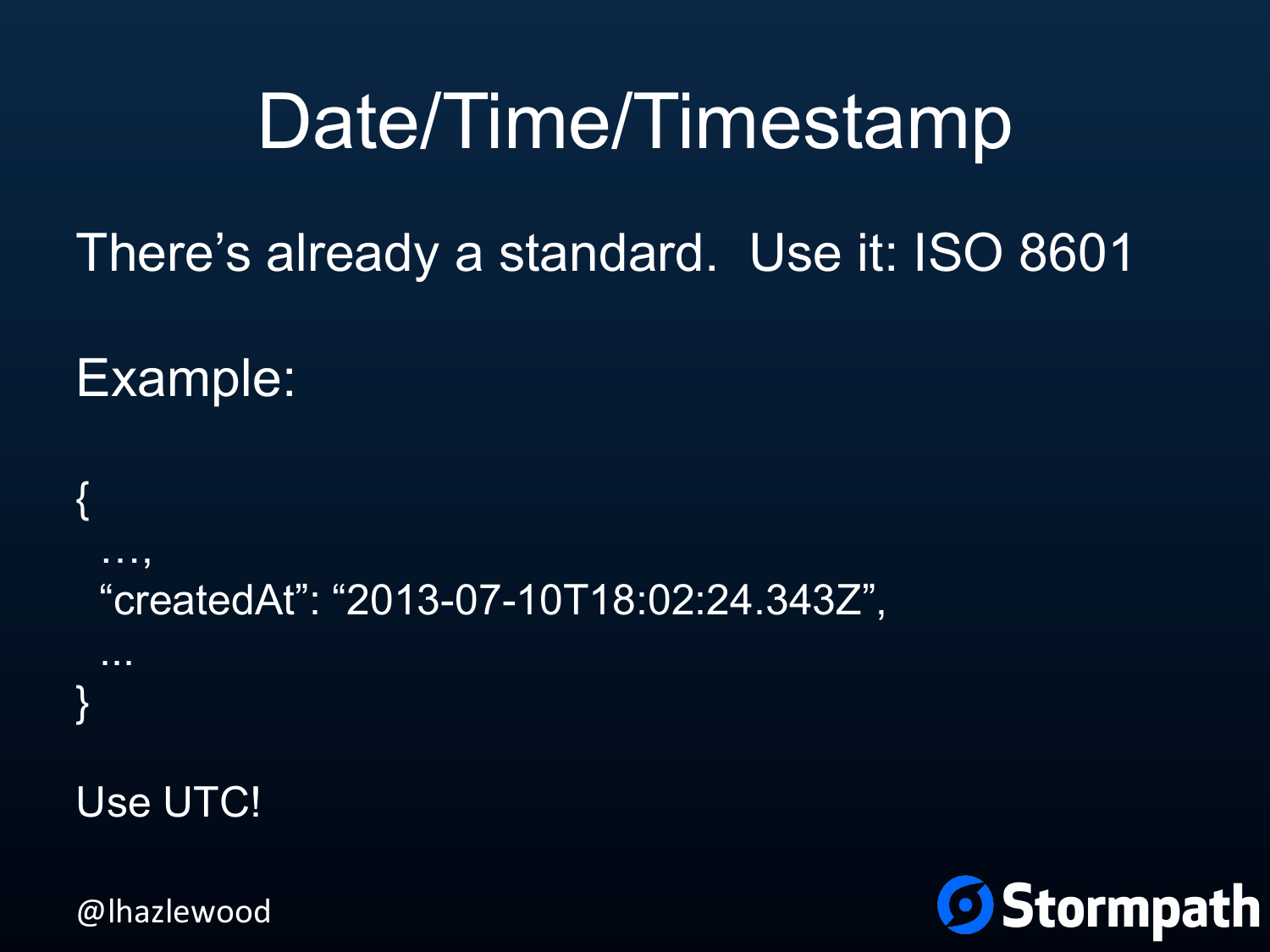#### createdAt / updatedAt

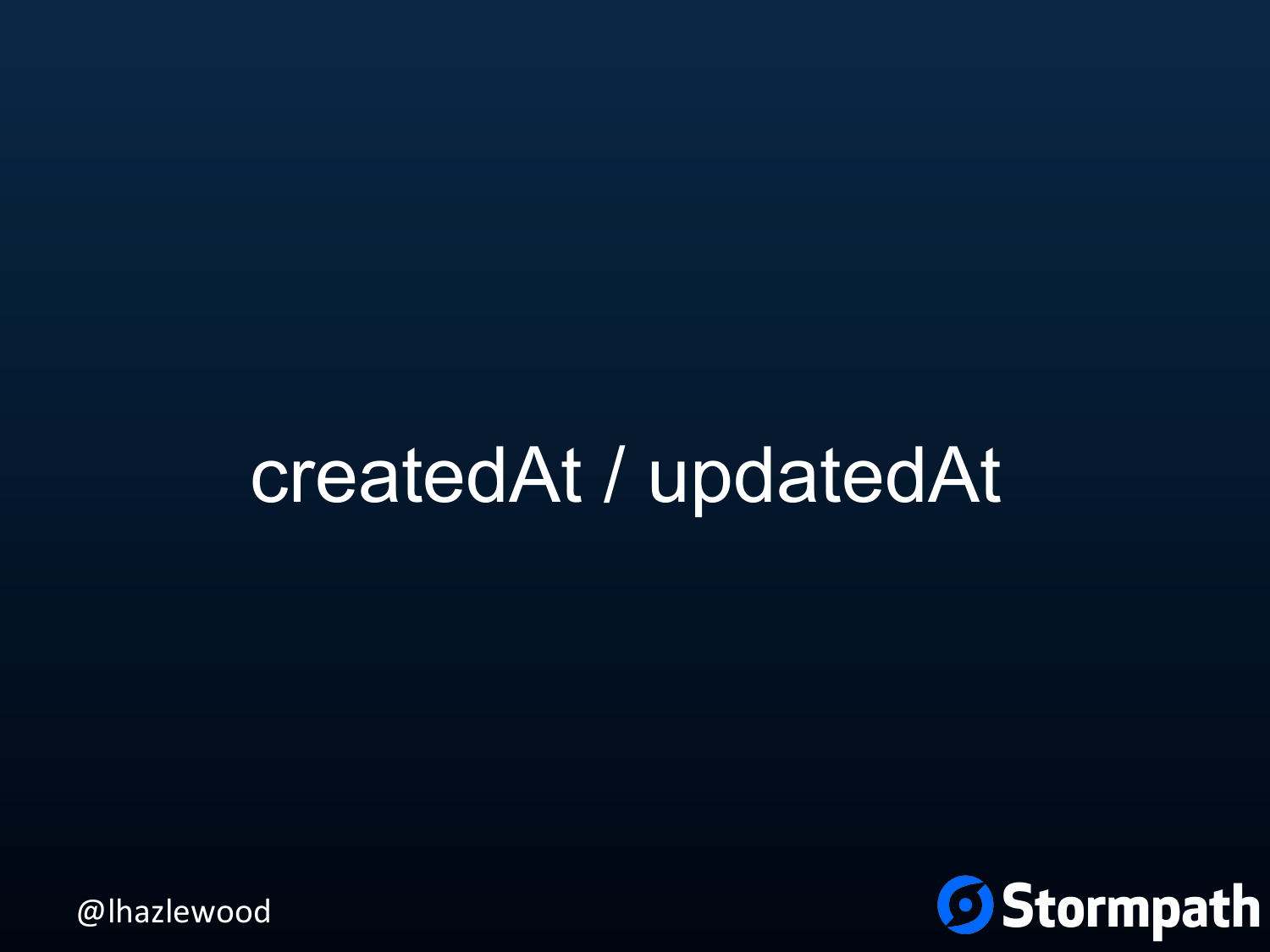#### createdAt / updatedAt

#### Most people will want this at some point

 "createdAt": "2013-07-10T18:02:24.343Z", "updatedAt": "2014-09-29T07:02:48.761Z" }

Use UTC!

{

…,

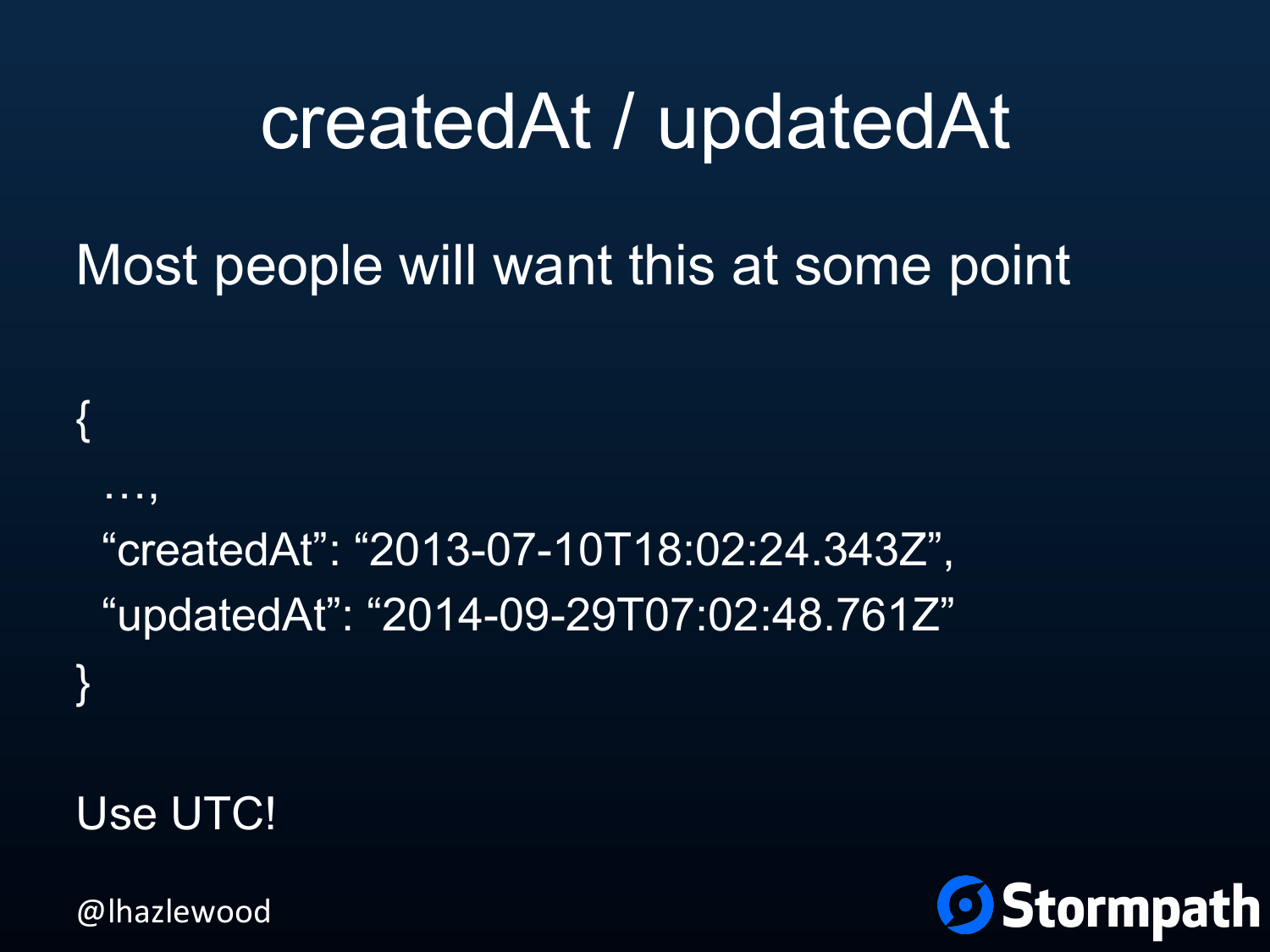## Response Body

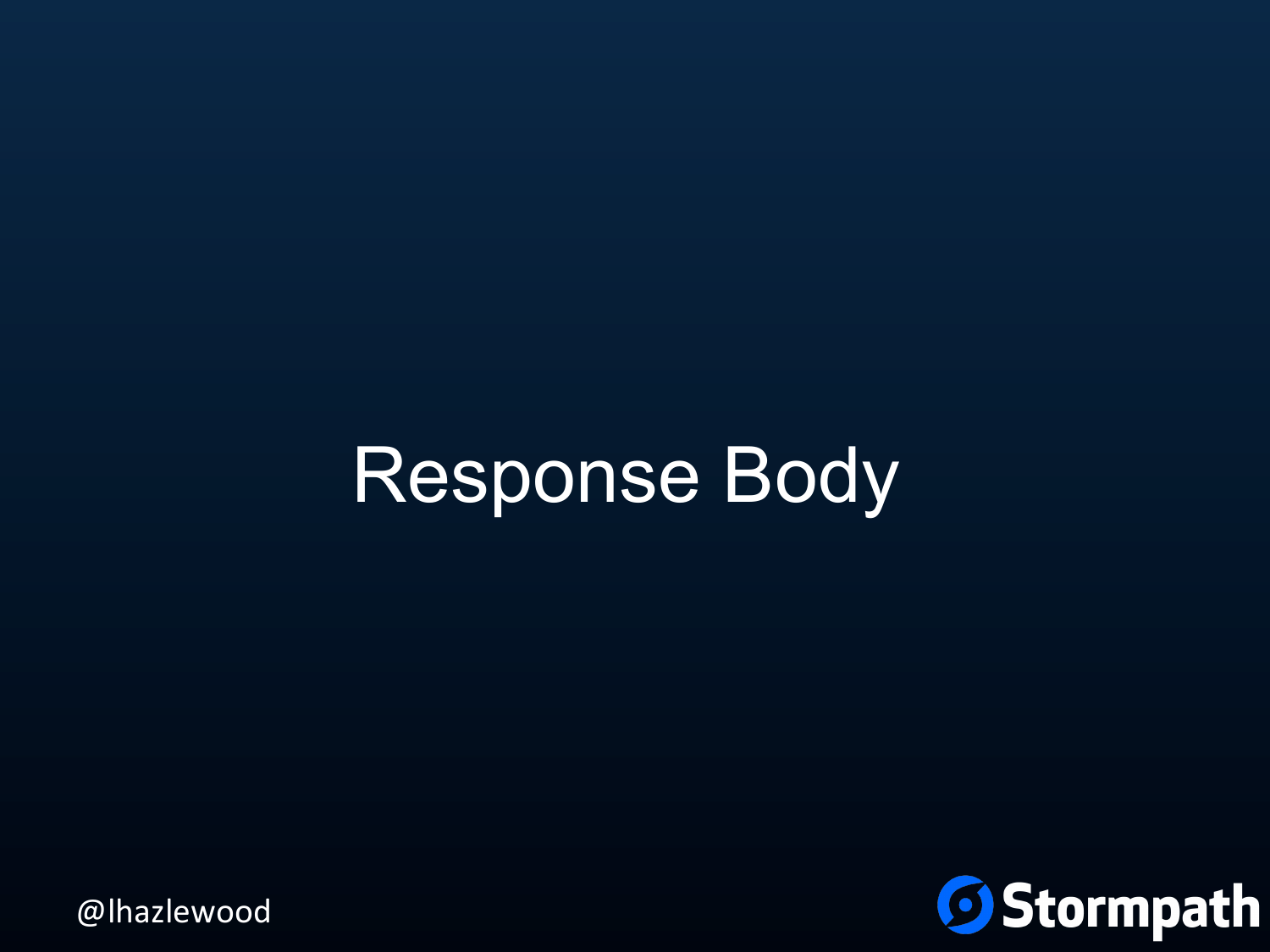GET obvious

What about POST?

Return the representation in the response when feasible.

Add override (? body=false) for control

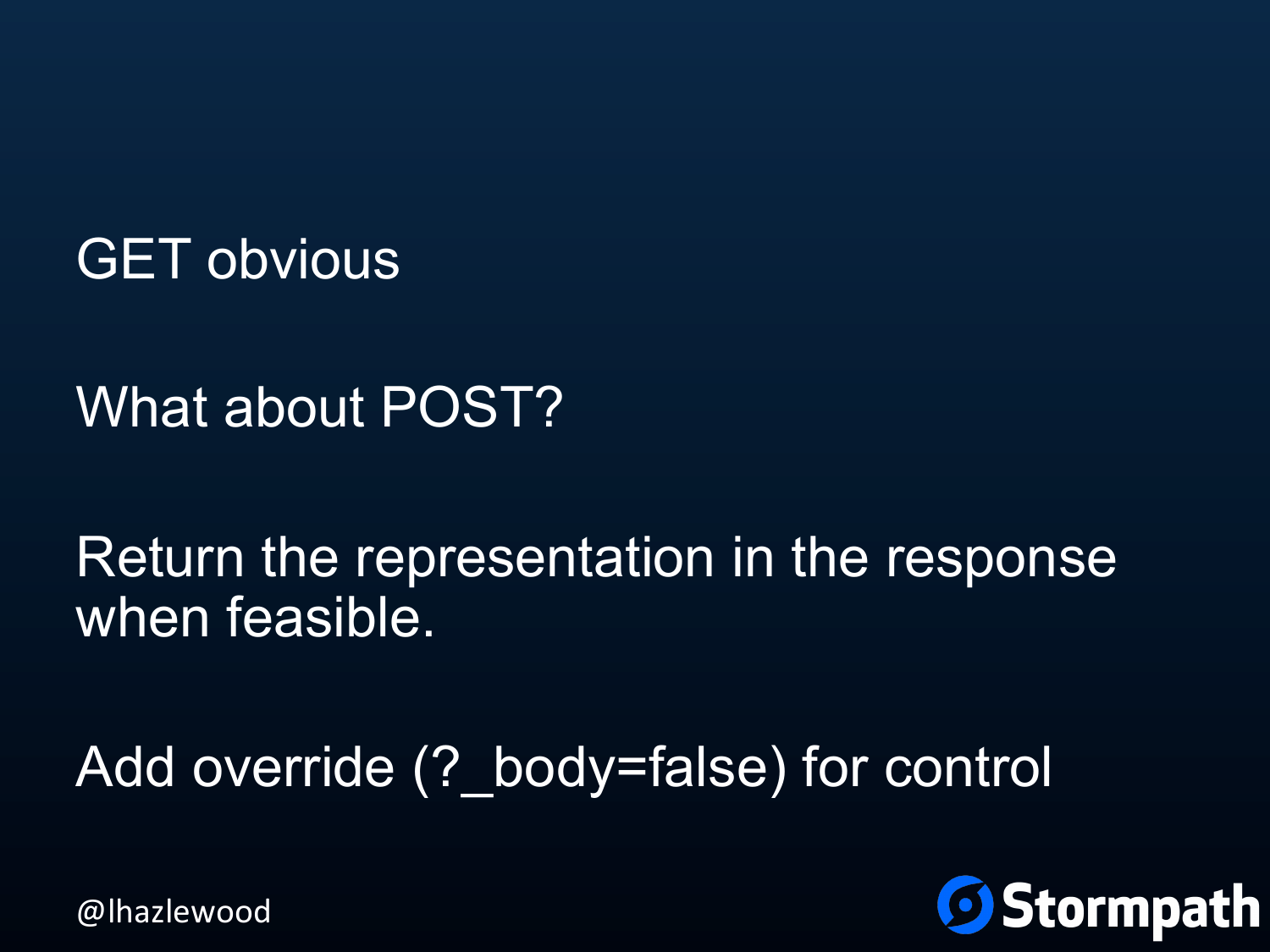# Content Negotiation

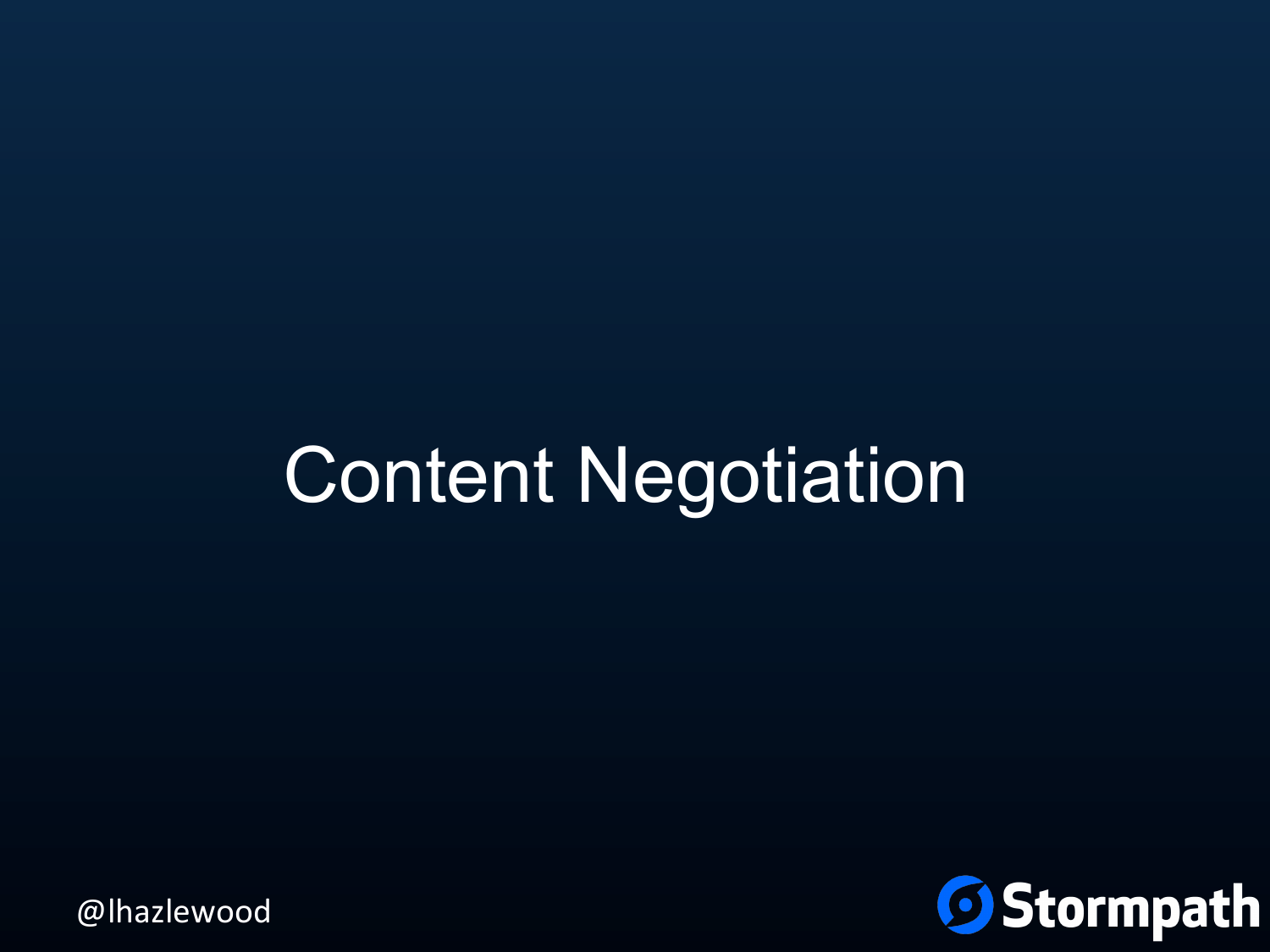### Header

- Accept header
- Header values comma delimited
- q param determines precedence, defaults to 1, then conventionally by list order

GET /applications/a1b2c3 Accept: application/json, text/ plain;q=0.8

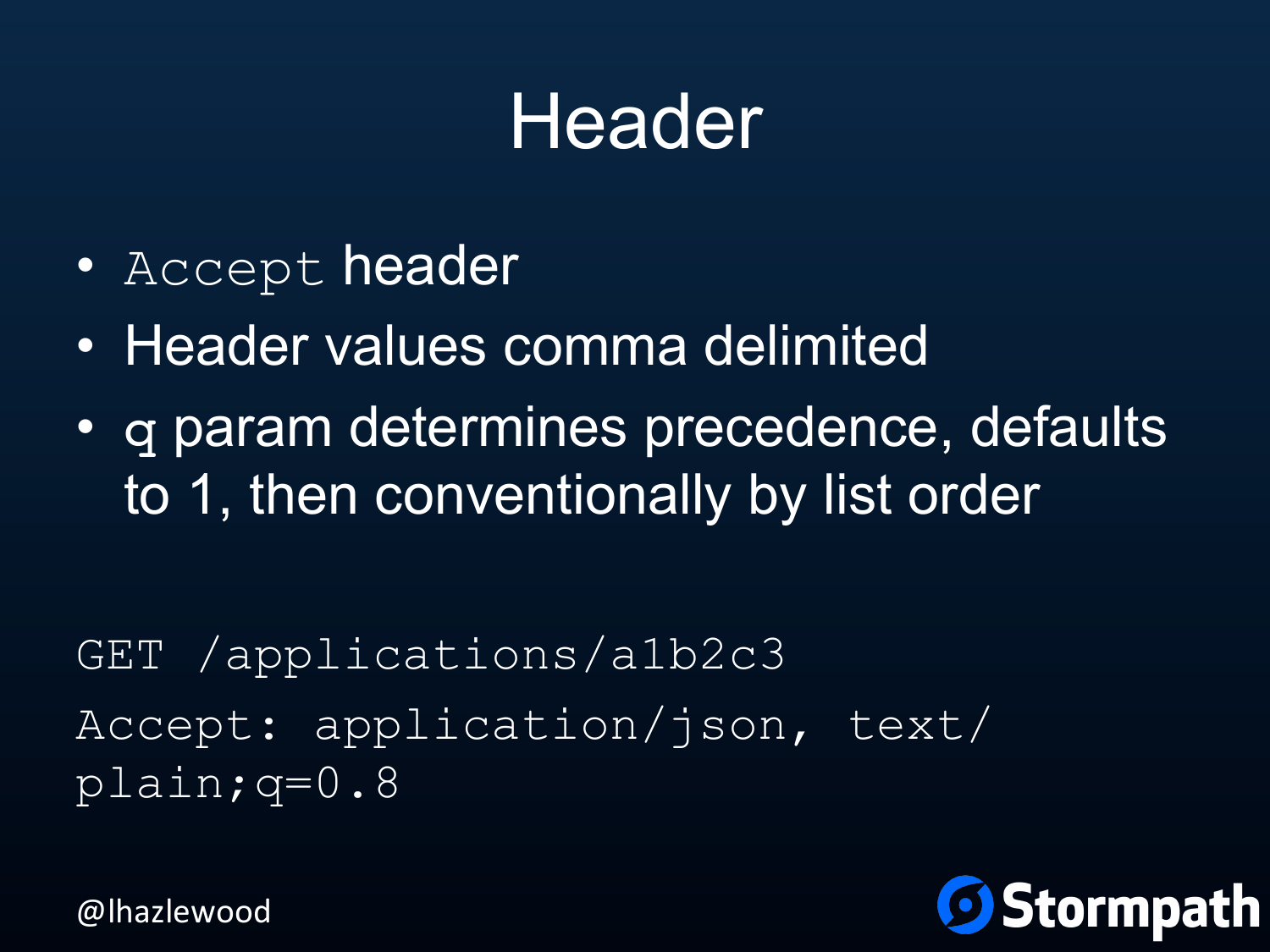#### Resource Extension

/applications/a1b2c3.json /applications/a1b2c3.csv

#### Conventionally overrides Accept header



…<br>…

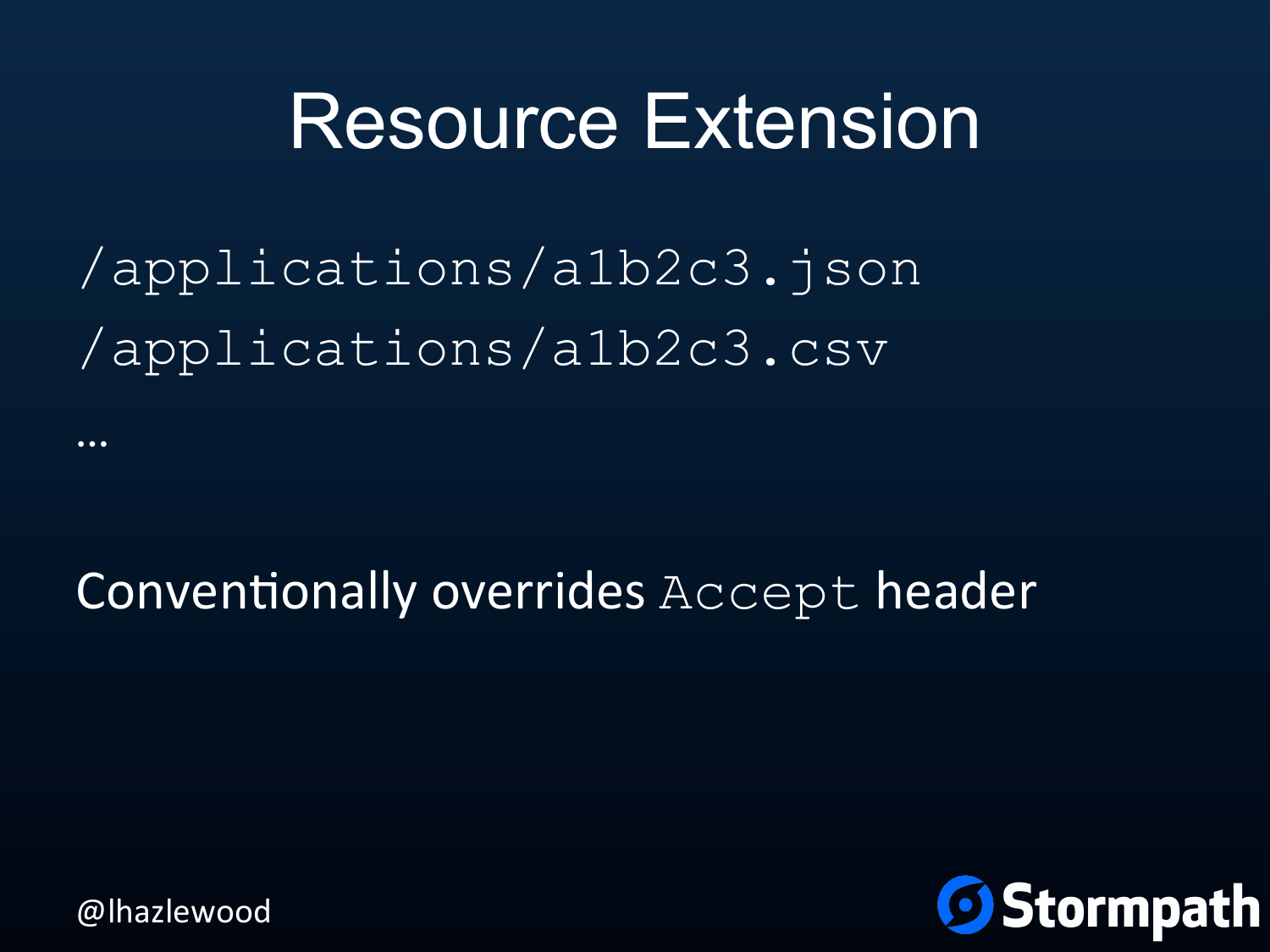

• Distributed Hypermedia is paramount!

• **Every accessible Resource has a canonical unique URL**

- Replaces IDs (IDs exist, but are opaque).
- Critical for linking, as we'll soon see

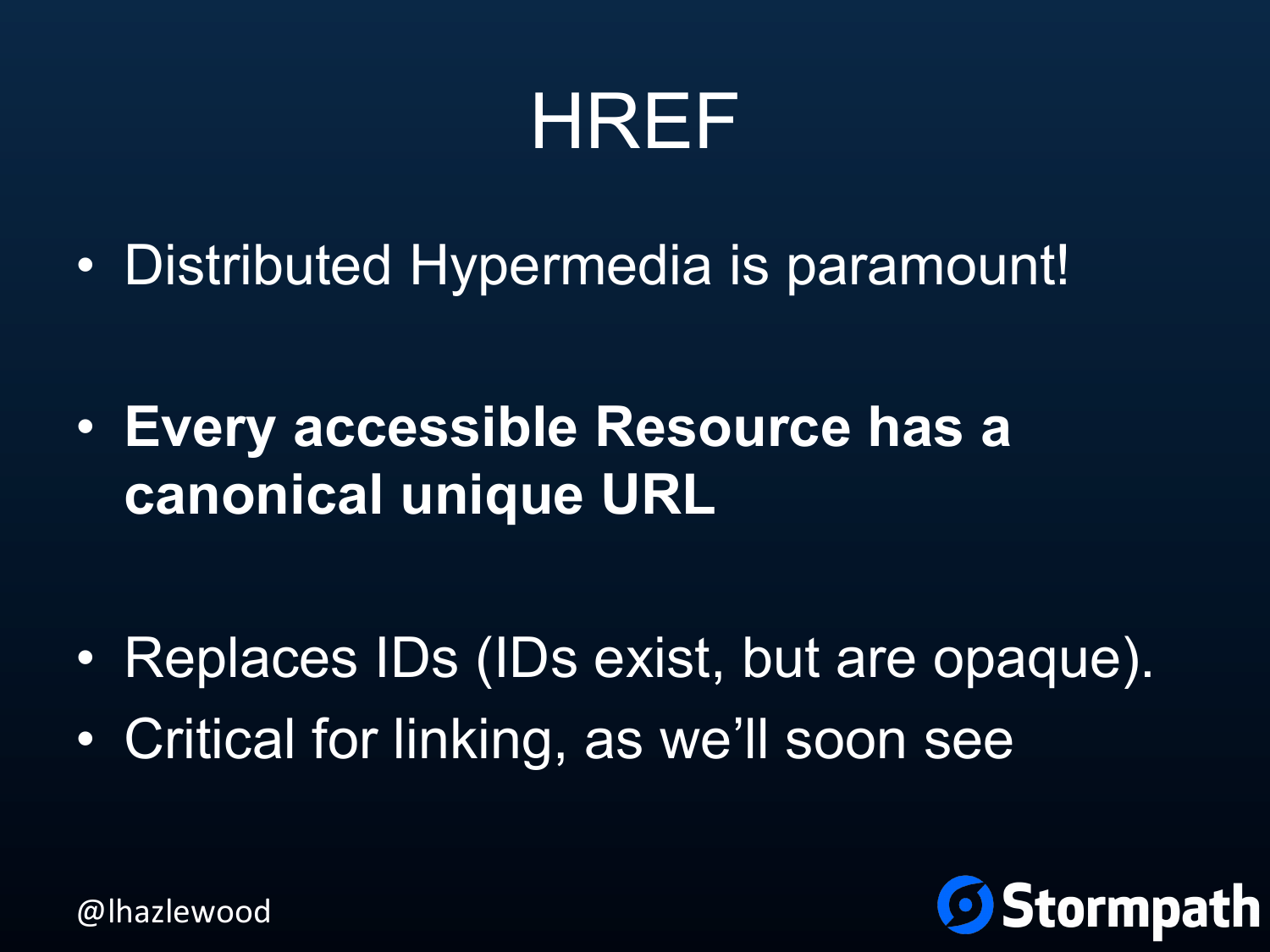# Instance w/ HREF (v1)

#### GET /accounts/x7y8z9

```
200 OK 
\{ "href": "https://api.stormpath.com/v1/accounts/x7y8z9", 
   "givenName": "Tony", 
   "surname": "Stark",
```
}

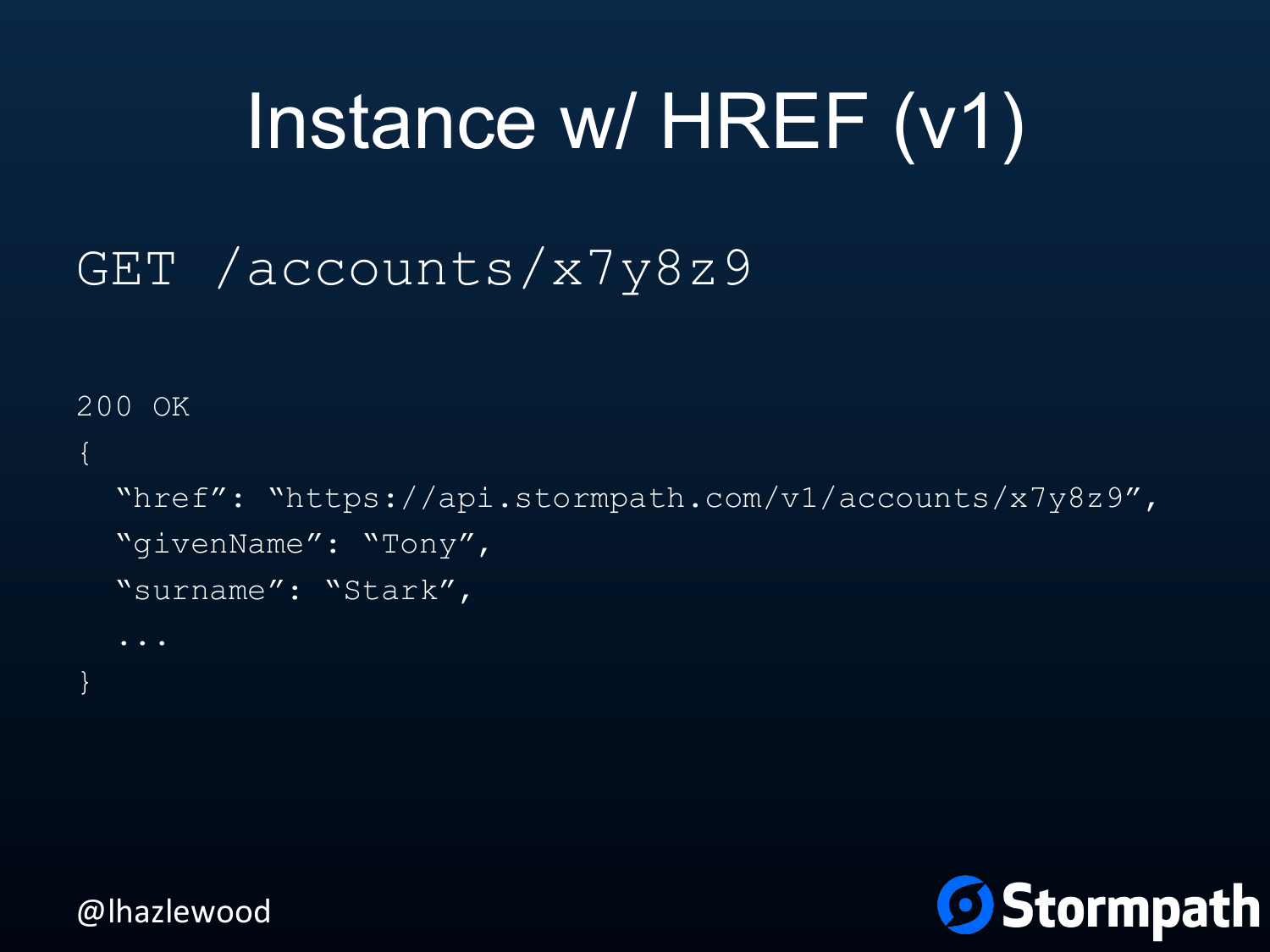# Resource References aka 'Linking' (v1)

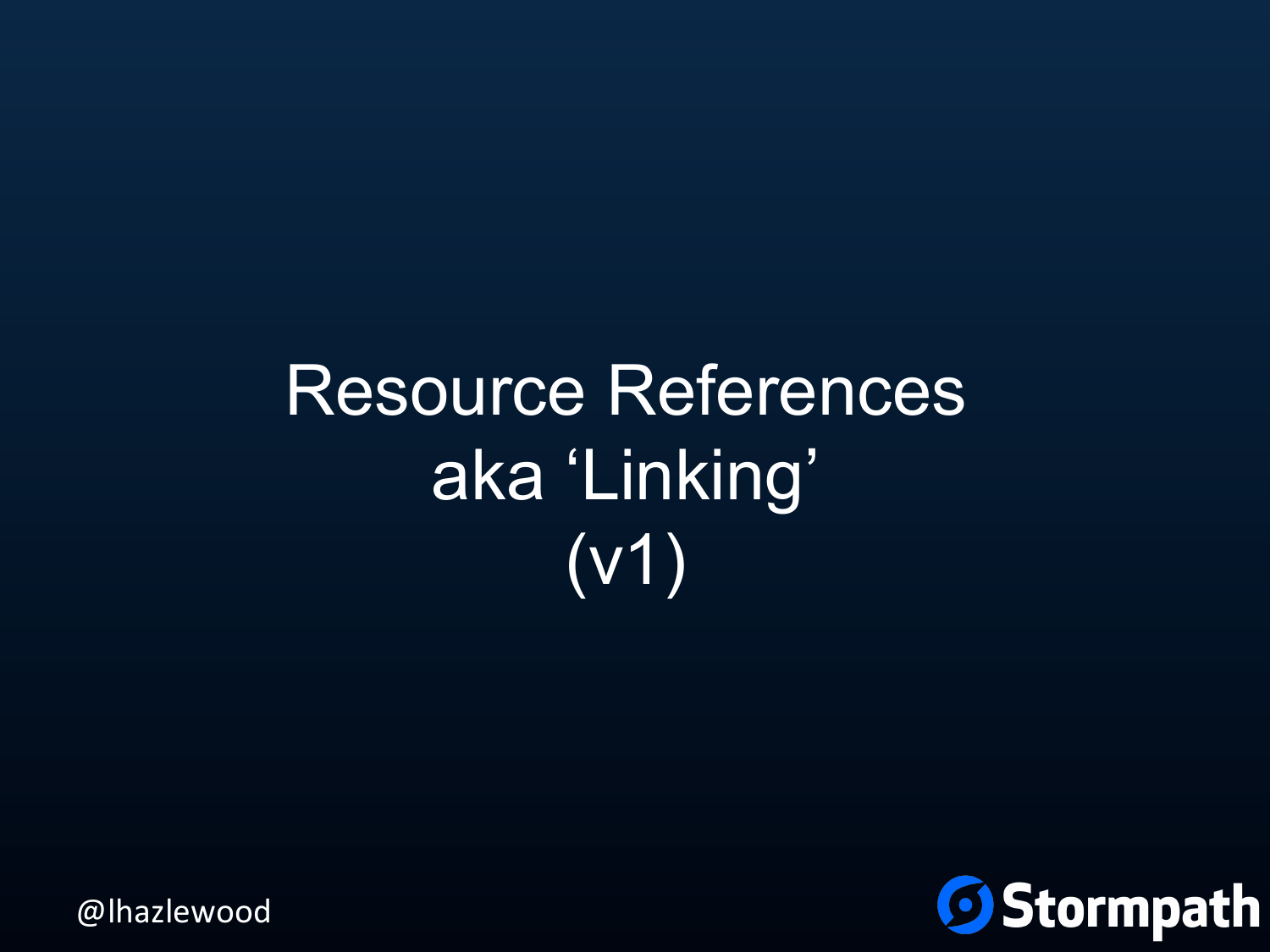- Hypermedia is paramount.
- Linking is fundamental to scalability.

- Tricky in JSON
- XML has it (XLink), JSON doesn't
- How do we do it?

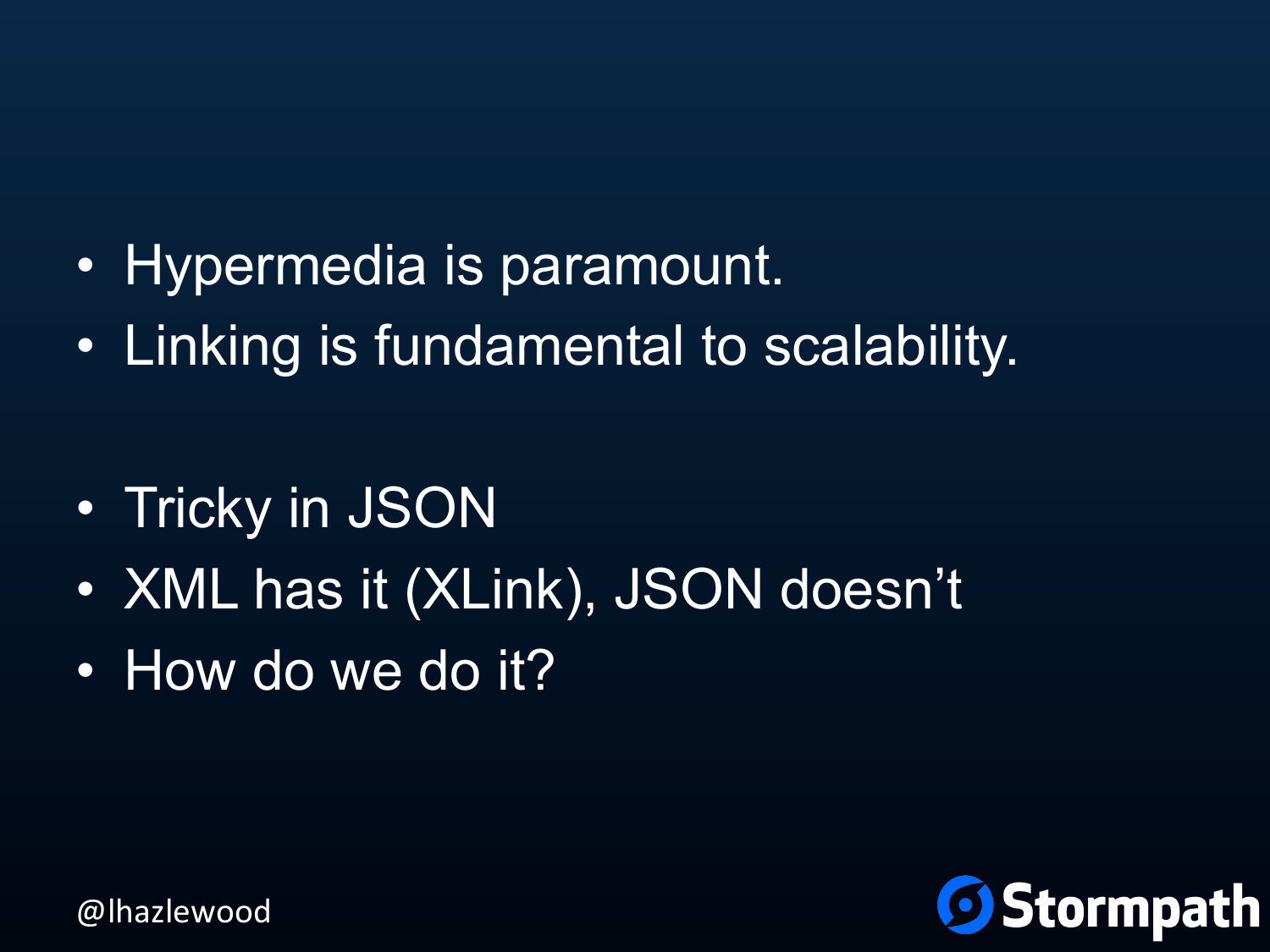## Instance Reference (v1)

#### GET /accounts/x7y8z9

```
200 OK 
\{ "href": "https://api.stormpath.com/v1/accounts/x7y8z9", 
   "givenName": "Tony", 
   "surname": "Stark", 
  \cdots "directory": ???? 
}
```
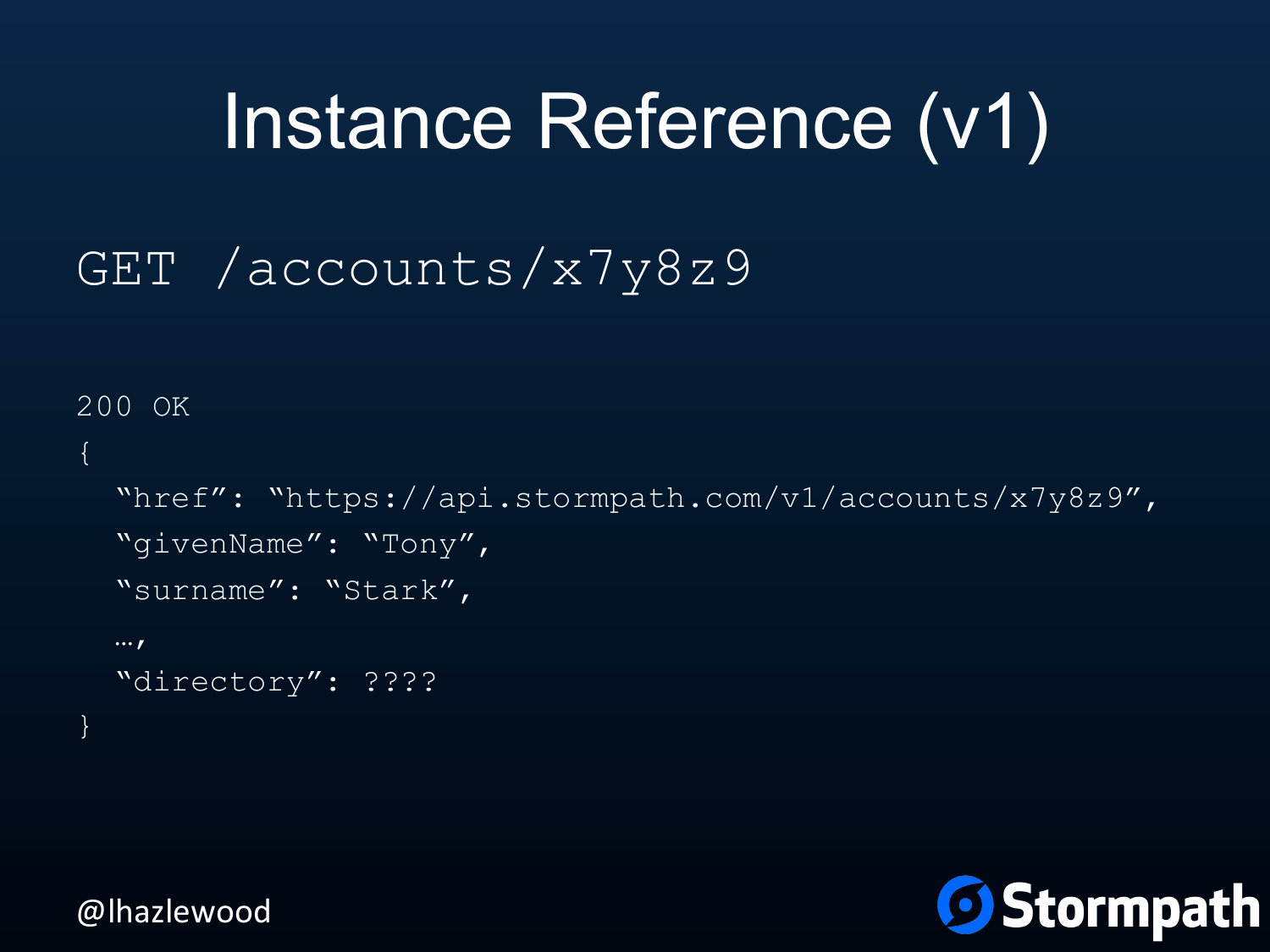# Instance Reference (v1)

#### GET /accounts/x7y8z9

```
200 OK 
\{ "href": "https://api.stormpath.com/v1/accounts/x7y8z9", 
   "givenName": "Tony", 
   "surname": "Stark", 
  \cdots "directory": { 
     "href": "https://api.stormpath.com/v1/directories/g4h5i6" 
 } 
}
```
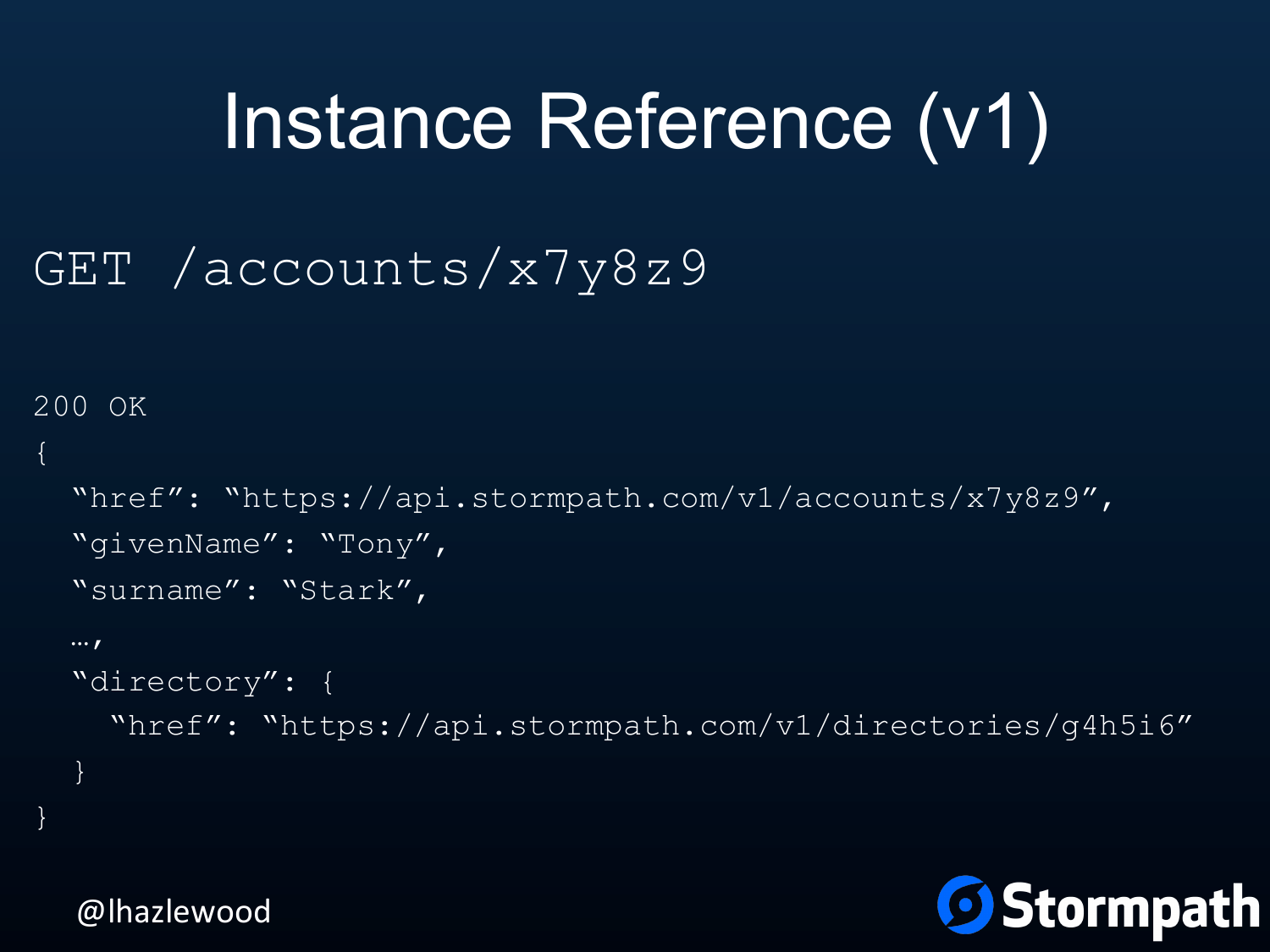# Collection Reference (v1)

#### GET /accounts/x7y8z9

```
200 OK 
{ 
   "href": "https://api.stormpath.com/v1/accounts/x7y8z9", 
  "givenName": "Tony",
   "surname": "Stark", 
  \cdots "groups": { 
     "href": "https://api.stormpath.com/v1/accounts/x7y8z9/groups" 
 } 
}
```
**Stormpath**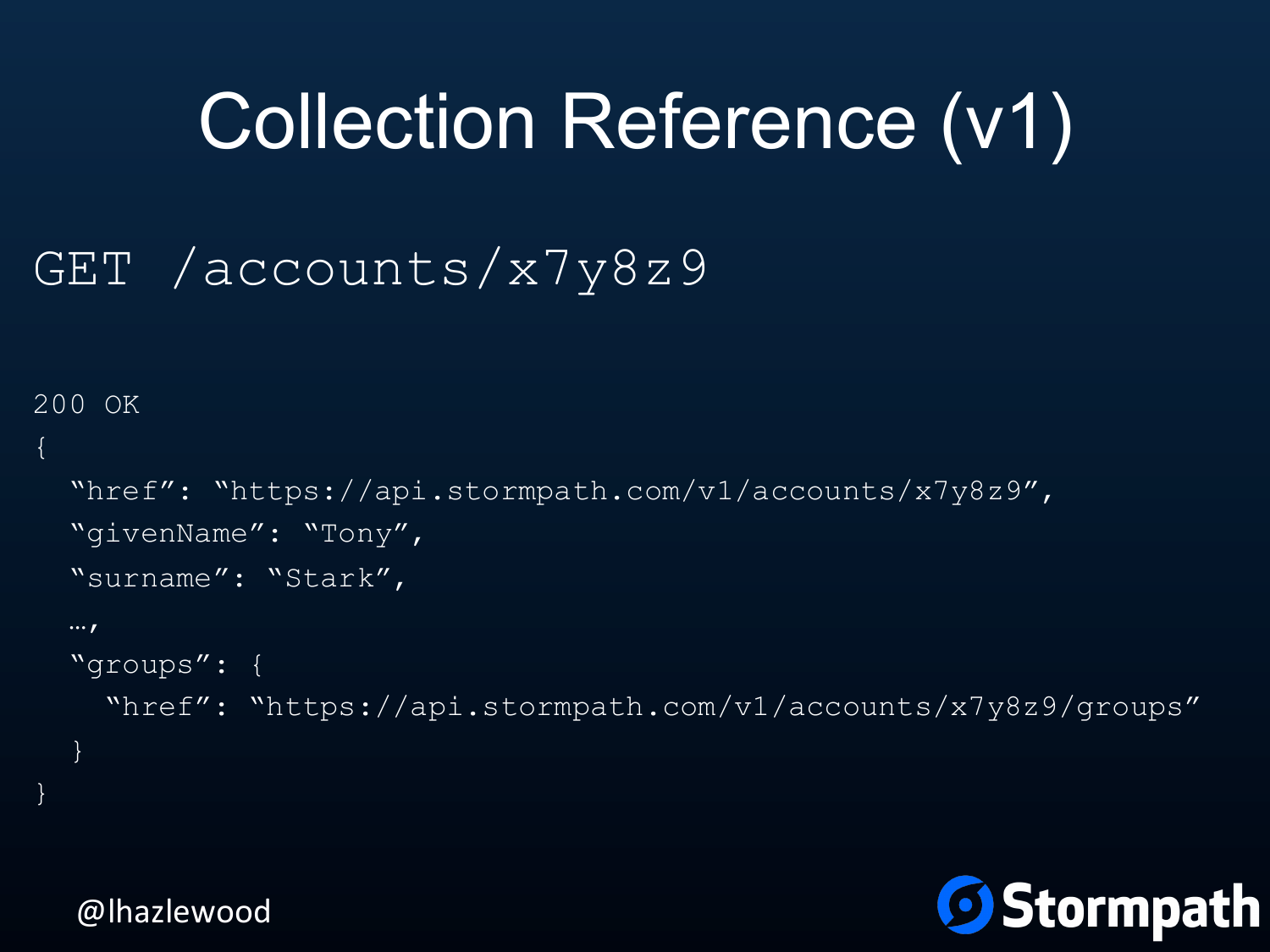### Linking v2 (recommended)

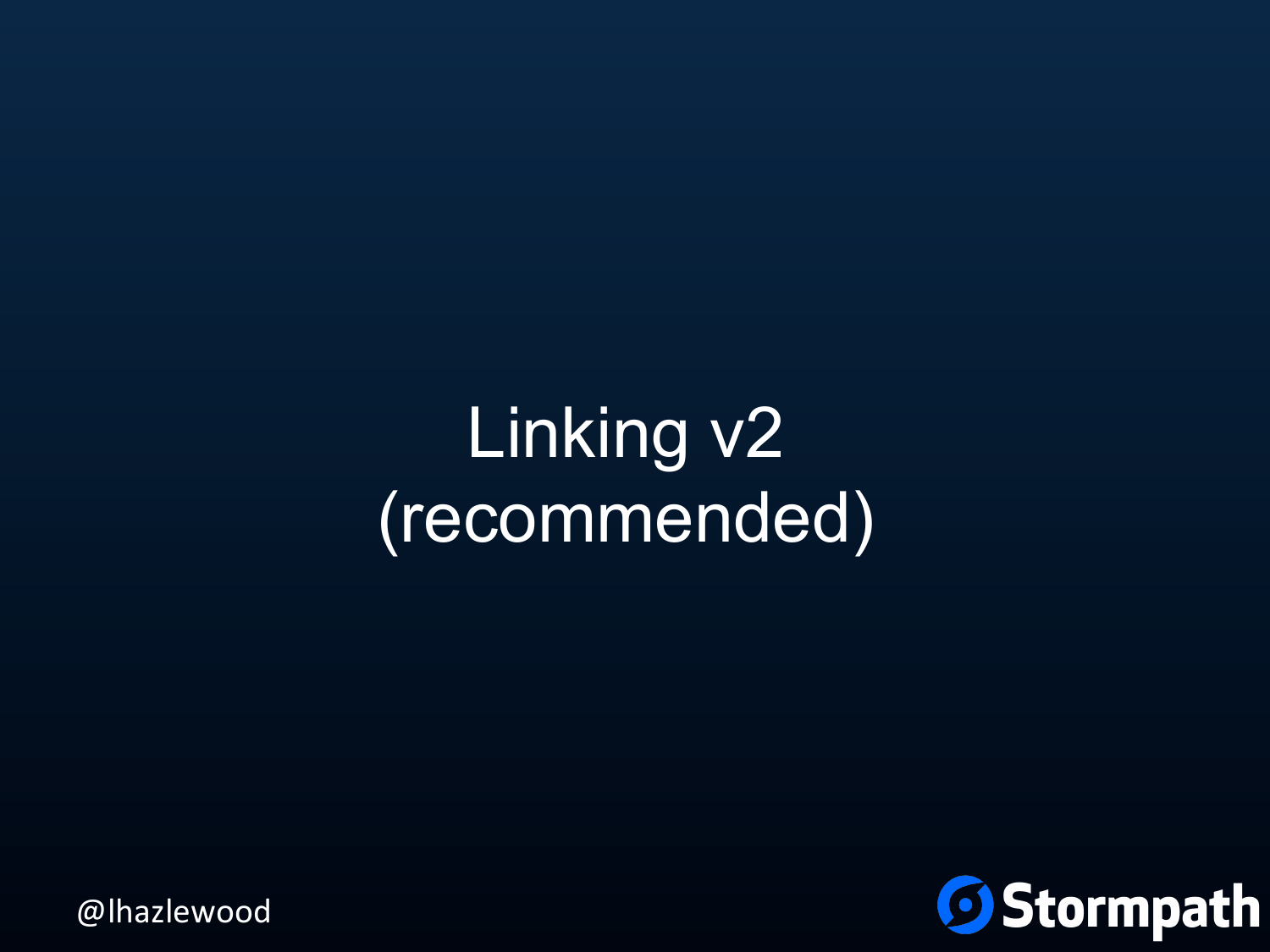# Instance HREF (v2)

#### GET /accounts/x7y8z9

```
200 OK 
{ 
   "meta": { 
     "href": "https://api.stormpath.com/v1/accounts/x7y8z9", 
     "mediaType": "application/ion+json", ... 
   }, 
   "givenName": "Tony", 
   "surname": "Stark", 
}
```
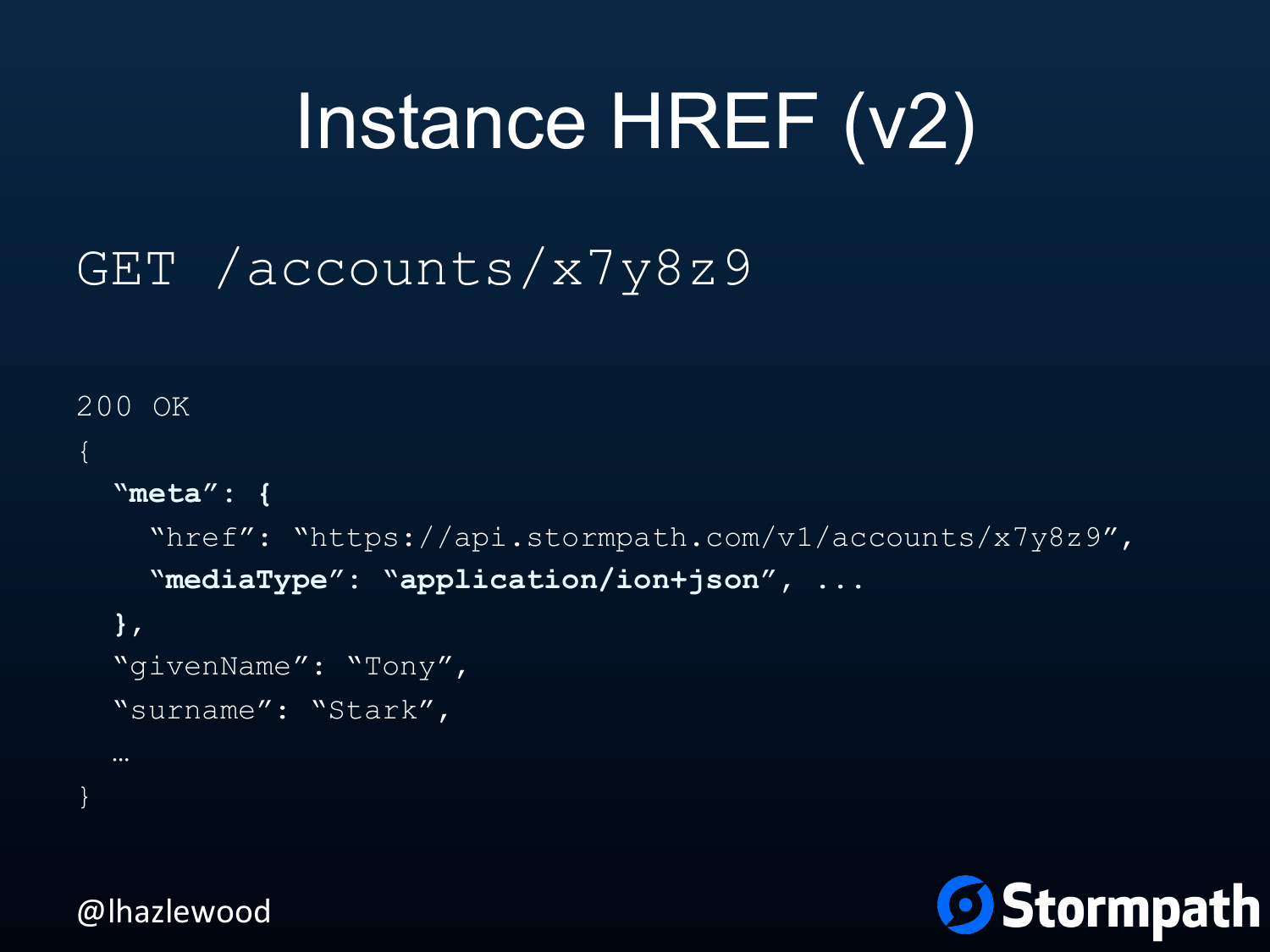## Instance Reference (v2)

#### GET /accounts/x7y8z9

```
200 OK 
{ 
   "meta": { ... }, 
   "givenName": "Tony", 
   "surname": "Stark", 
  \cdots "directory": { 
     "meta": { 
       "href": "https://api.stormpath.com/v1/directories/g4h5i6" 
       "mediaType": "application/ion+json" 
 } 
 } 
}
```
**Stormpath**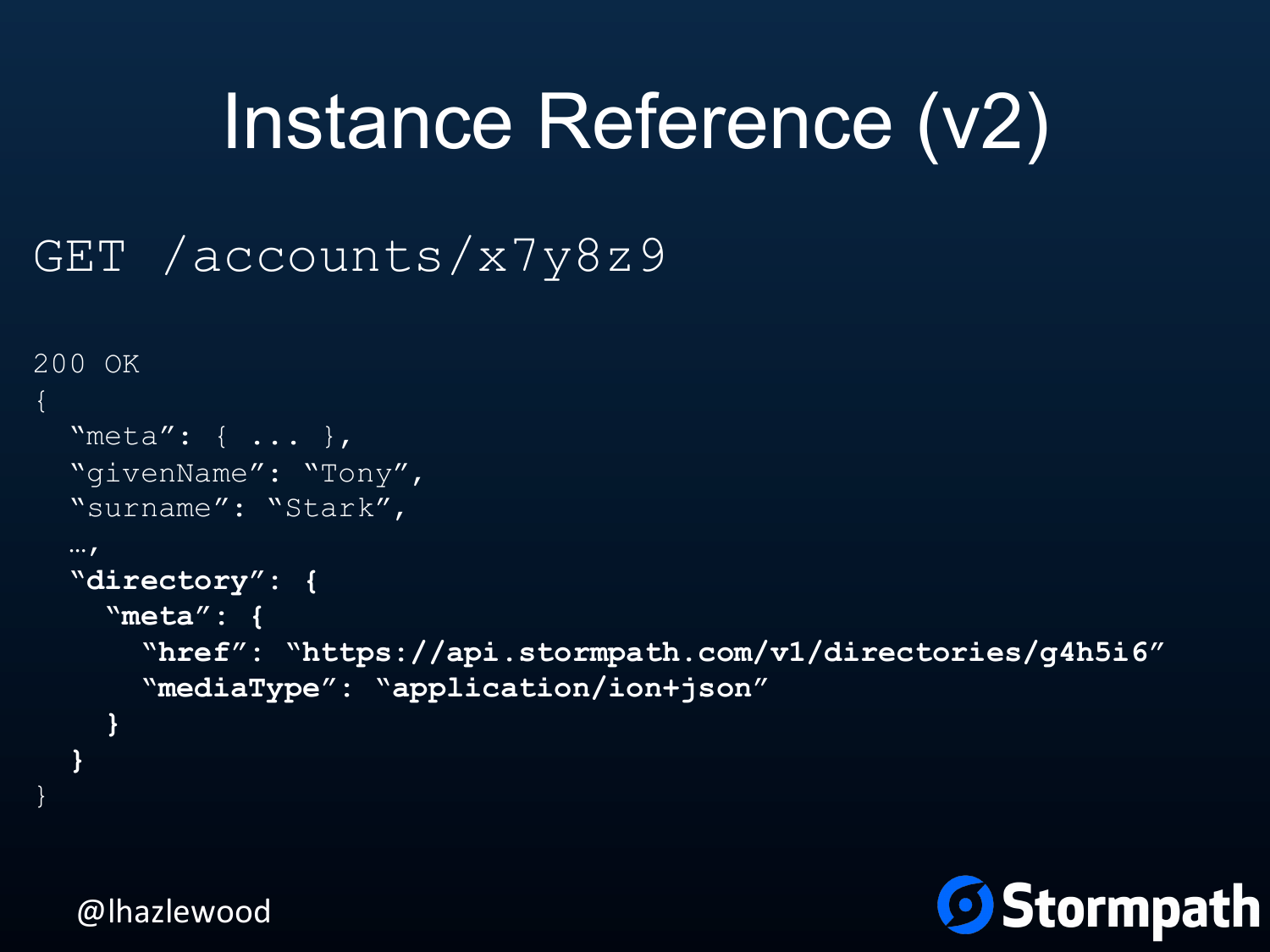# Collection Reference (v2)

#### GET /accounts/x7y8z9

```
200 OK 
{ 
   "meta": { ... }, 
   "givenName": "Tony", 
   "surname": "Stark", 
  \cdots "groups": { 
     "meta": { 
       "href": "https://api.stormpath.com/v1/accounts/x7y8z9/groups", 
       "mediaType": "application/ion+json", 
       "rel": ["collection"] 
 } 
 }
```
**9 Stormpath** 

@lhazlewood

}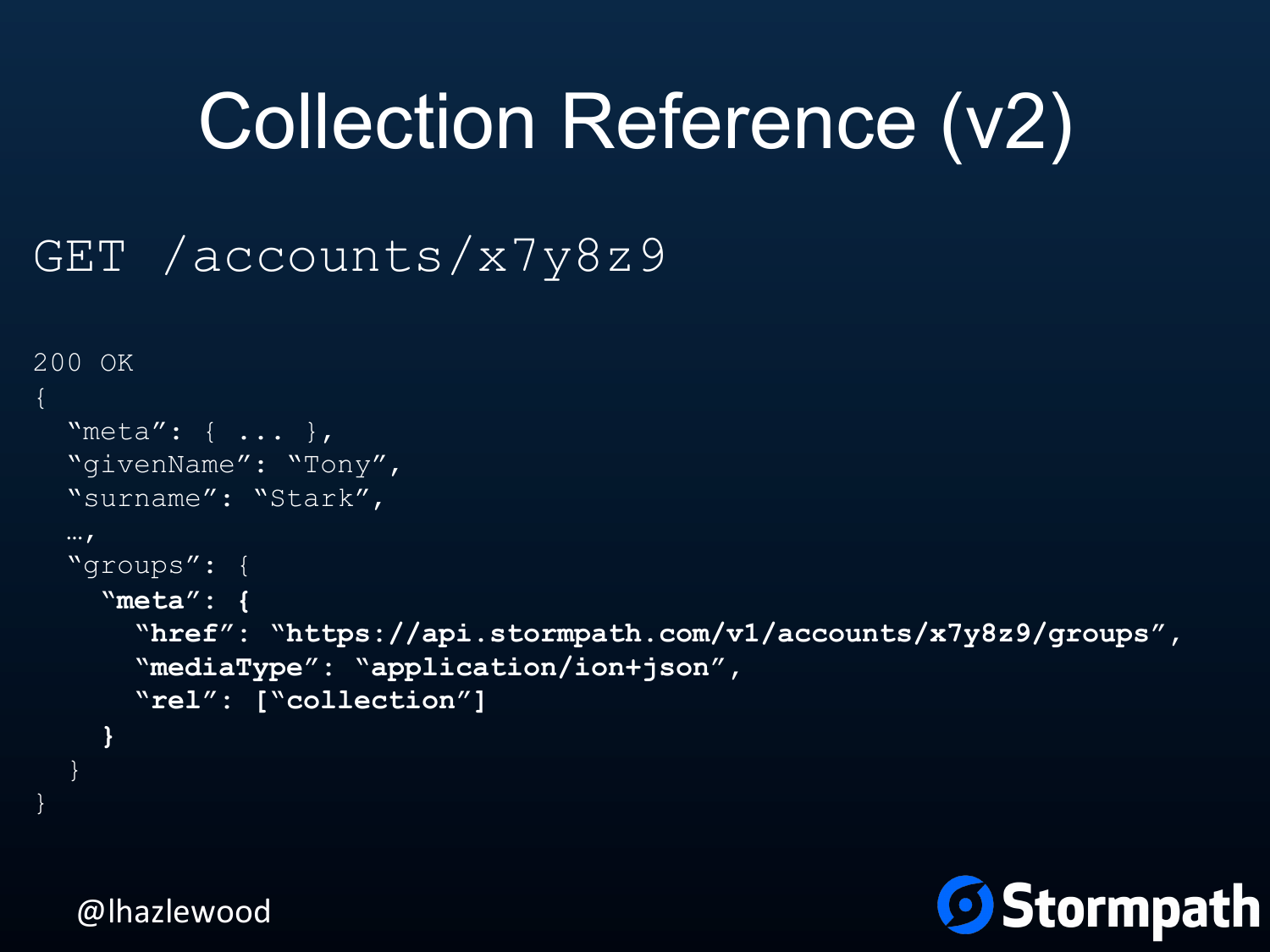#### Reference Expansion

(aka Entity Expansion, Link Expansion)

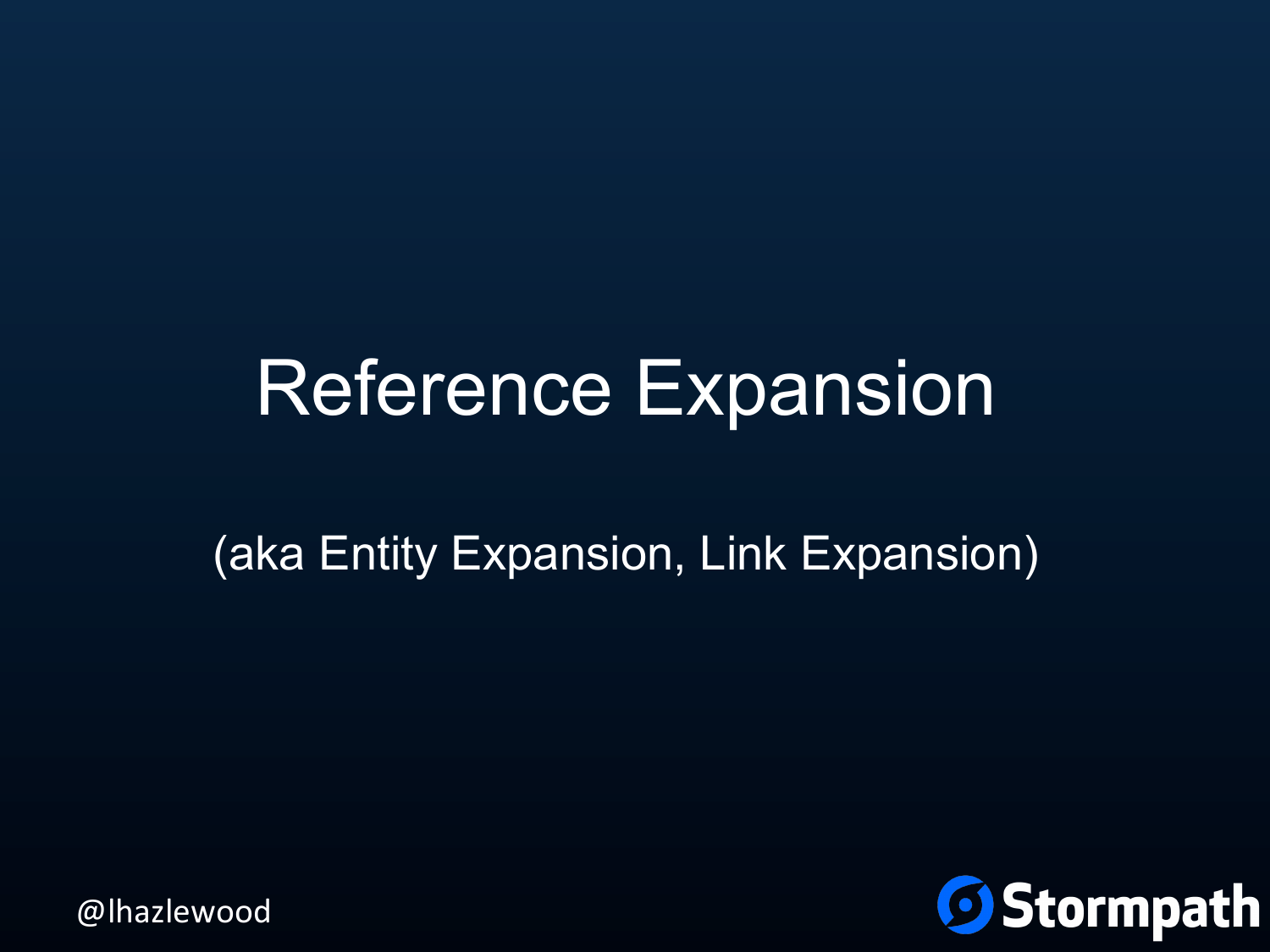# Account and its Directory?

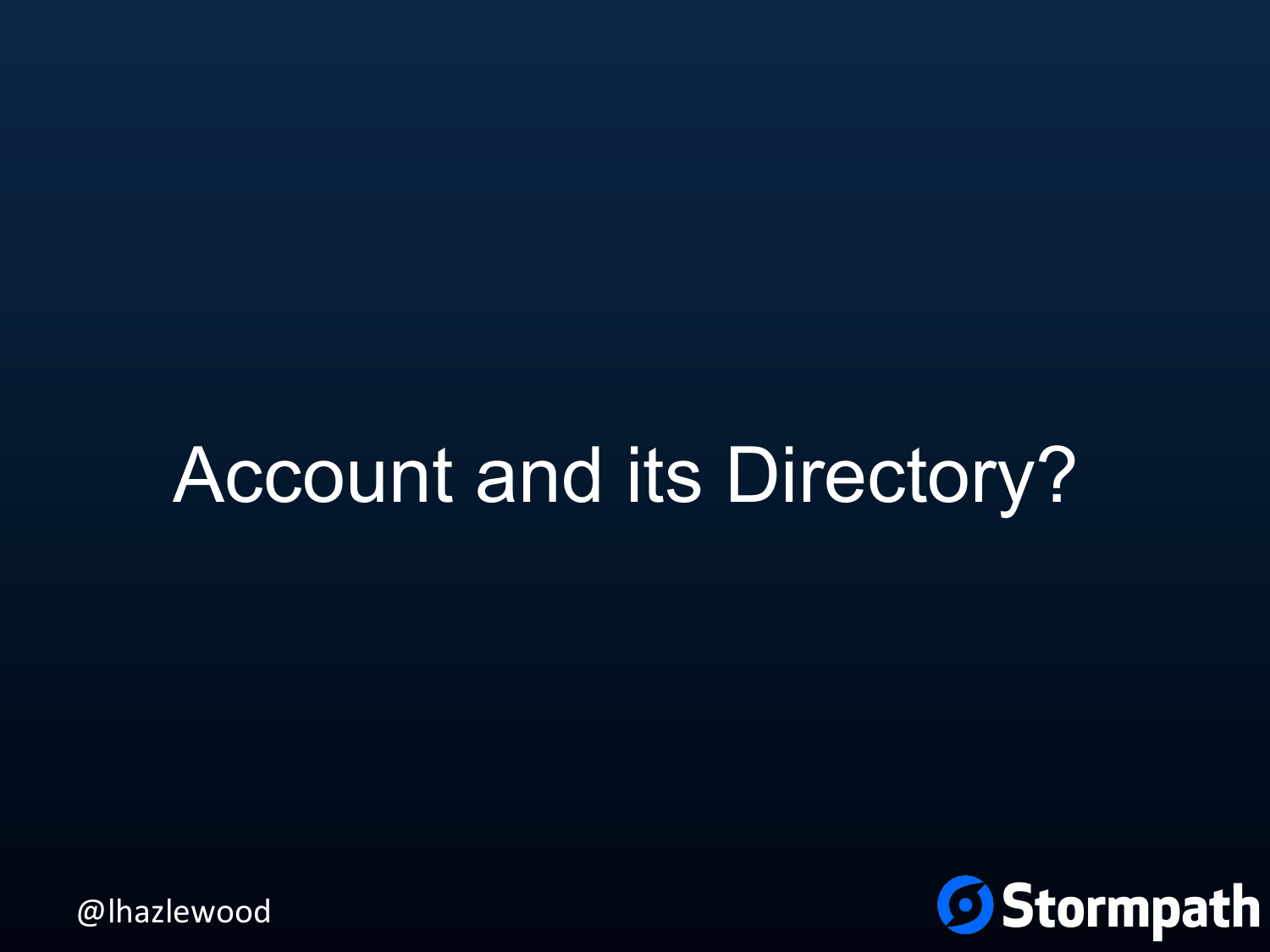#### GET /accounts/x7y8z9?expand=directory

```
200 OK 
{ 
   "meta": {...}, 
   "givenName": "Tony", 
   "surname": "Stark", 
  \cdots "directory": { 
     "meta": { ... }, 
     "name": "Avengers", 
     "description": "Hollywood's hope for more $", 
     "createdAt": "2012-07-01T14:22:18.029Z",
```


@lhazlewood

}

}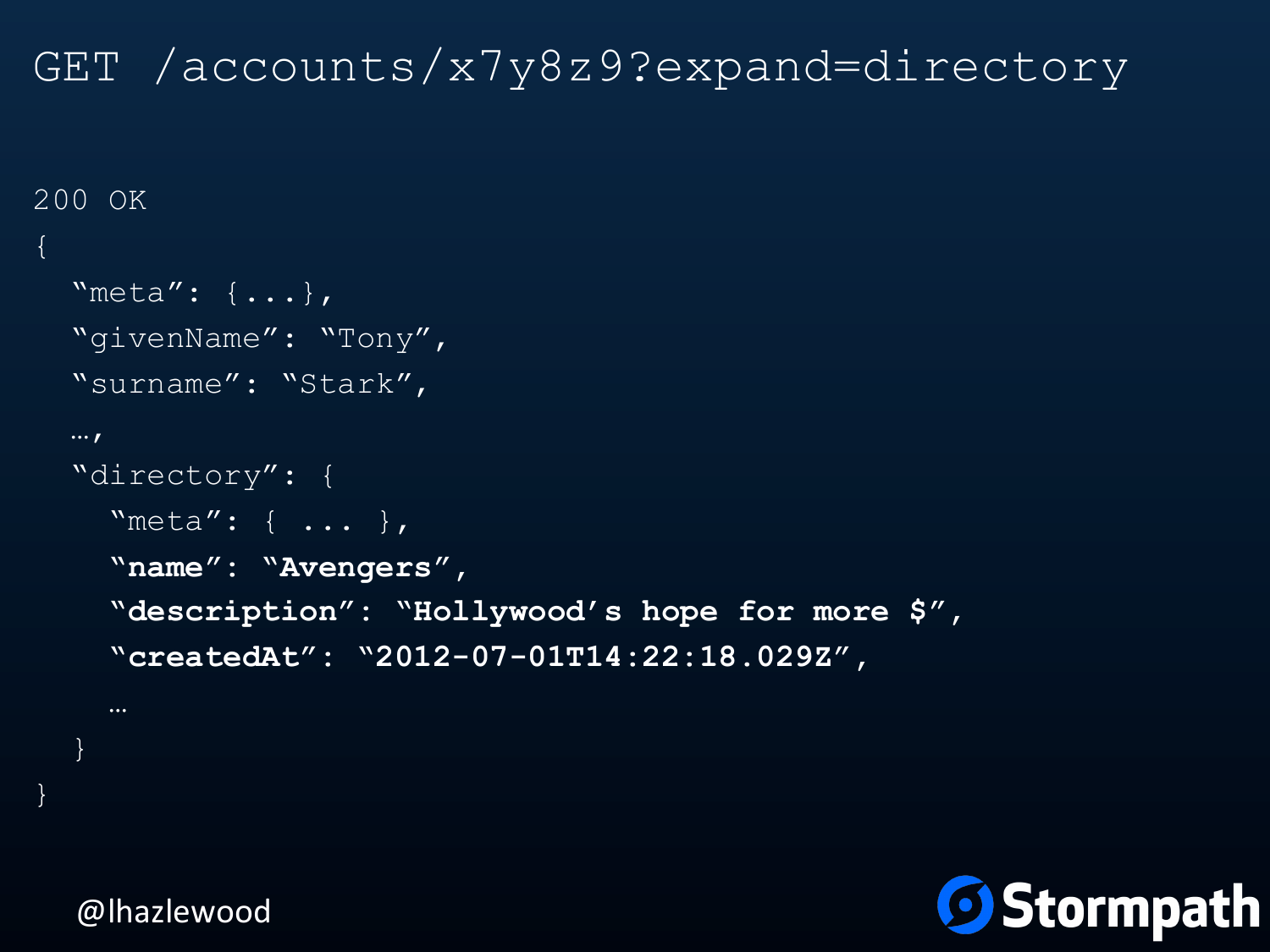### Partial Representations

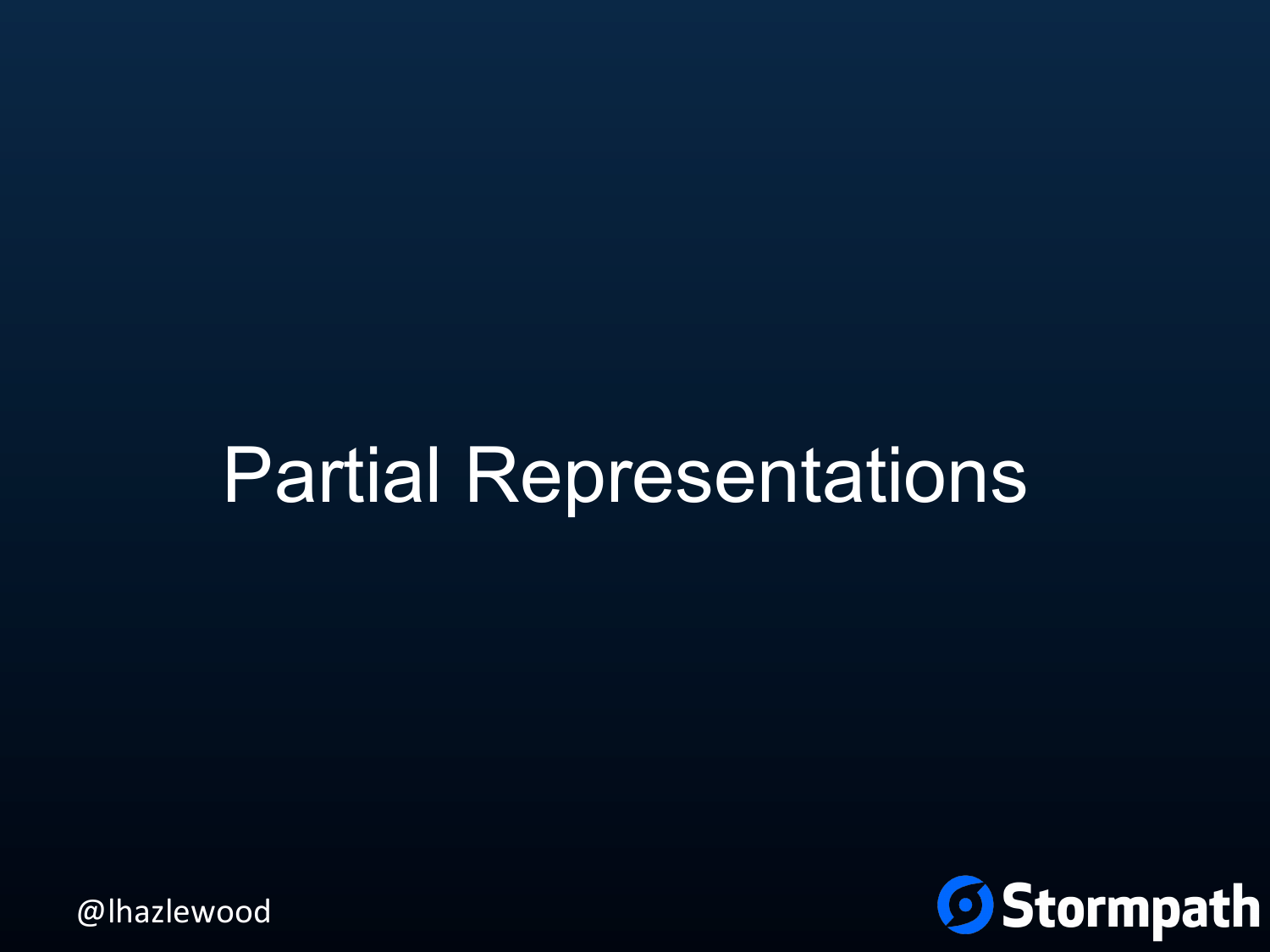#### GET /accounts/x7y8z9? fields=givenName, surname, directory (name)

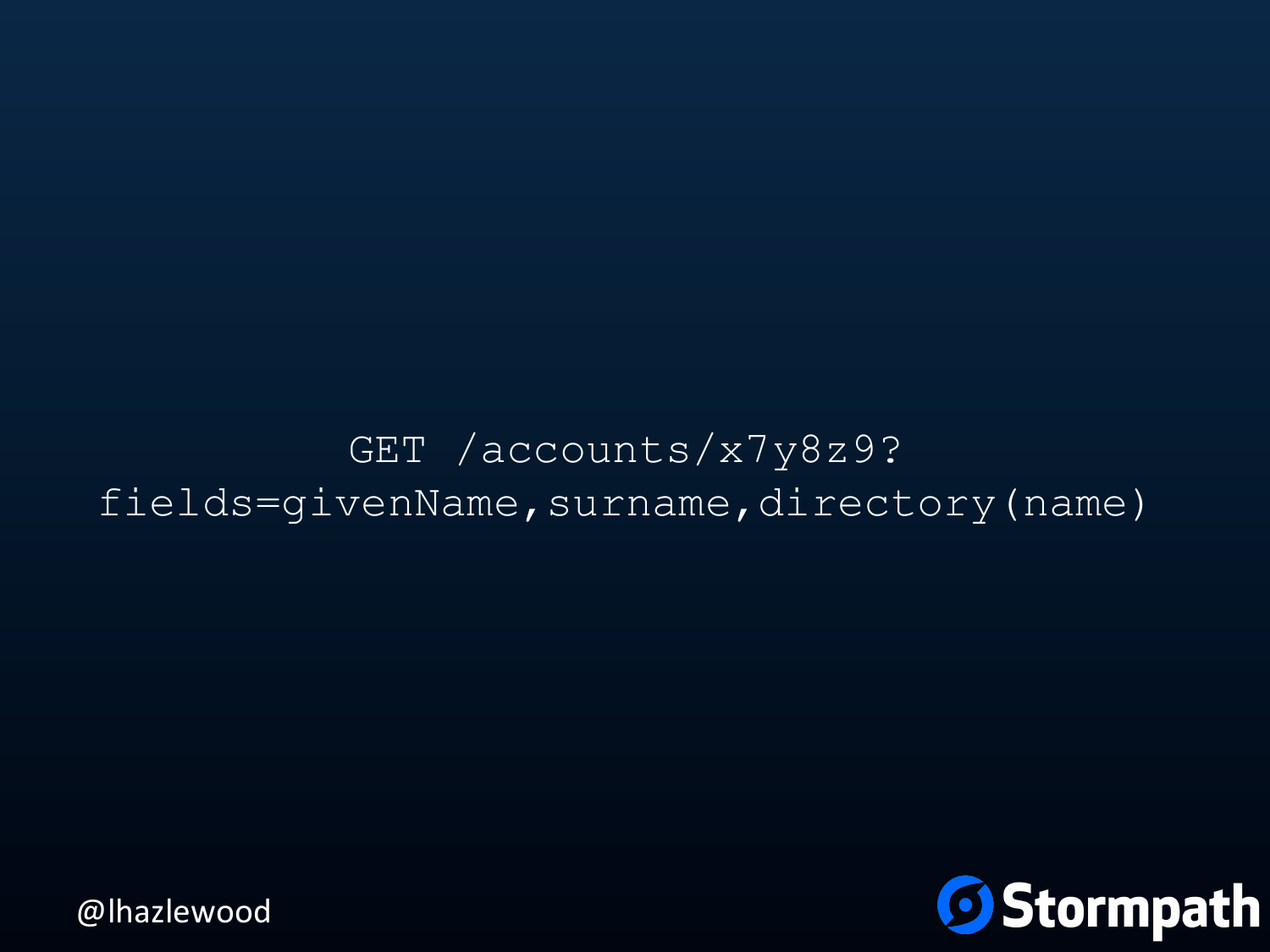### Collections!

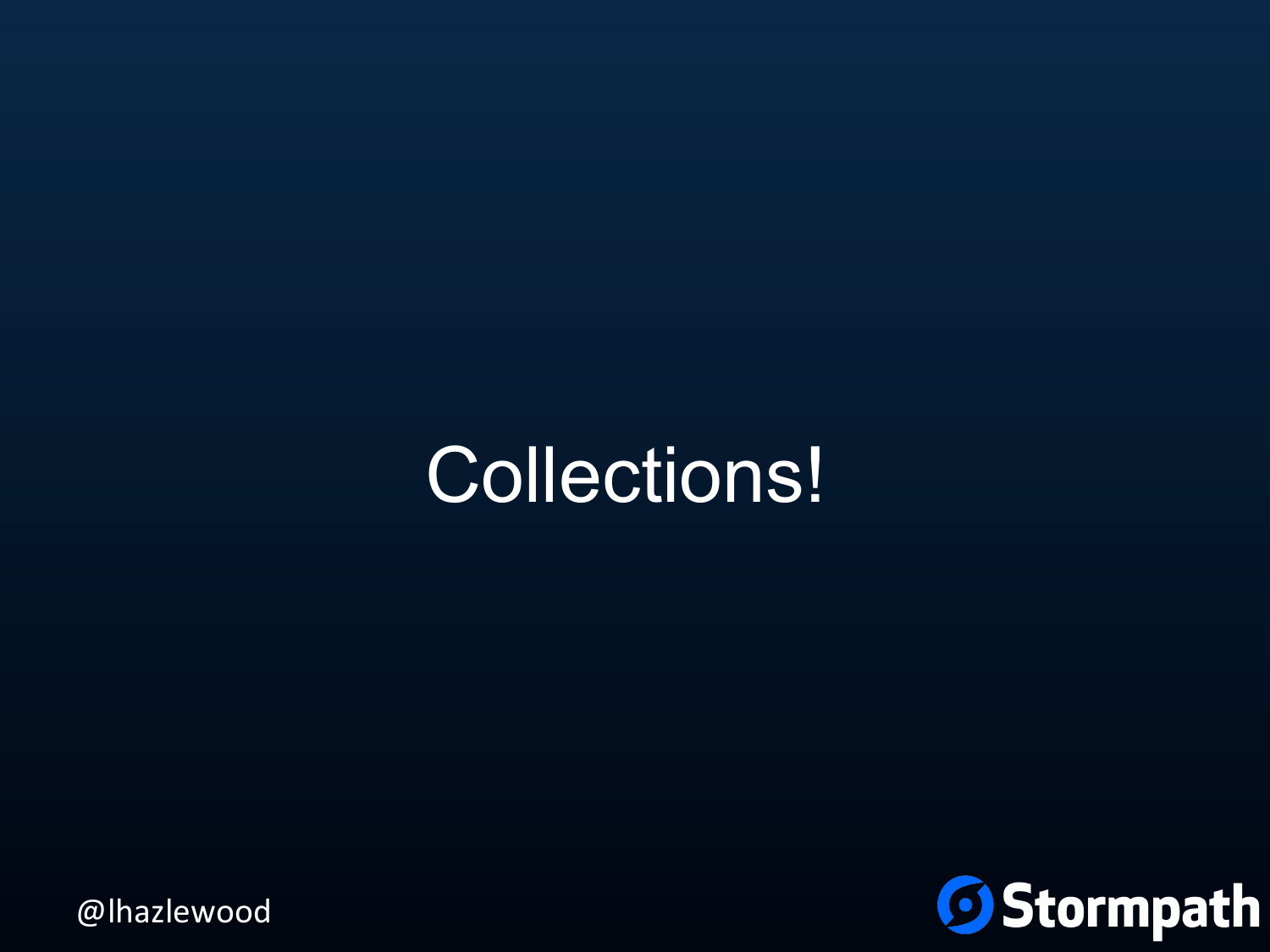# **Collections**

- A first class resource 'citizen'
- Own href / metadata
- Own properties
- Different from all other collections

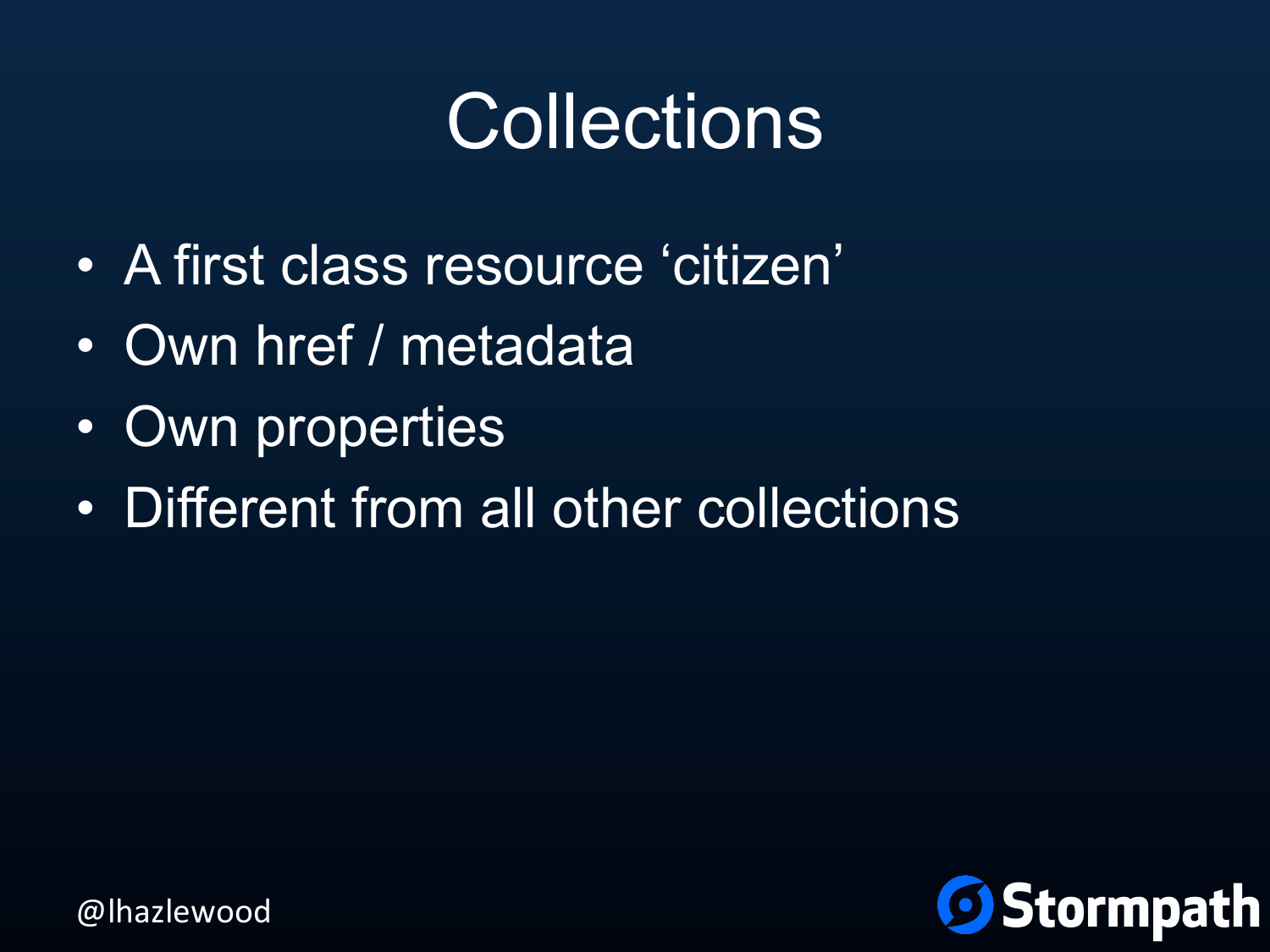#### GET /accounts/x7y8z9/groups

```
200 OK 
{ 
   "meta": { ... }, 
   "offset": 0, 
   "limit": 25, 
   "size": 289, 
  "first": { "meta": {"href": ".../accounts/x7y8z9/groups?offset=0"}},
   "previous": null, 
  "next": { "meta": {"href": ".../accounts/x7y8z9/groups?offset=25"}},
   "last": { "meta":{"href": "…"}}, 
   "items": [ 
     { 
       "meta": { "href": "…", ...} 
     }, 
   ] 
}
```
**Stormpath**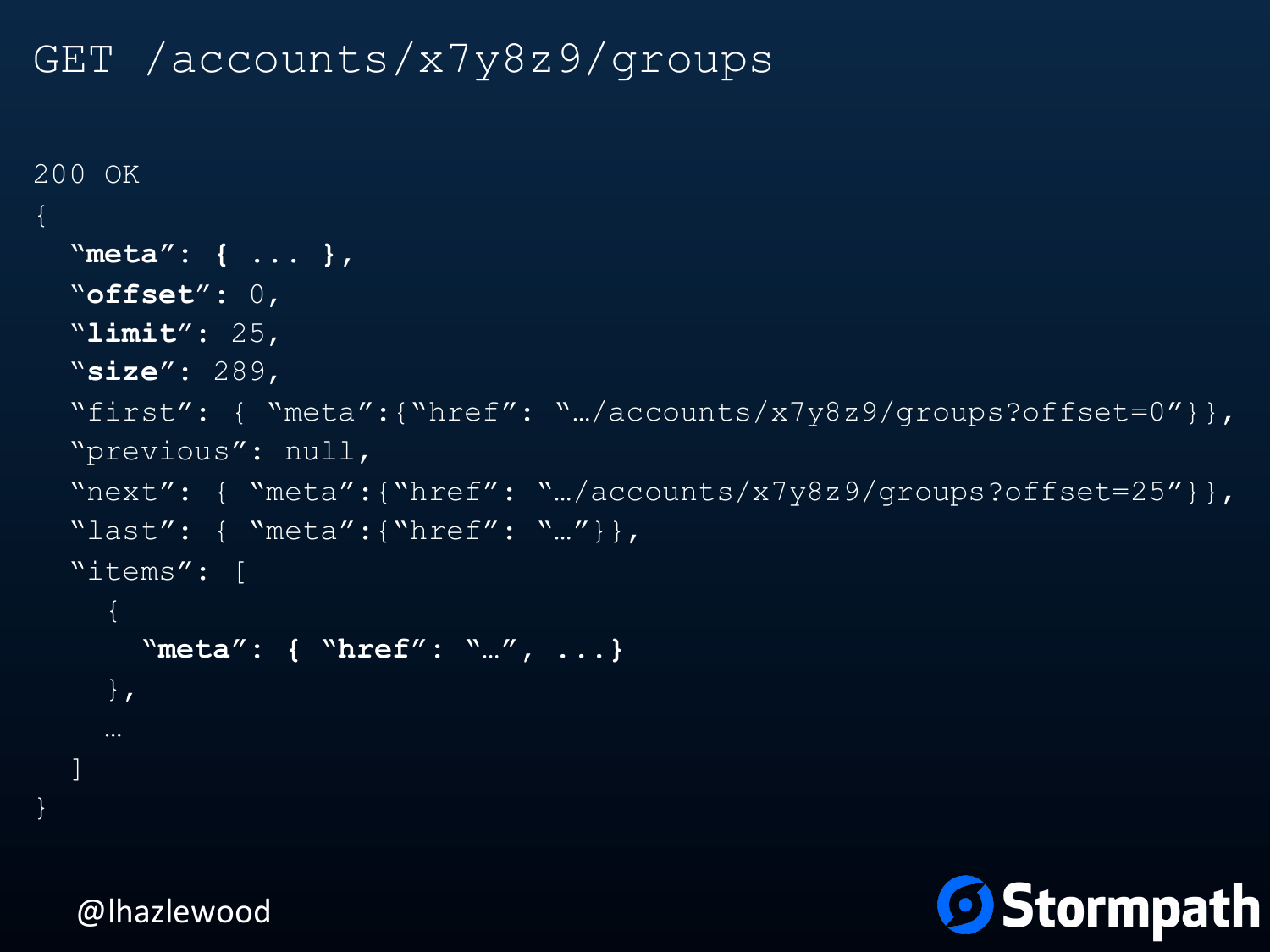# Pagination

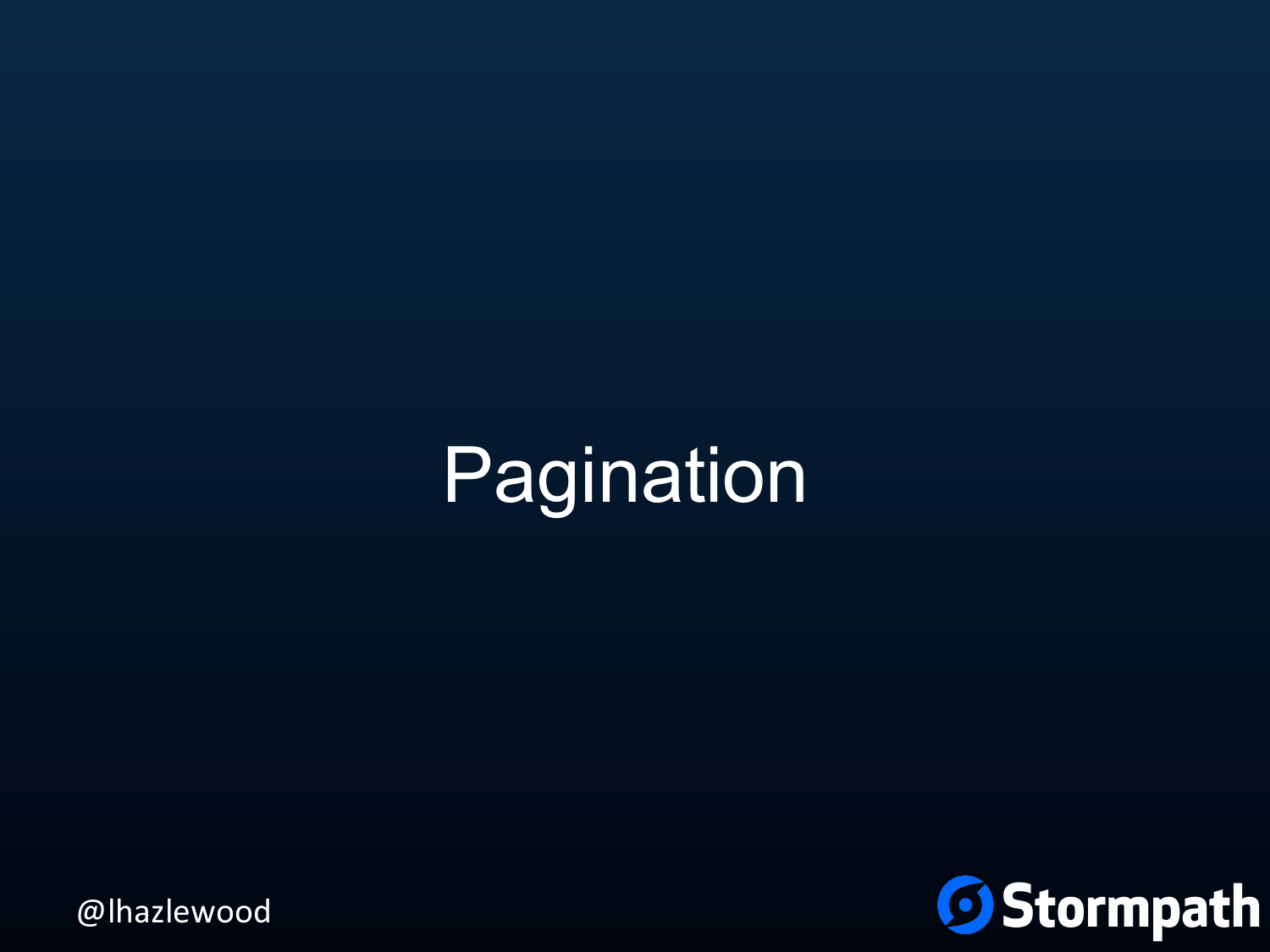#### Collection Resource supports query params:

- Offset
- Limit

#### …/applications?offset=50&limit=25

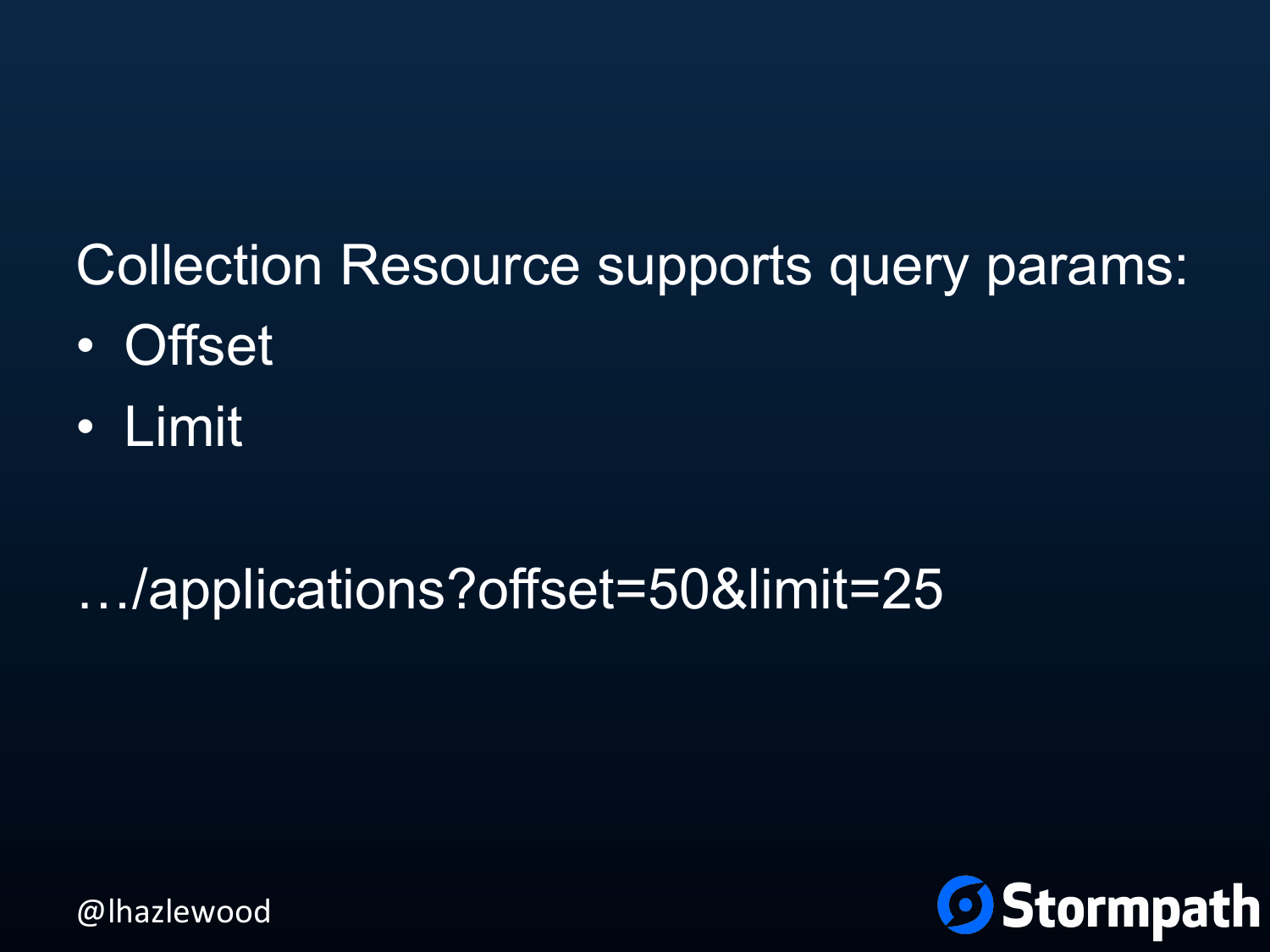#### GET /accounts/x7y8z9/groups

```
200 OK 
{ 
   "meta": { ... }, 
   "offset": 0, 
   "limit": 25, 
   "first": { "meta":{"href": "…/accounts/x7y8z9/groups?offset=0"}}, 
   "previous": null, 
  "next": { "meta":{"href": ".../accounts/x7y8z9/groups?offset=25"}},
   "last": { "meta":{"href": "…"}}, 
   "items": [ 
    \left\{ \right."meta": { "href": "...", ... }
     }, 
    \{"meta": { "href": "...", ... }
     }, 
\blacksquare
```
@lhazlewood

}

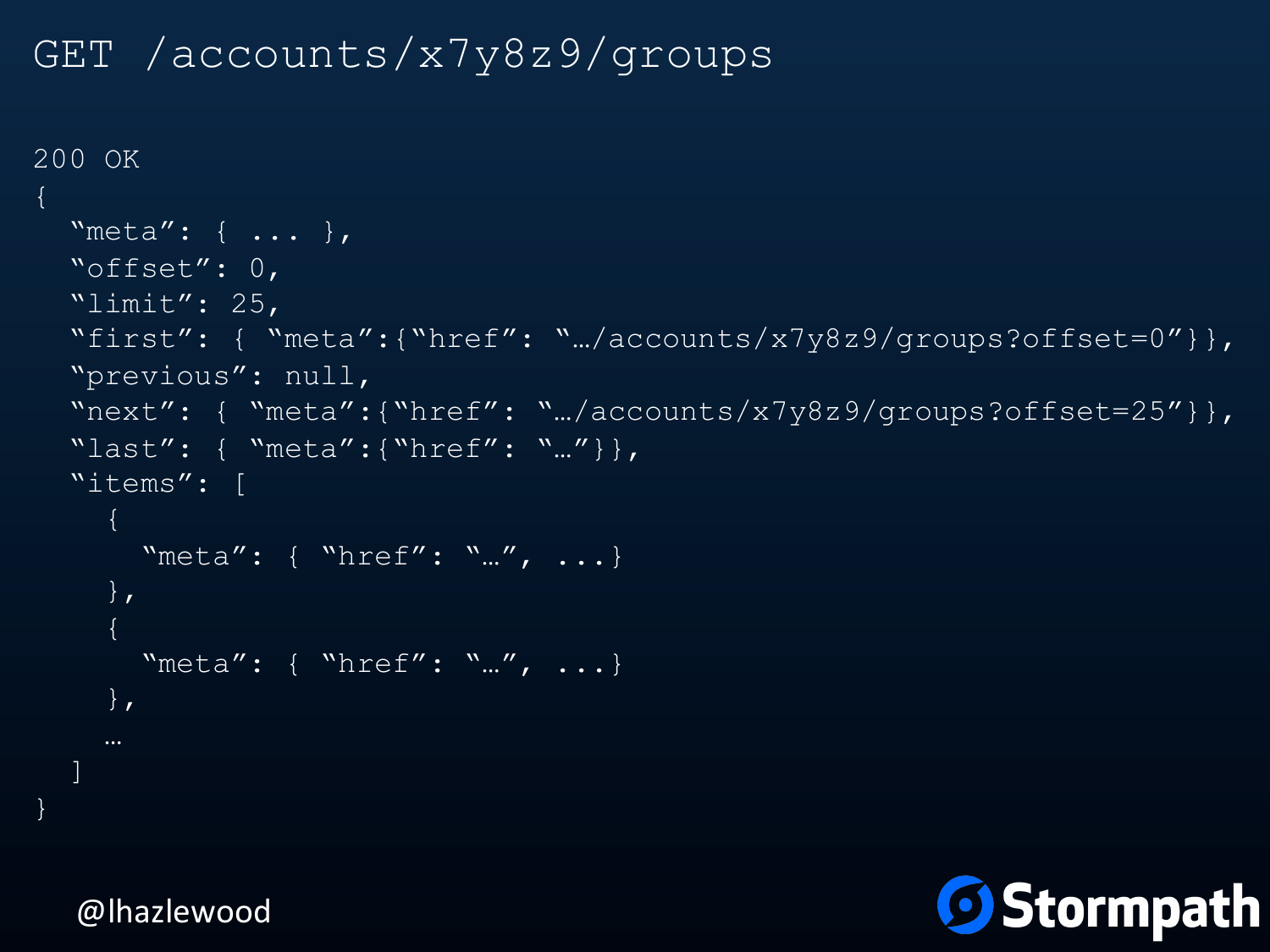

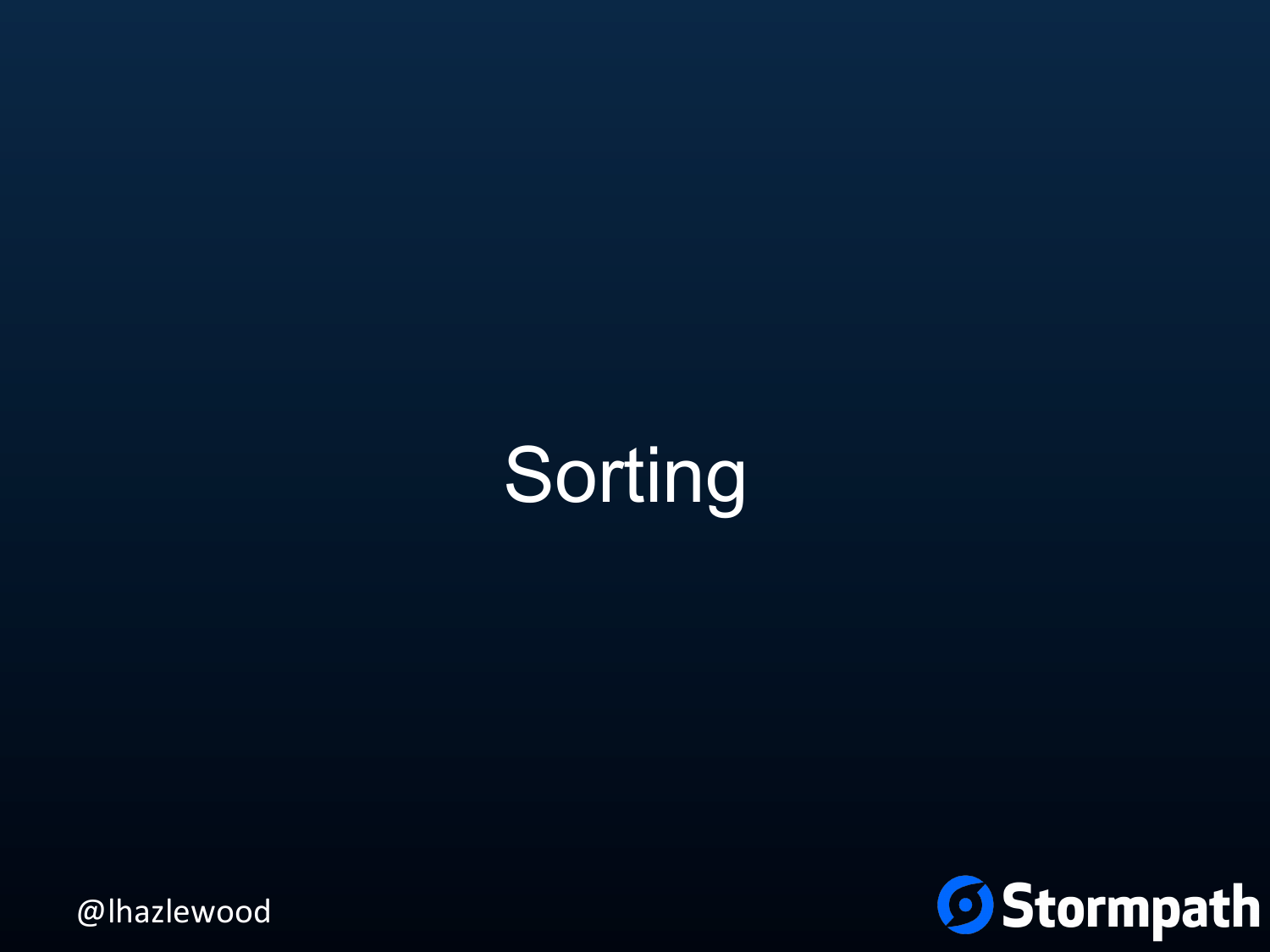#### GET .../accounts? **orderBy**=**surnam**e**,givenName**%20**desc**

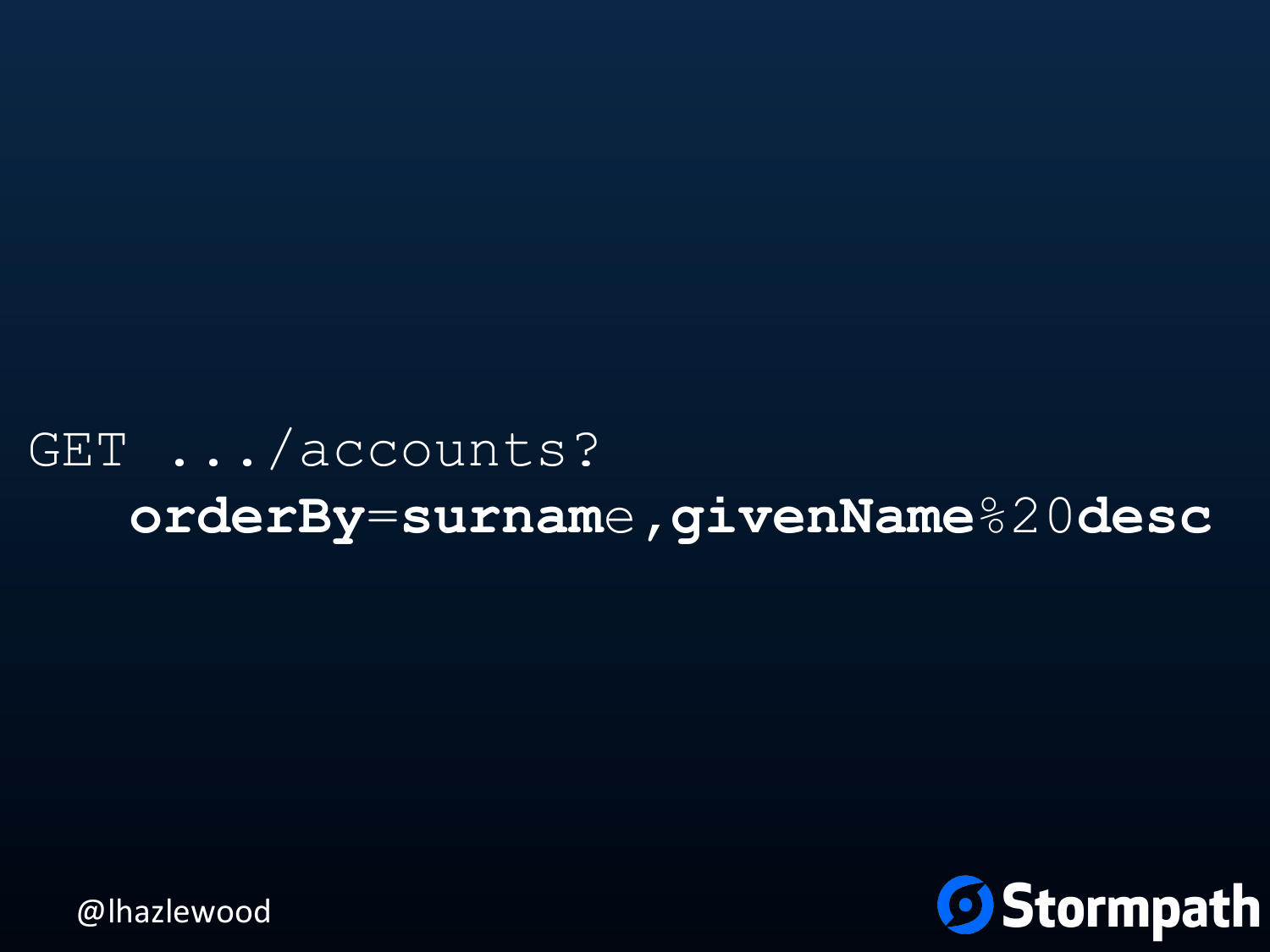### **Search**

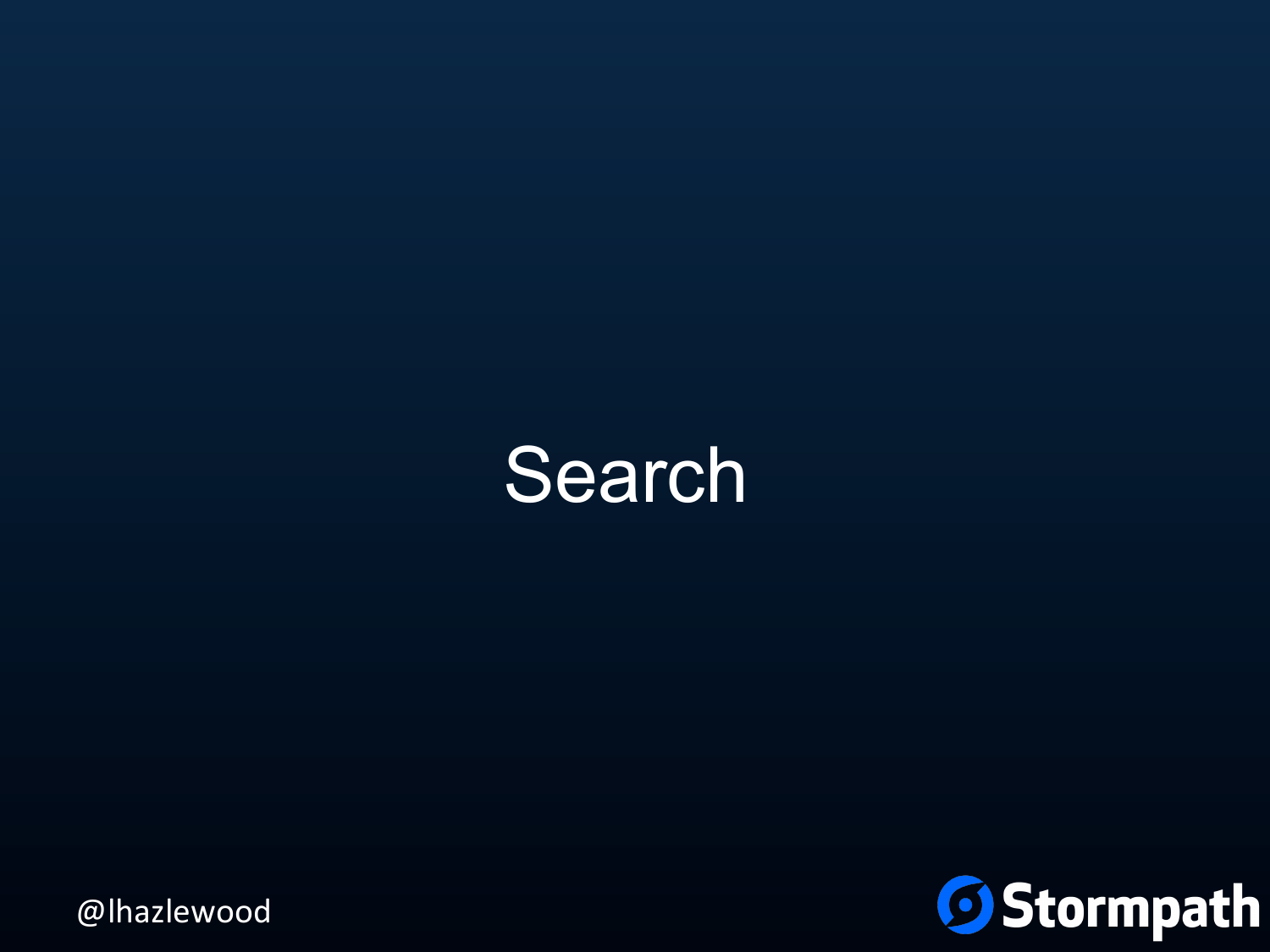"Find all accounts with a 'company.com' email address that can login to a particular application"

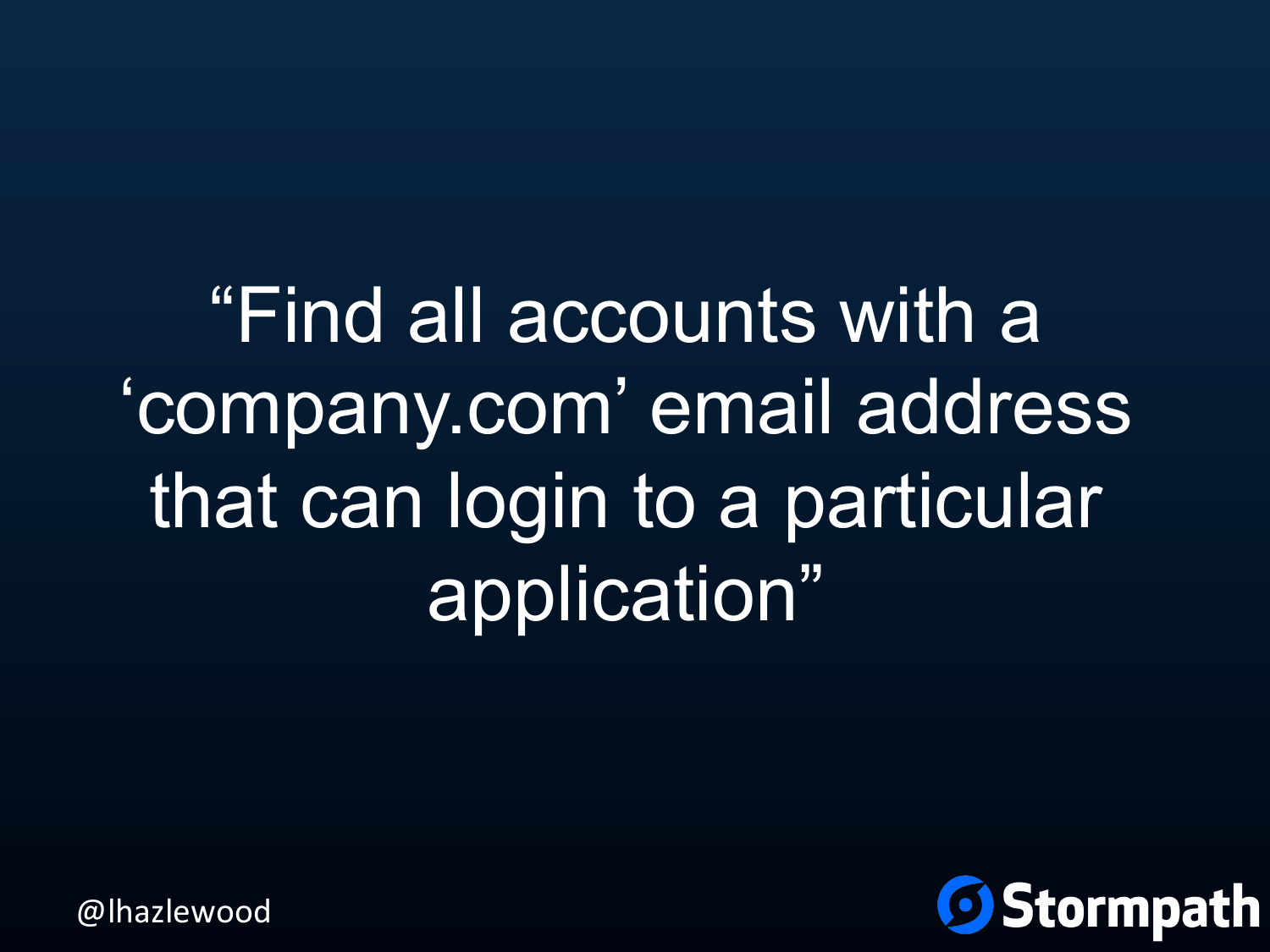```
GET /applications/x7y8z9/accounts? 
         email=*company.com
```

```
200 OK 
   "meta": { ... }, 
   "offset": 0, 
   "limit": 25, 
   "first": { "meta":{"href": "/applications/x7y8z9/accounts?
email=*company.com&offset=0" } },
   "previous": null, 
   "next": { "meta":{"href": "/applications/x7y8z9/accounts?
email=*company.com&offset=25"}},
   "last": { "meta":{"href": "…"}}, 
   "items": [ 
       "meta": { "href": "…", ...} 
     }, 
\mathcal{L}=\mathcal{L}"meta": { "href": "...", ... }
     }, 
\blacksquare
```
}

**9 Stormpath**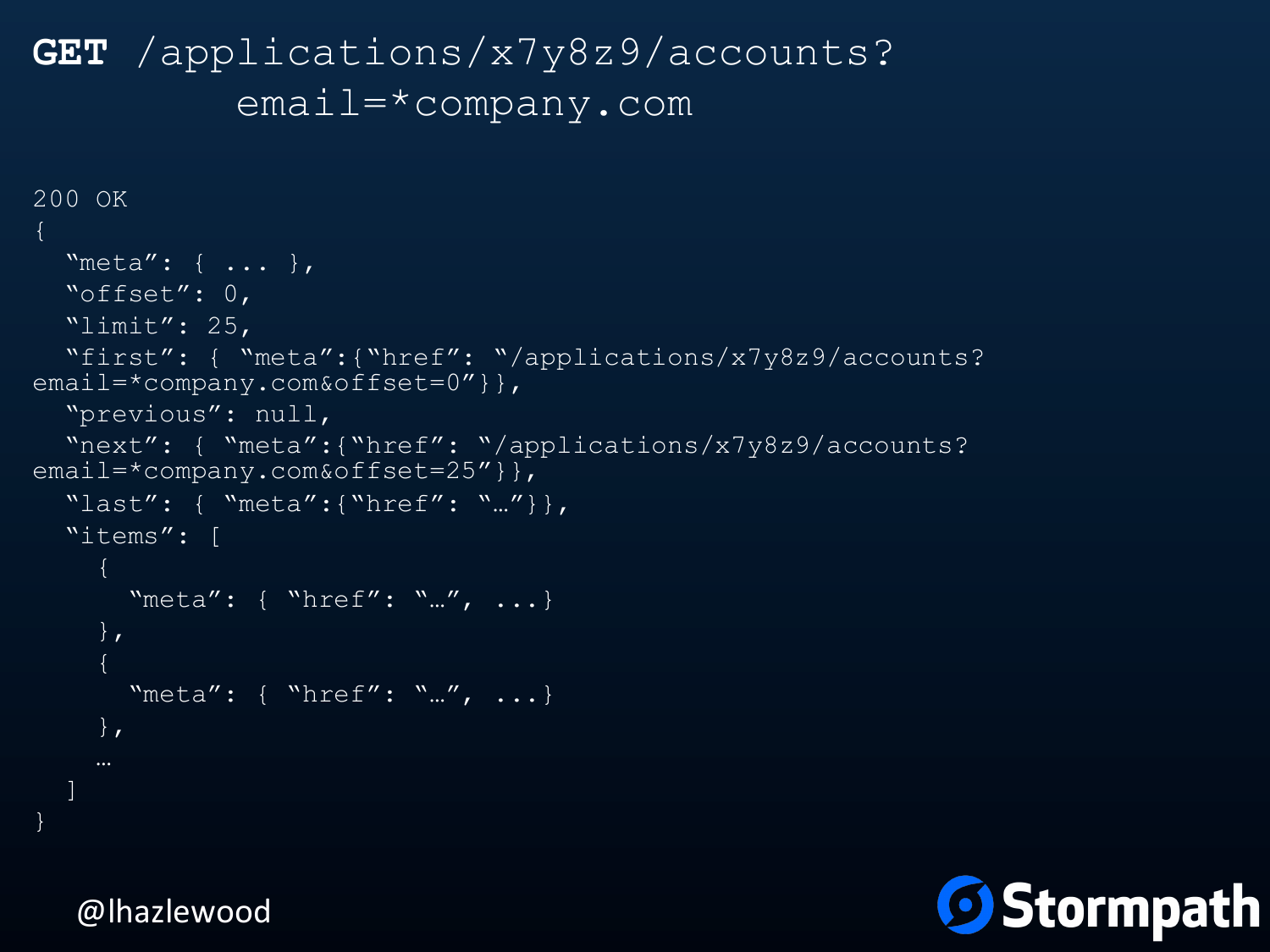### Search cont'd

- Filter search .../accounts?**q=**some+value
- Attribute Search .../accounts? **surname=**Joe&**email=**\*company.com

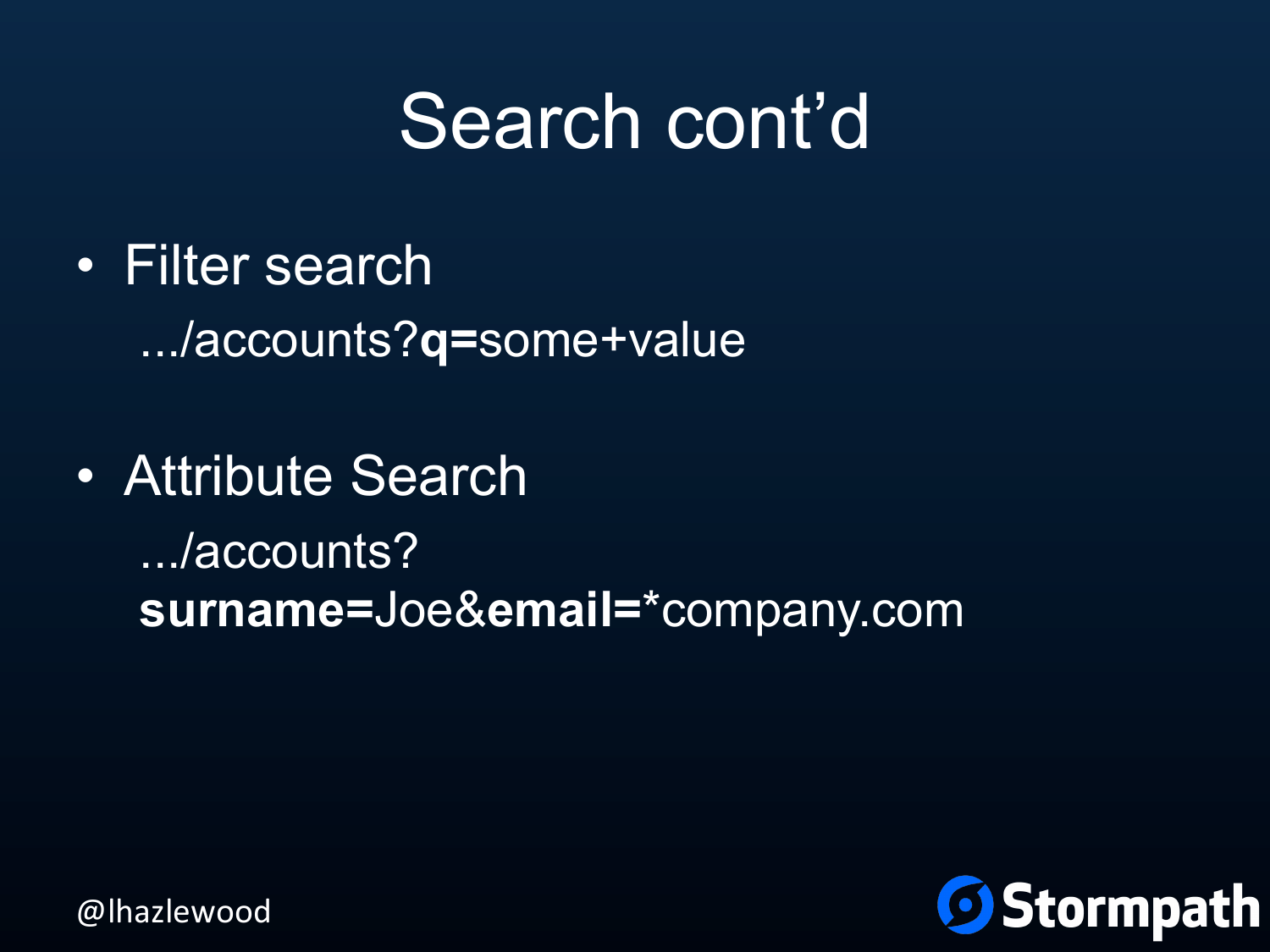## Search cont'd

• Starts with

?email=joe**\***

• Ends with

?email=**\***company.com

• Contains

?email=**\***foo**\*** 

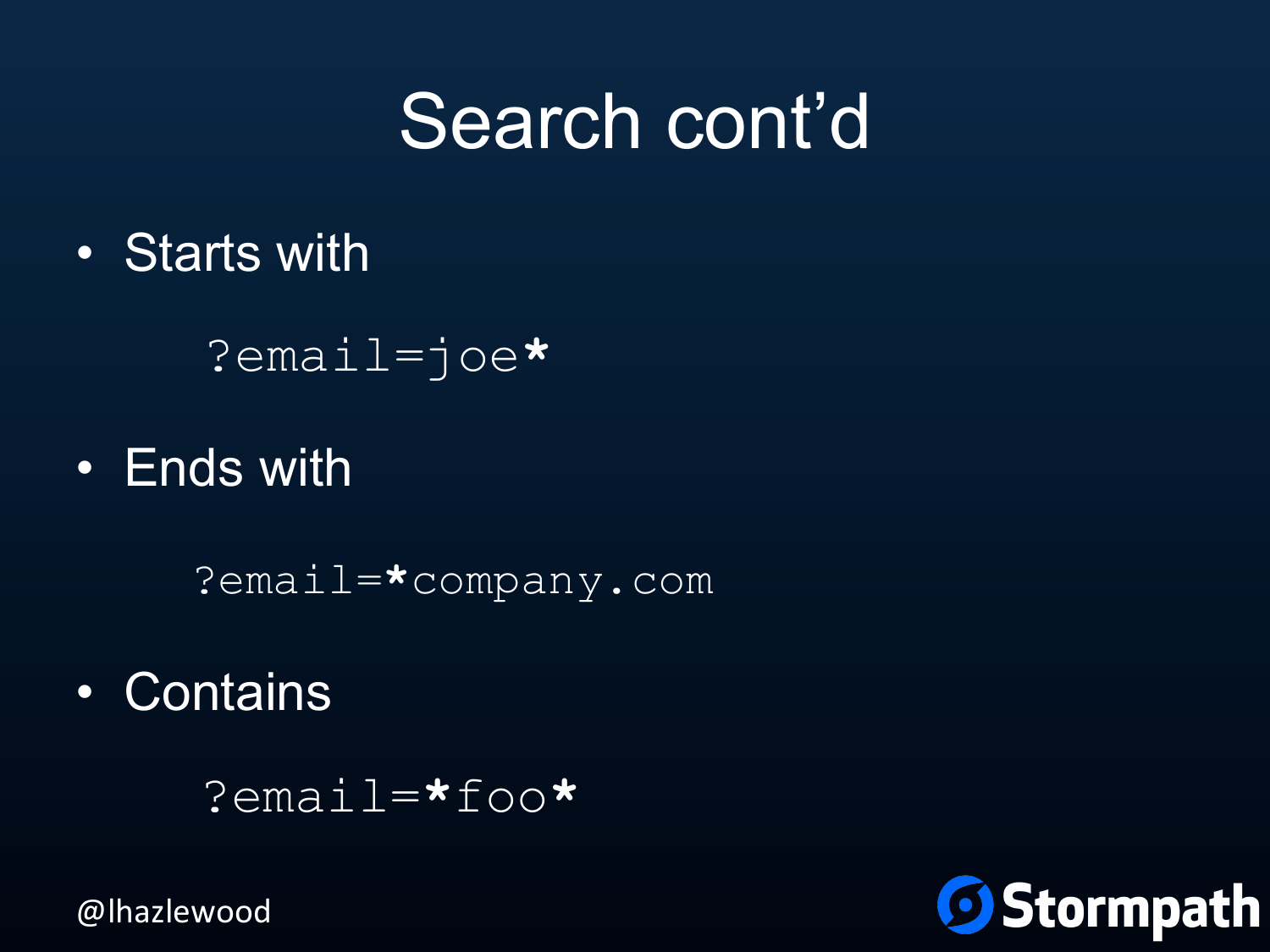### Search cont'd

• Range queries

"all accounts created between September 1st and the 15<sup>th</sup>"

.../accounts? createdAt=[2014-09-01,2014-09-15]

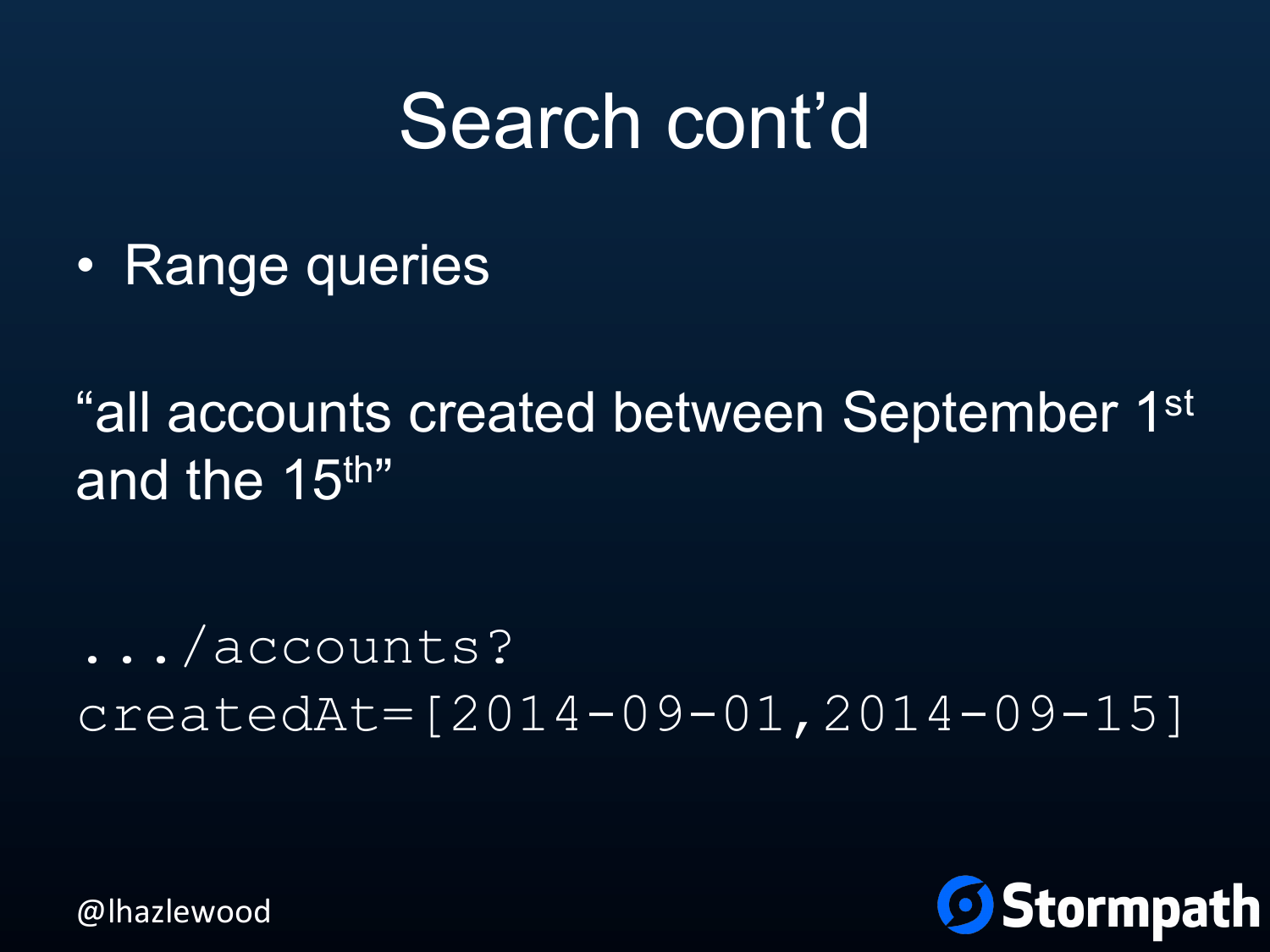# Many To Many

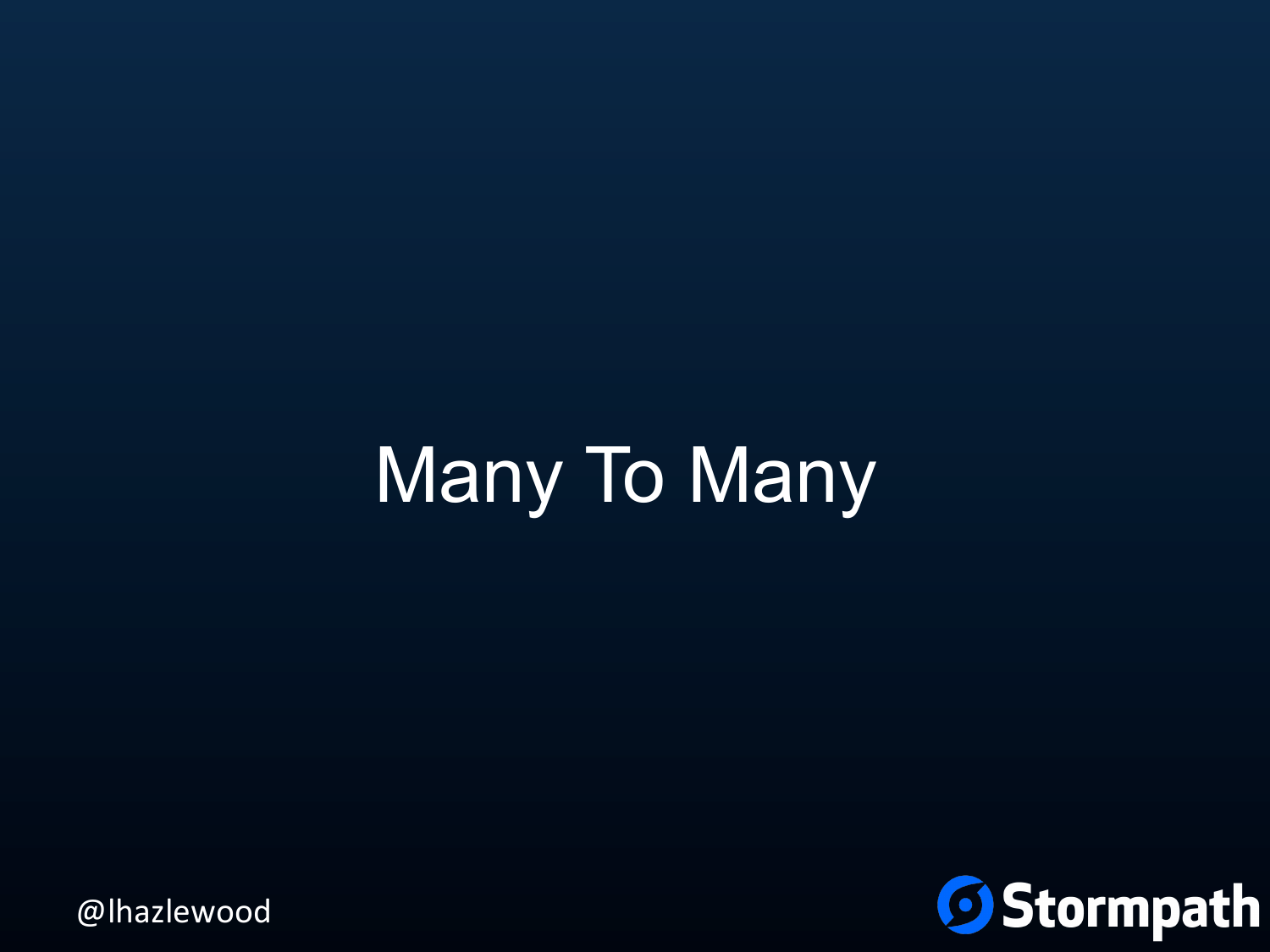# Group to Account

- A group can have many accounts
- An account can be in many groups
- Each mapping is a resource:

GroupMembership

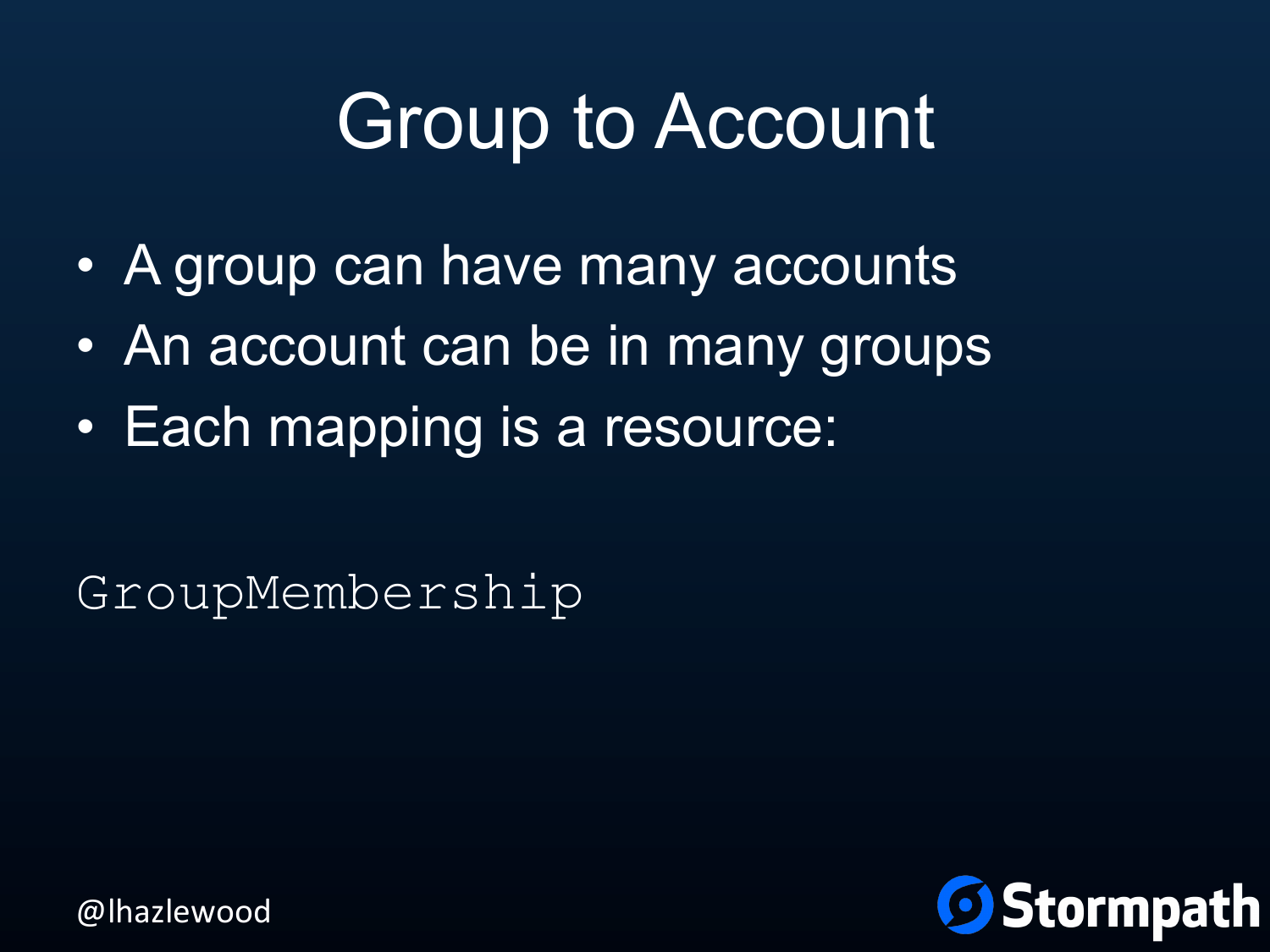```
GET /groupMemberships/23lk3j2j3
```

```
200 OK 
{ 
   "meta":{"href": "…/groupMemberships/23lk3j2j3"}, 
   "account": { 
     "meta":{"href": "…"} 
   }, 
   "group": { 
     "meta"{"href": "…"} 
   }, 
 …
```


}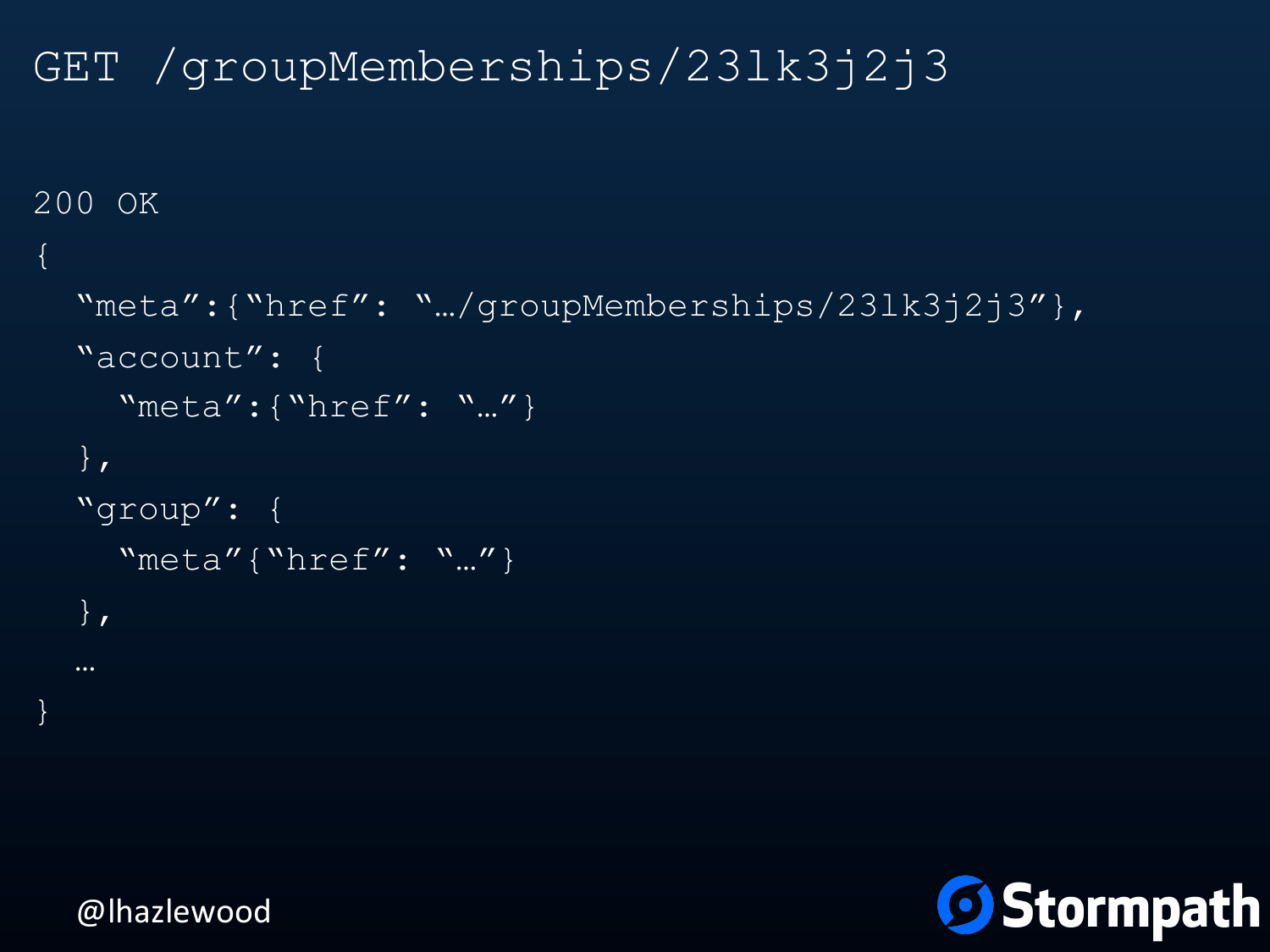#### GET /accounts/x7y8z9

```
200 OK 
{ 
   "meta":{"href": "…/accounts/x7y8z9"}, 
   "givenName": "Tony", 
   "surname": "Stark", 
  \cdots "groups": { 
     "meta":{"href": "…/accounts/x7y8z9/groups"} 
   }, 
   "groupMemberships": { 
     "meta":{"href": "…/groupMemberships?accountId=x7y8z9"} 
 } 
}
```
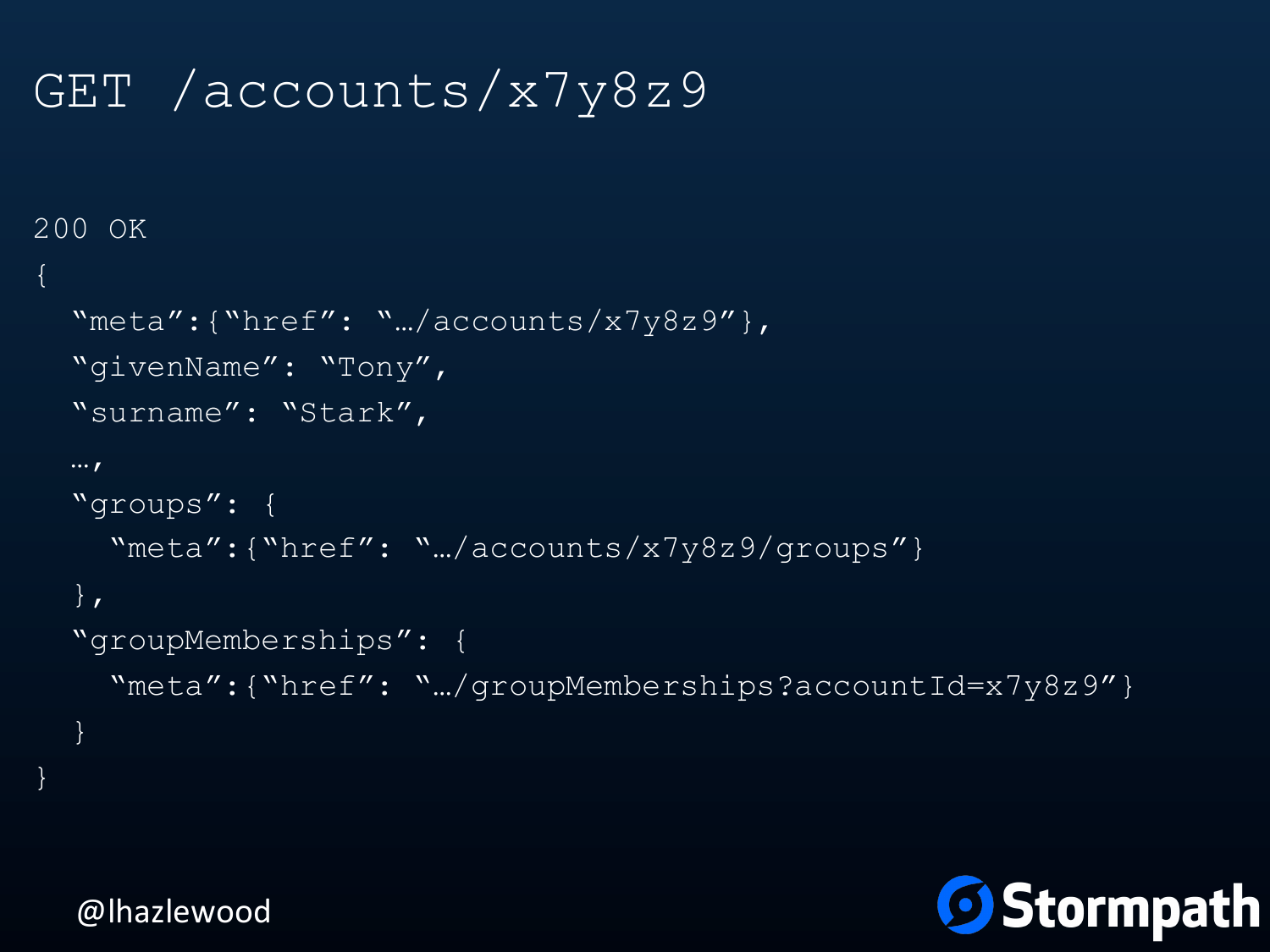# Async or Long-Lived Operations

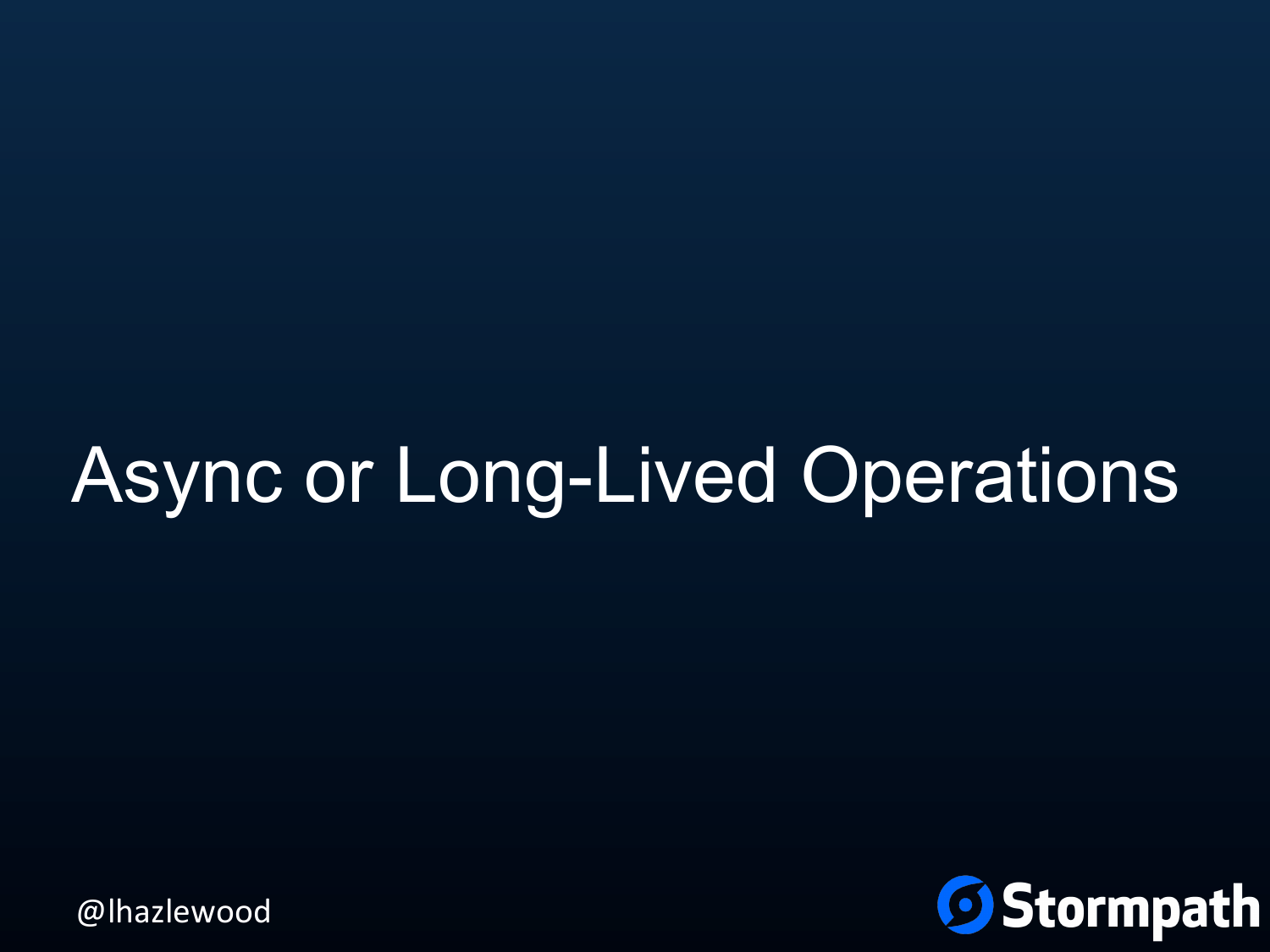#### POST /emails

 $\{$ 

}

```
 "from": me@somewhere.com, 
 "subject": "Hi!" 
 "body": "..."
```
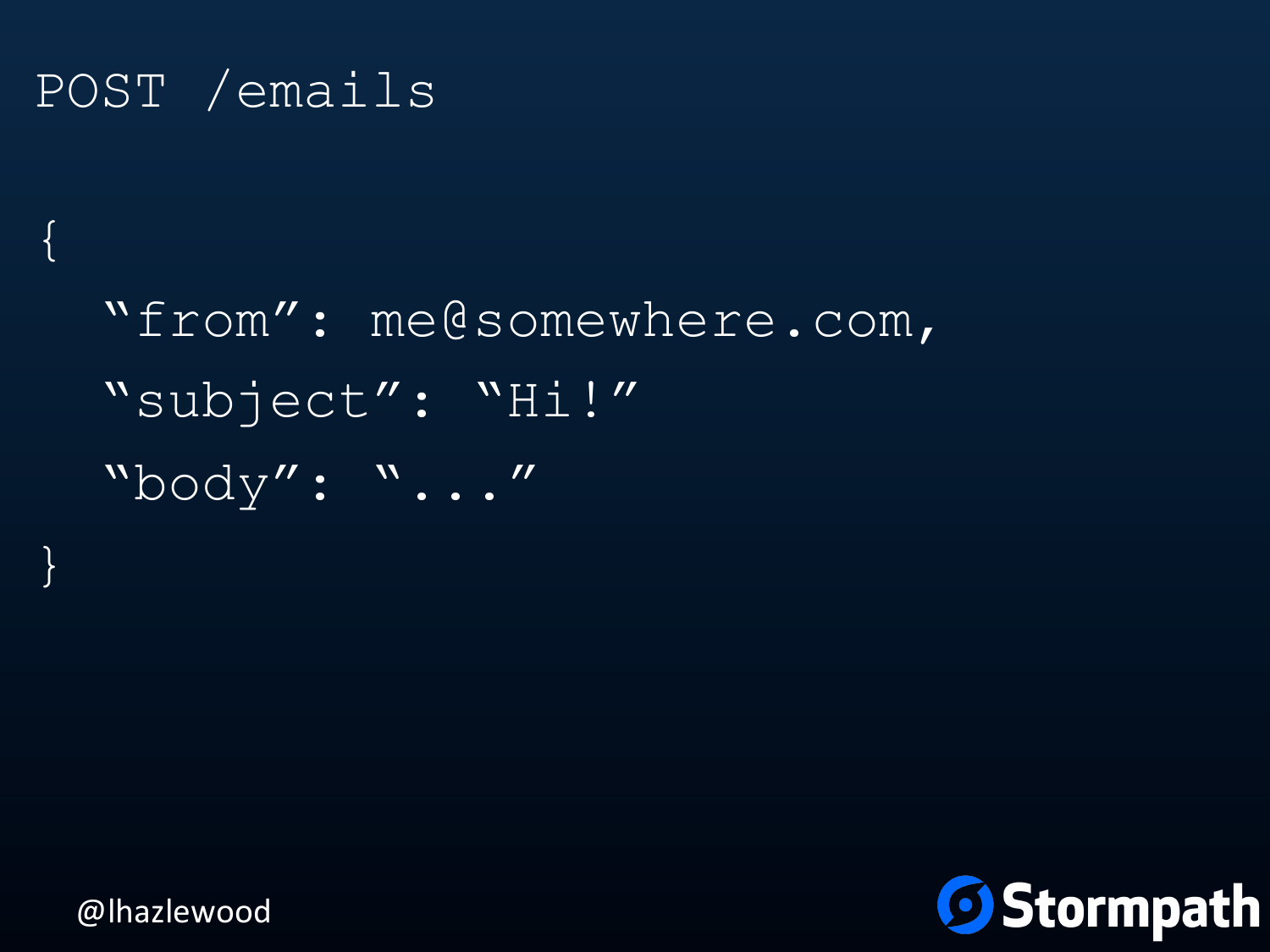#### **204 Accepted Location: /emails/23Sd932sSl**

#### "**status**": "queued",

 ... }

@lhazlewood

 $\{$ 

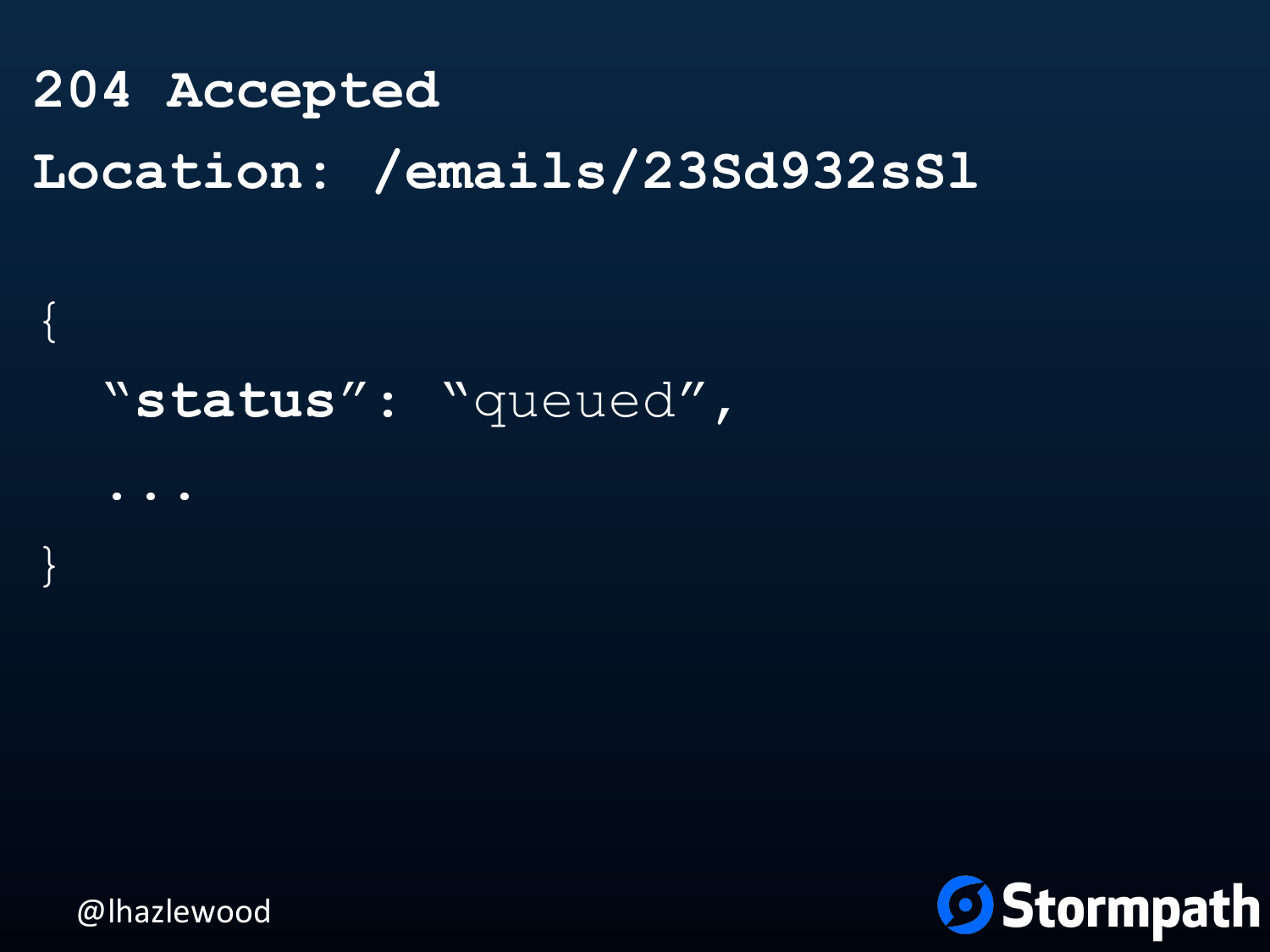#### **GET /emails/23Sd932sSl Expires: 2014-09-29T18:00:00.000Z**

#### "**status**": "sent",

}

...

 $\{$ 

@lhazlewood

**Stormpath**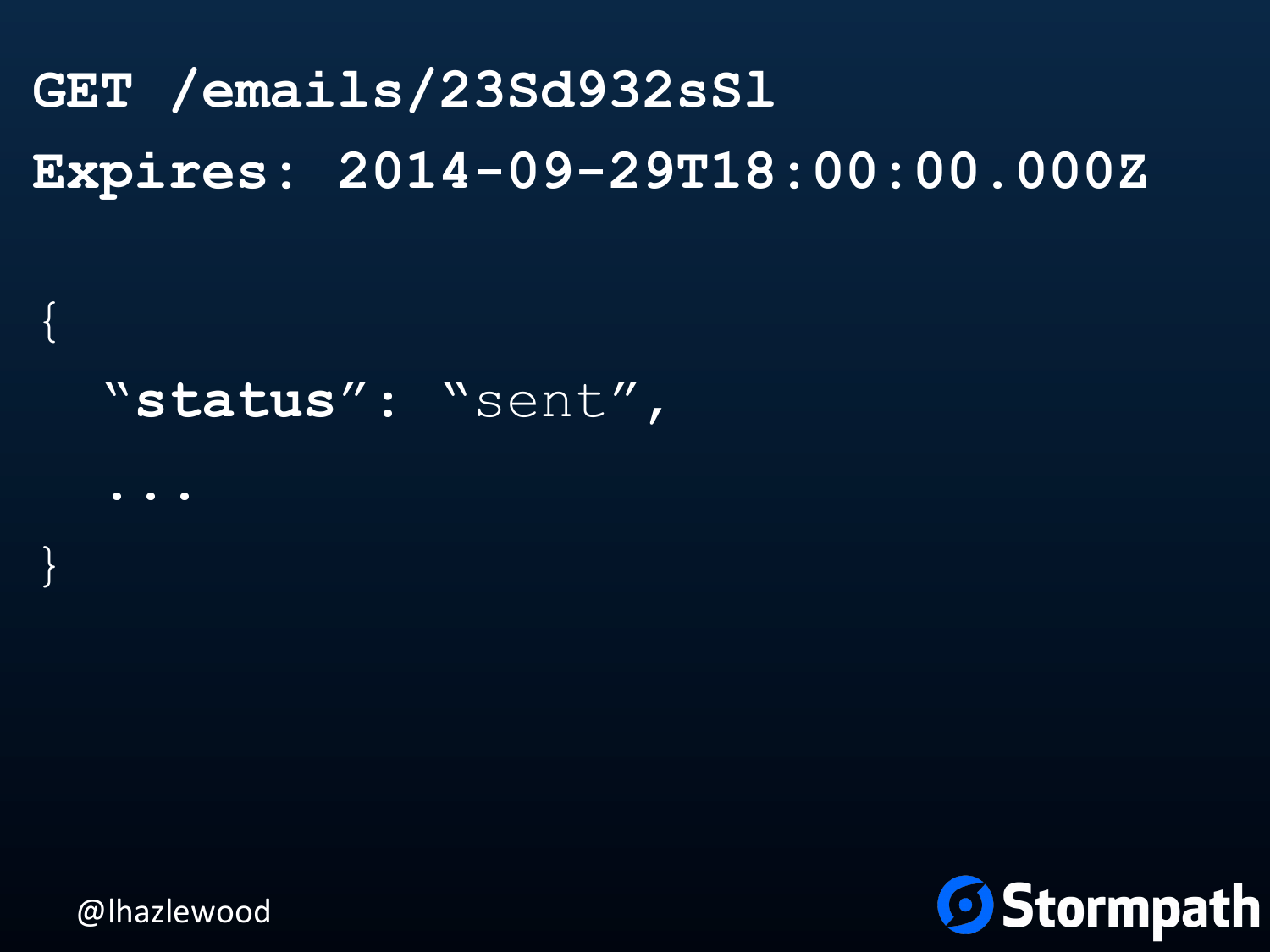## Batch Operations

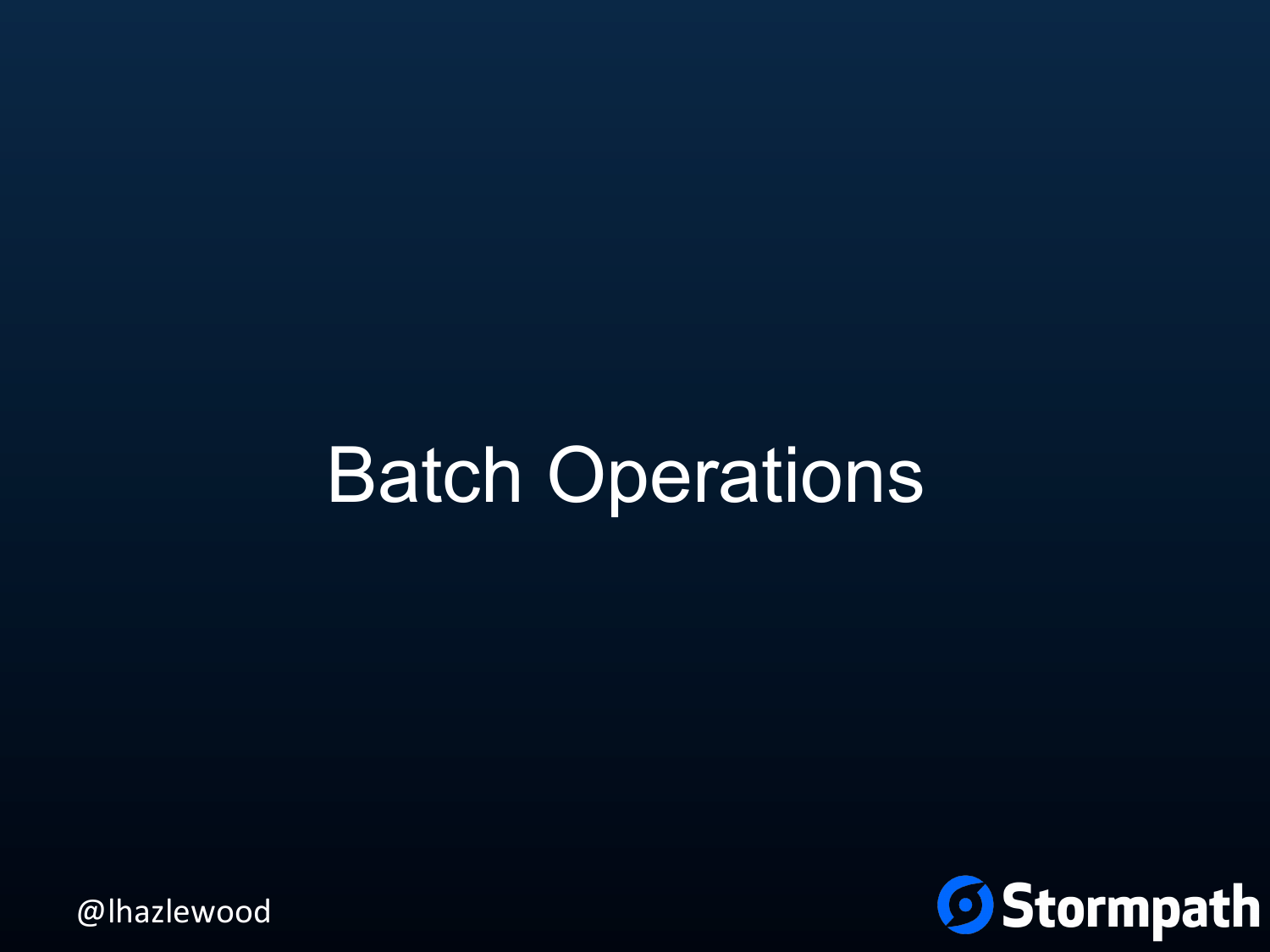• Each batch reflects a resource

• Batches are likely to be a collection

• Batches are likely to have a status

• Batch deletes easier than create/update

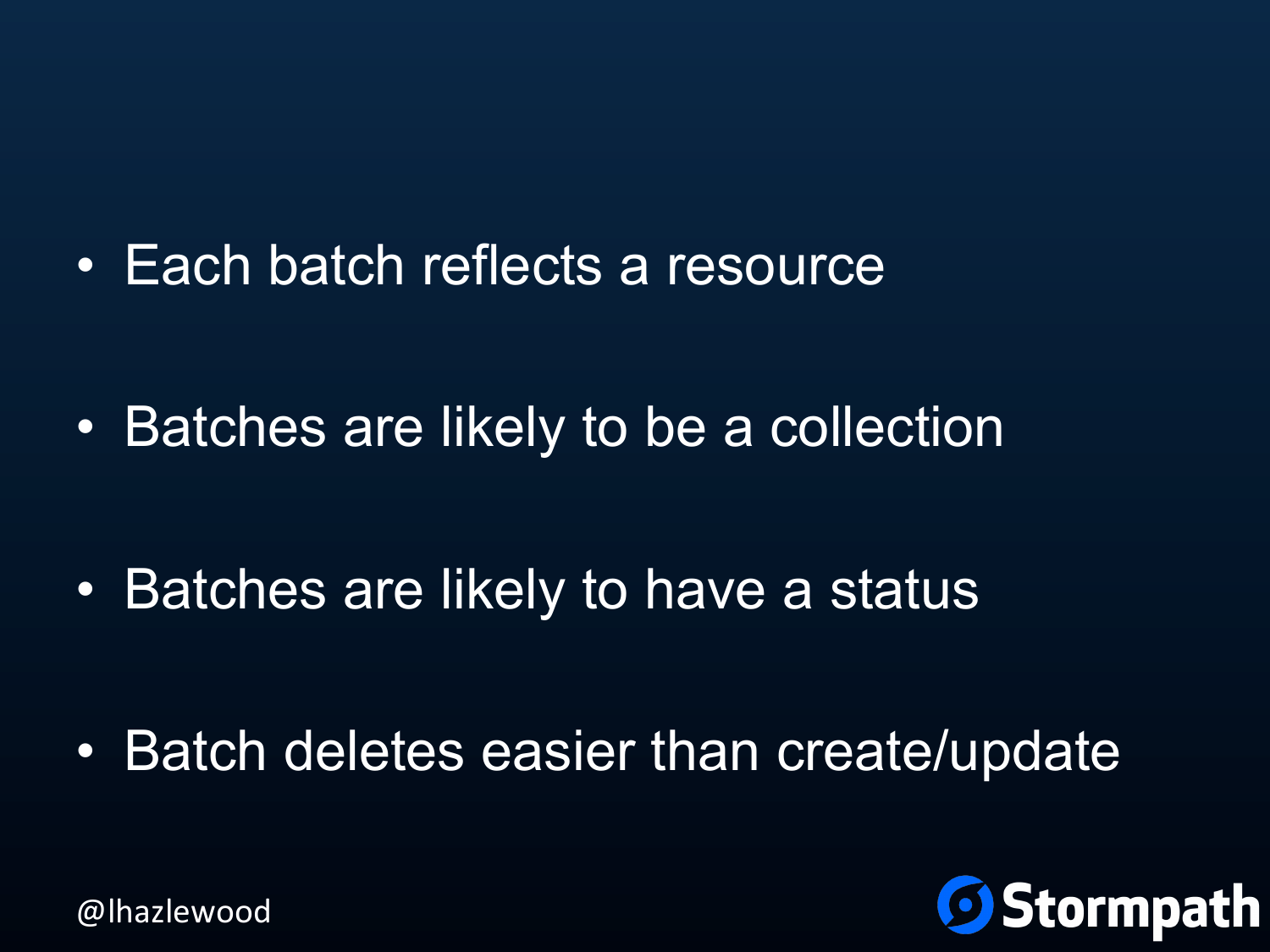#### **Batch Delete**

"Delete all company.com accounts"

DELETE /accounts? email=\*@company.com

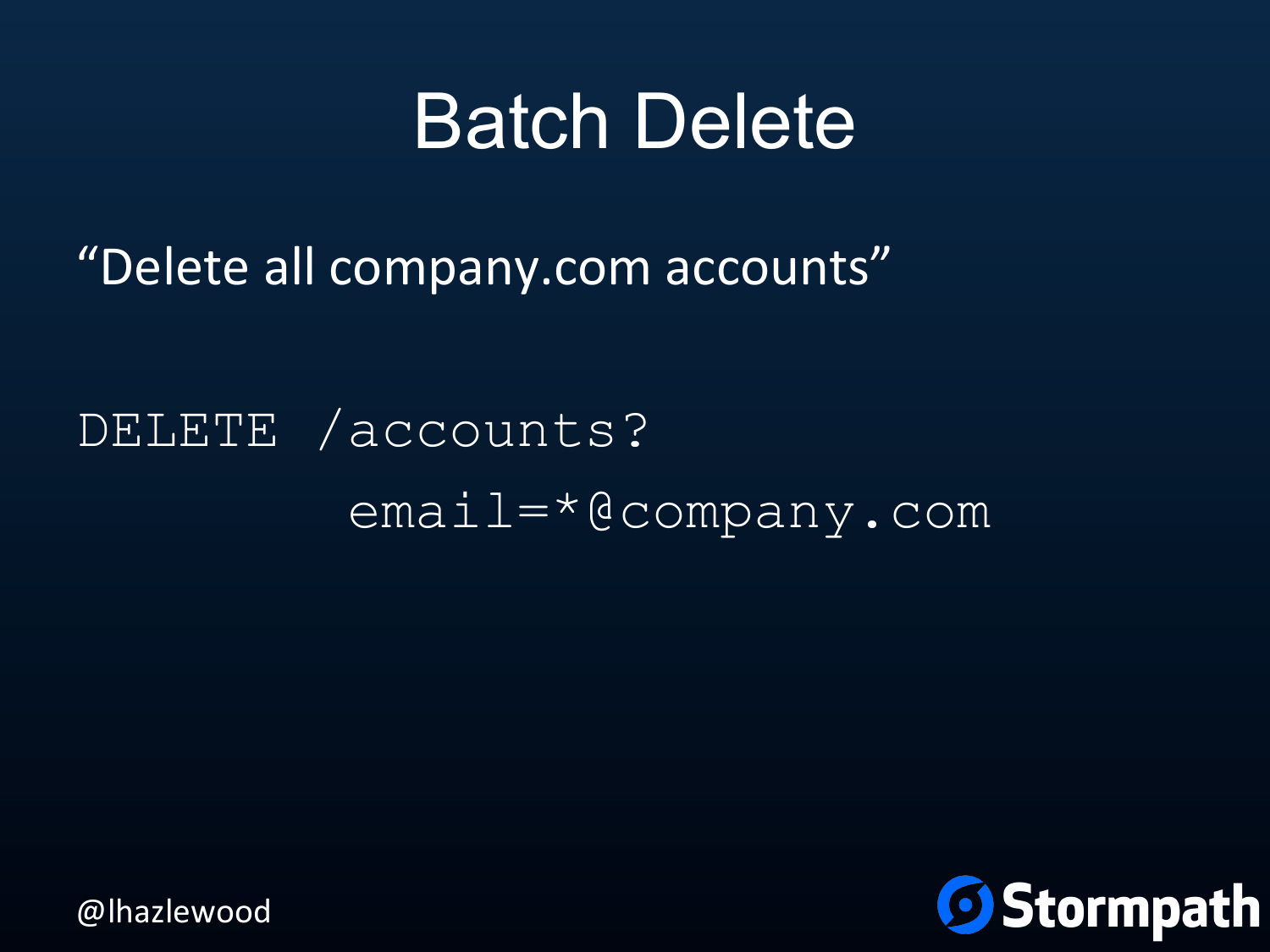### Batch Create / Update

Already have a Collection concept. Use it.

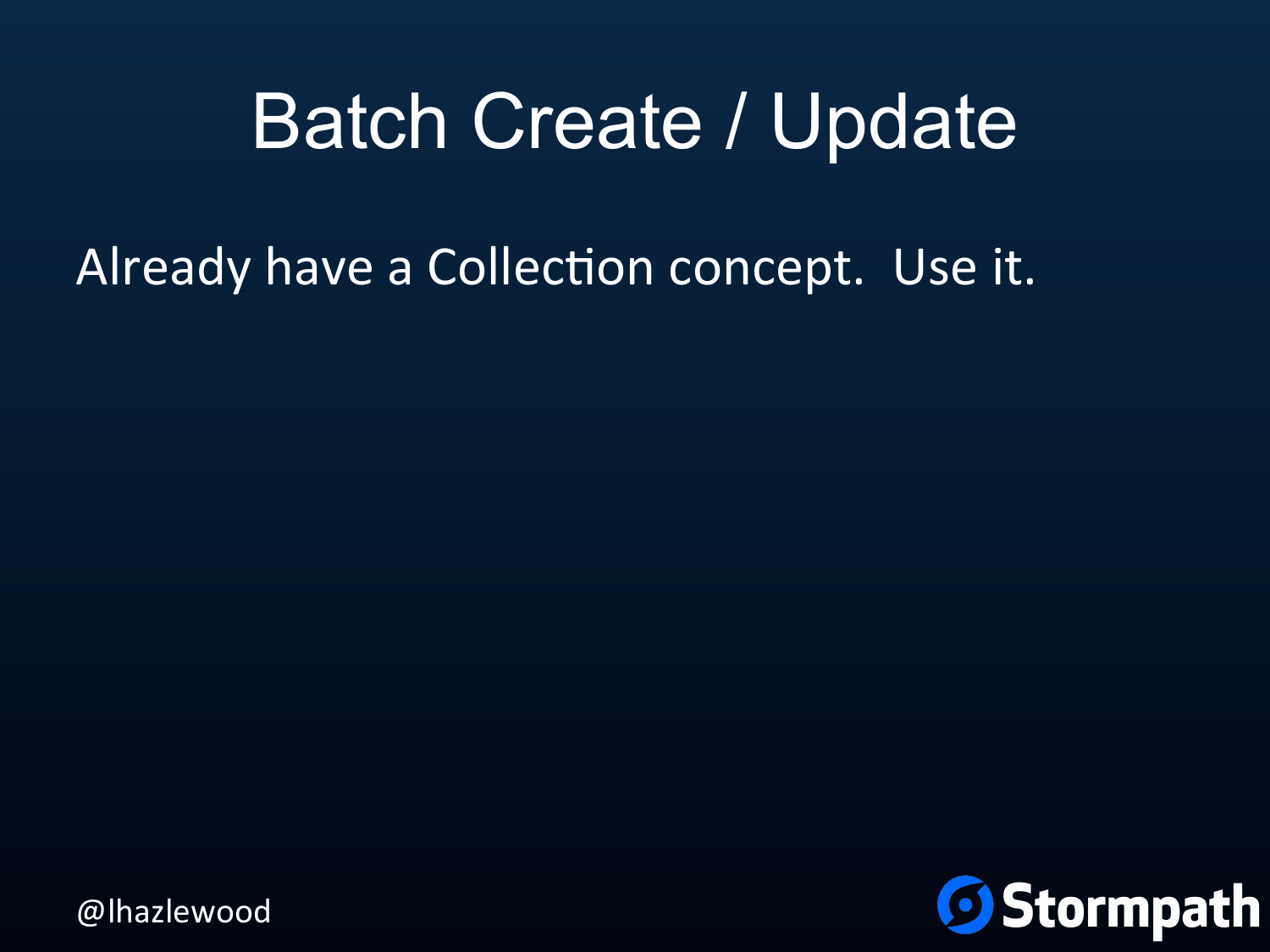### Batch Create or Update

#### POST /accounts



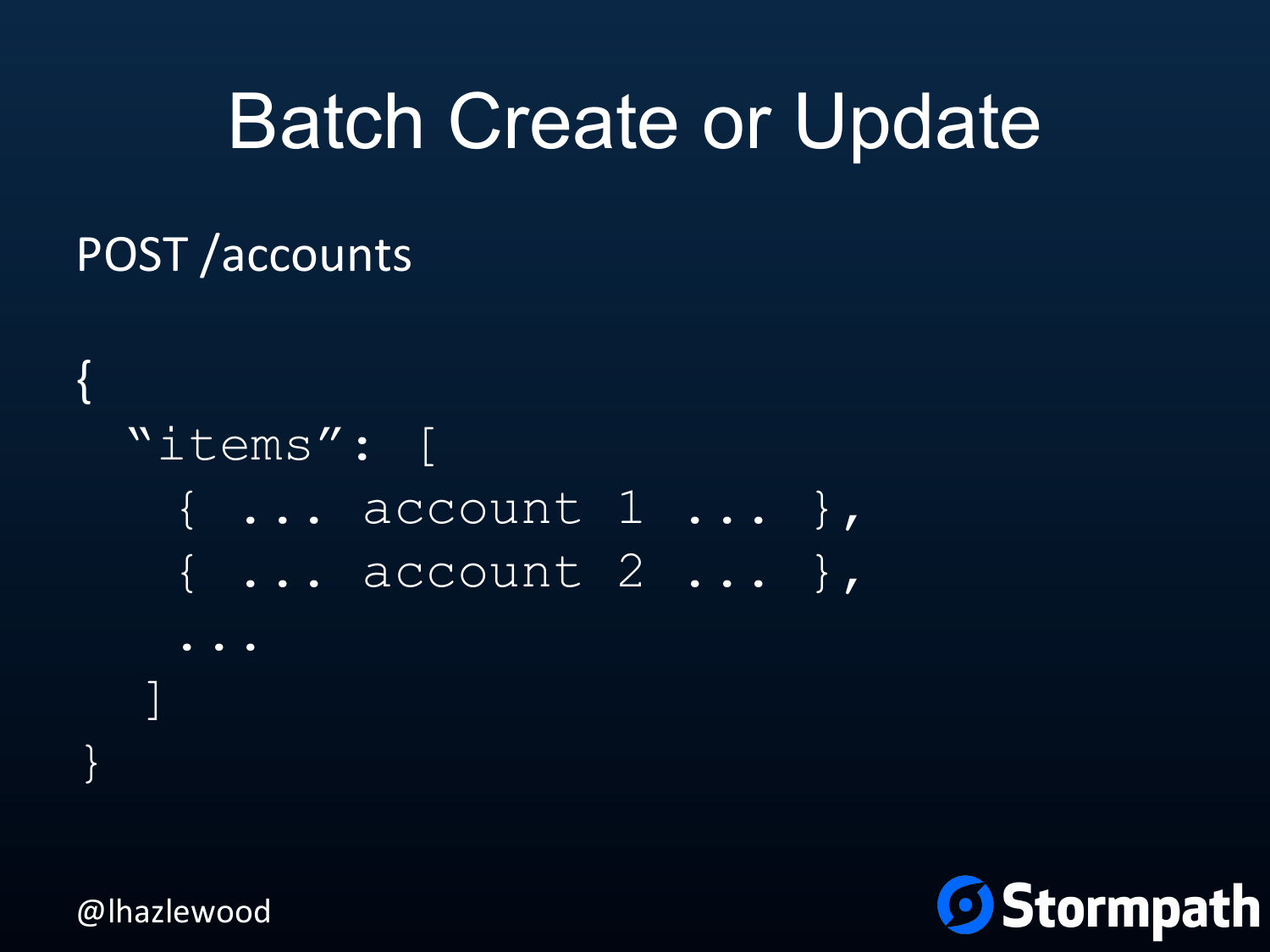### Batch Operations: The 'Catch'

Caching is bypassed entirely  $\odot$ 

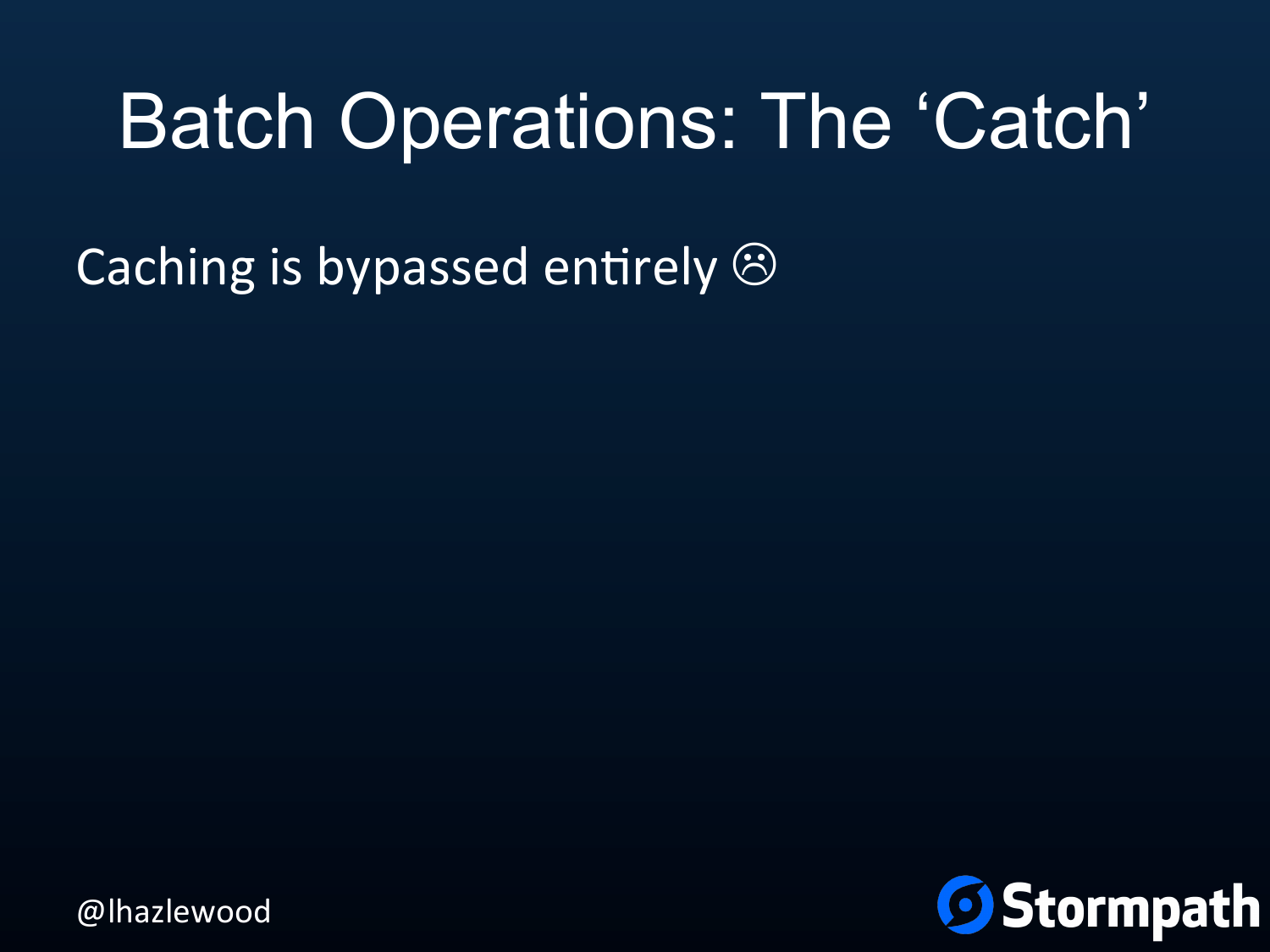**204 Accepted Location: /batches/a1b2c3** 

```
 "status": "processing", //overall status 
   "size": "n", 
  "limit": 25,
   ..., 
   "items": { 
     { response 1 (w/ individual status) ...}, 
     { response 2 (w/ individual status) ...}, 
     ... 
 }
```


@lhazlewood

 $\{$ 

}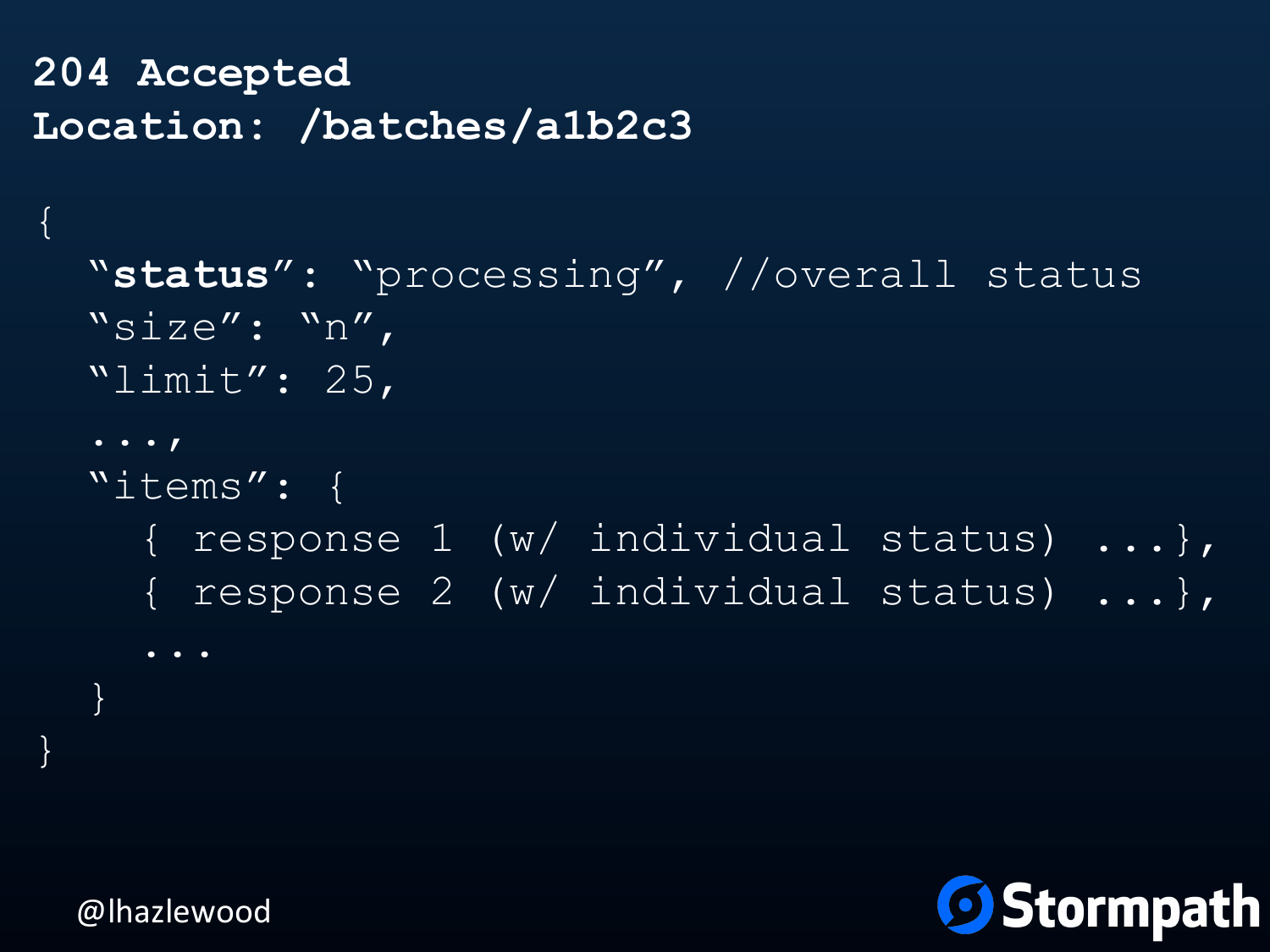

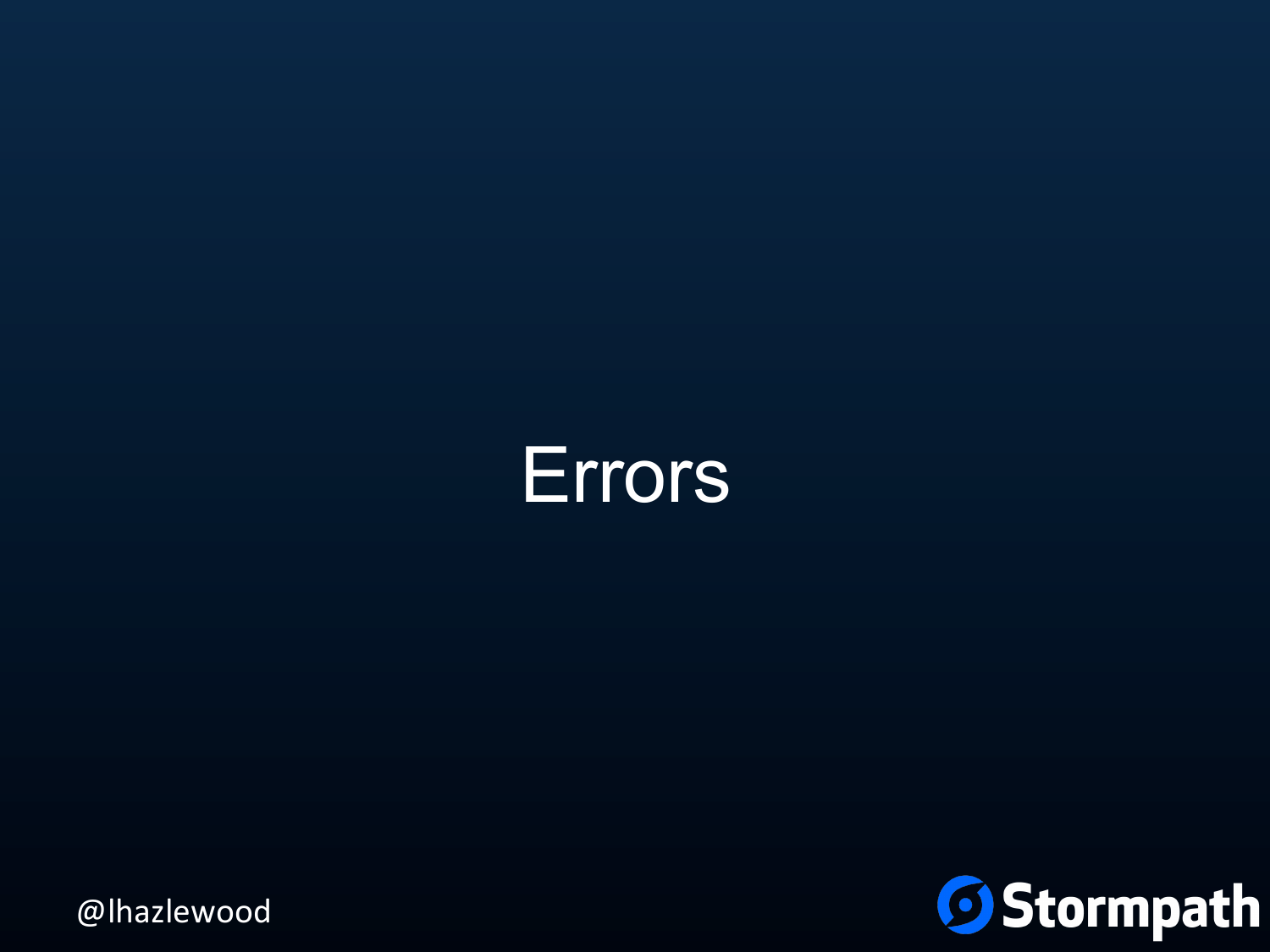- As descriptive as possible
- As much information as possible
- Developers are your customers

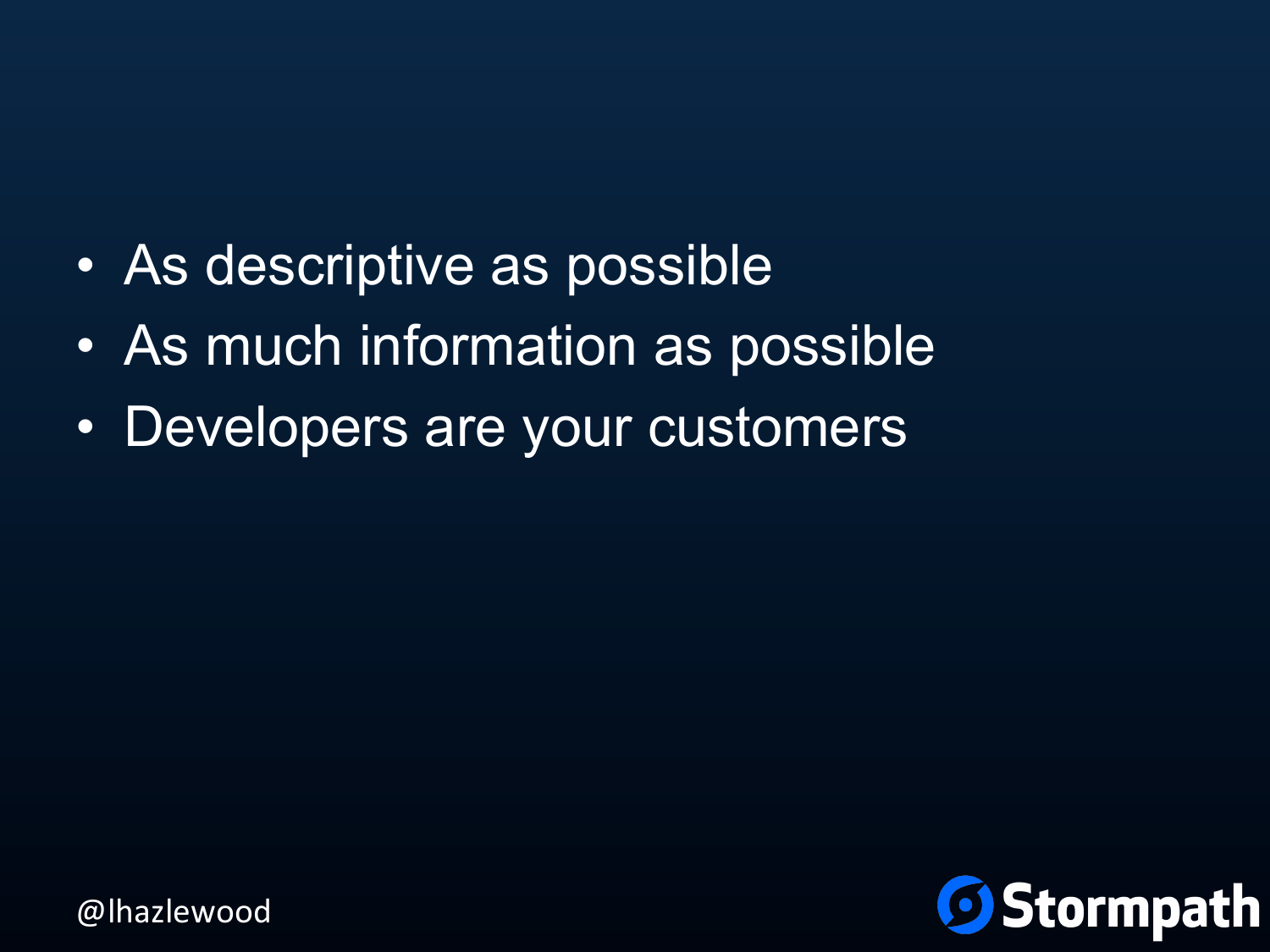```
POST /directories 
409 Conflict 
\{ "status": 409, 
   "code": 40924, 
   "property": "name", 
   "message": "A Directory named 'Avengers' 
already exists.", 
   "developerMessage": "A directory named 
'Avengers' already exists. If you have a stale
local cache, please expire it now.", 
   "moreInfo": "https://www.stormpath.com/docs/
api/errors/40924" 
}
```
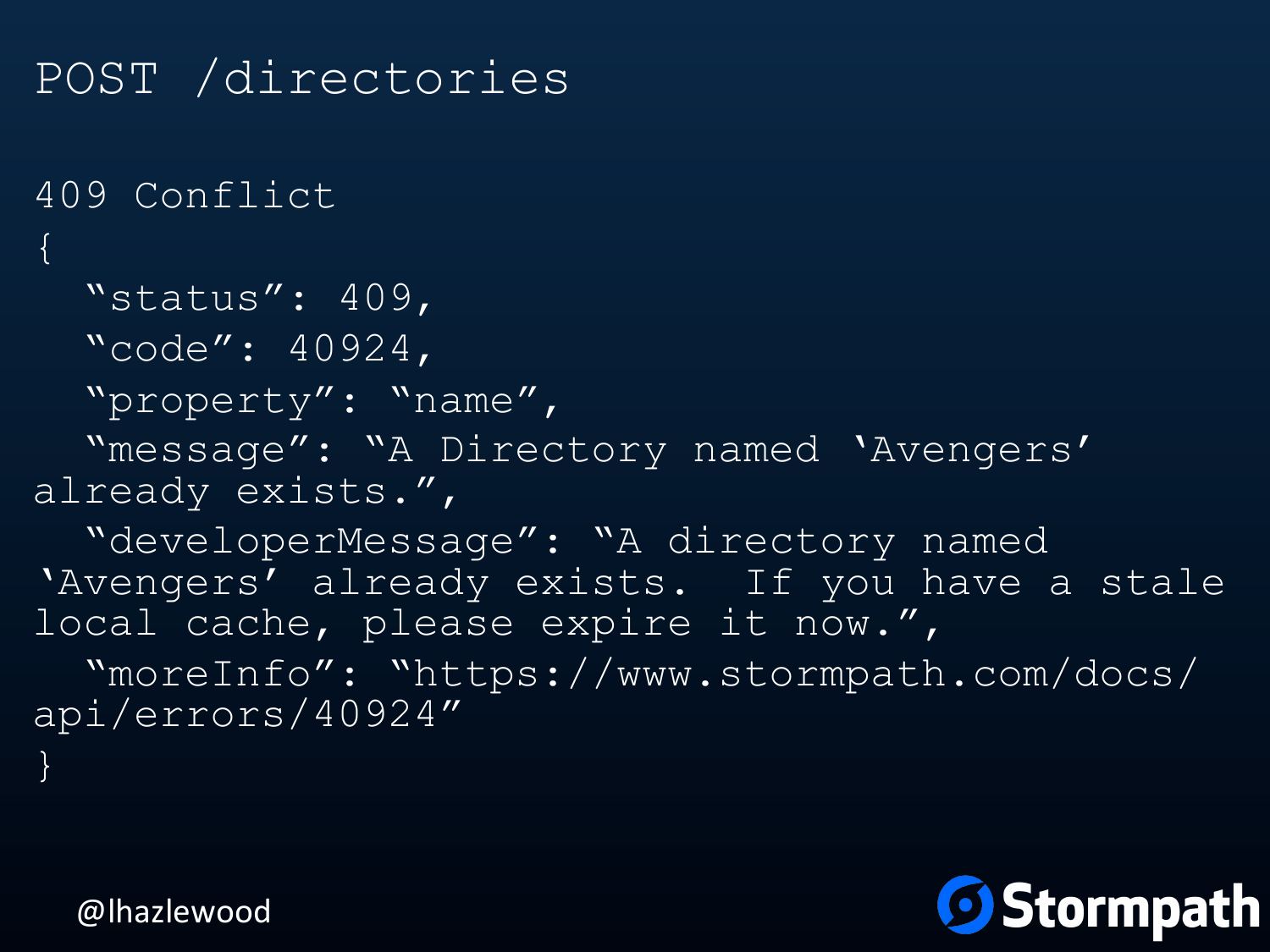

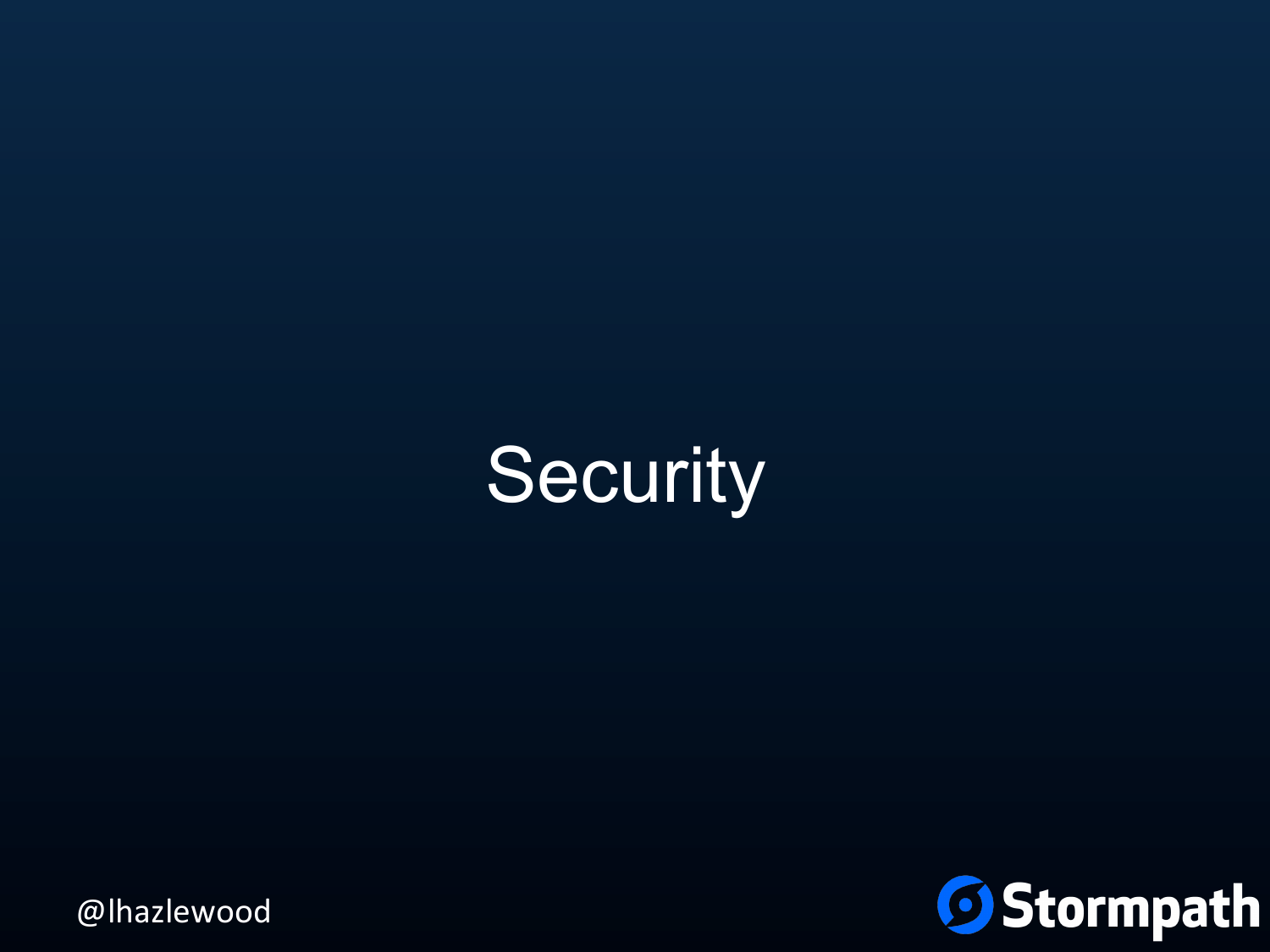Avoid sessions when possible Authenticate every request if necessary **Stateless** 

Authorize based on resource content, NOT URL!

Use Existing Protocol: Oauth 1.0a, Oauth2, Basic over SSL only

Custom Authentication Scheme: Only if you provide client code / SDK Only if you really, *really* know what you're doing

Use API Keys instead of Username/Passwords

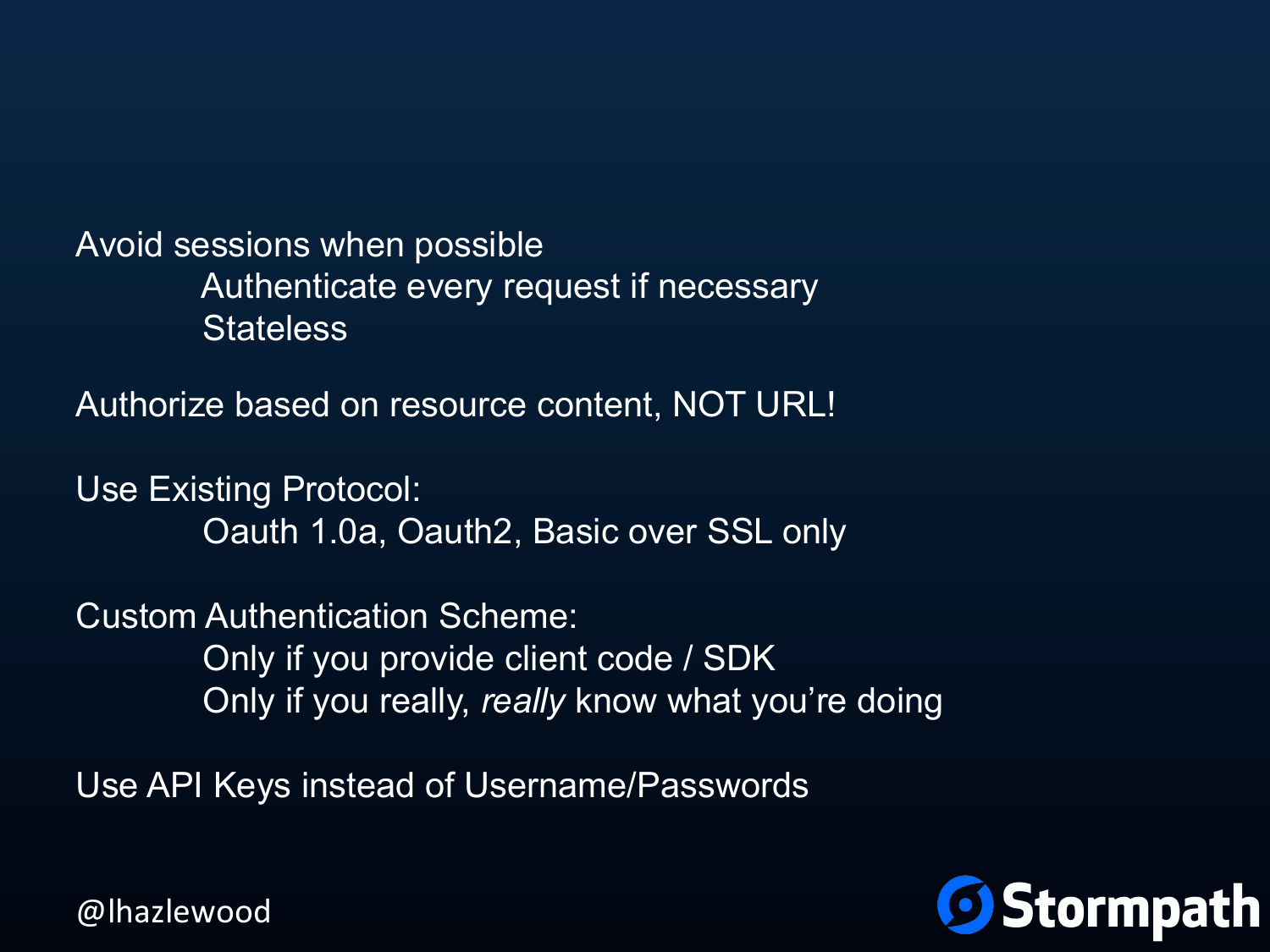## 401 vs 403

• 401 "Unauthorized" *really* means Unauthenticated

"You need valid credentials for me to respond to this request"

• 403 "Forbidden" *really* means Unauthorized

"Sorry, you're not allowed!"

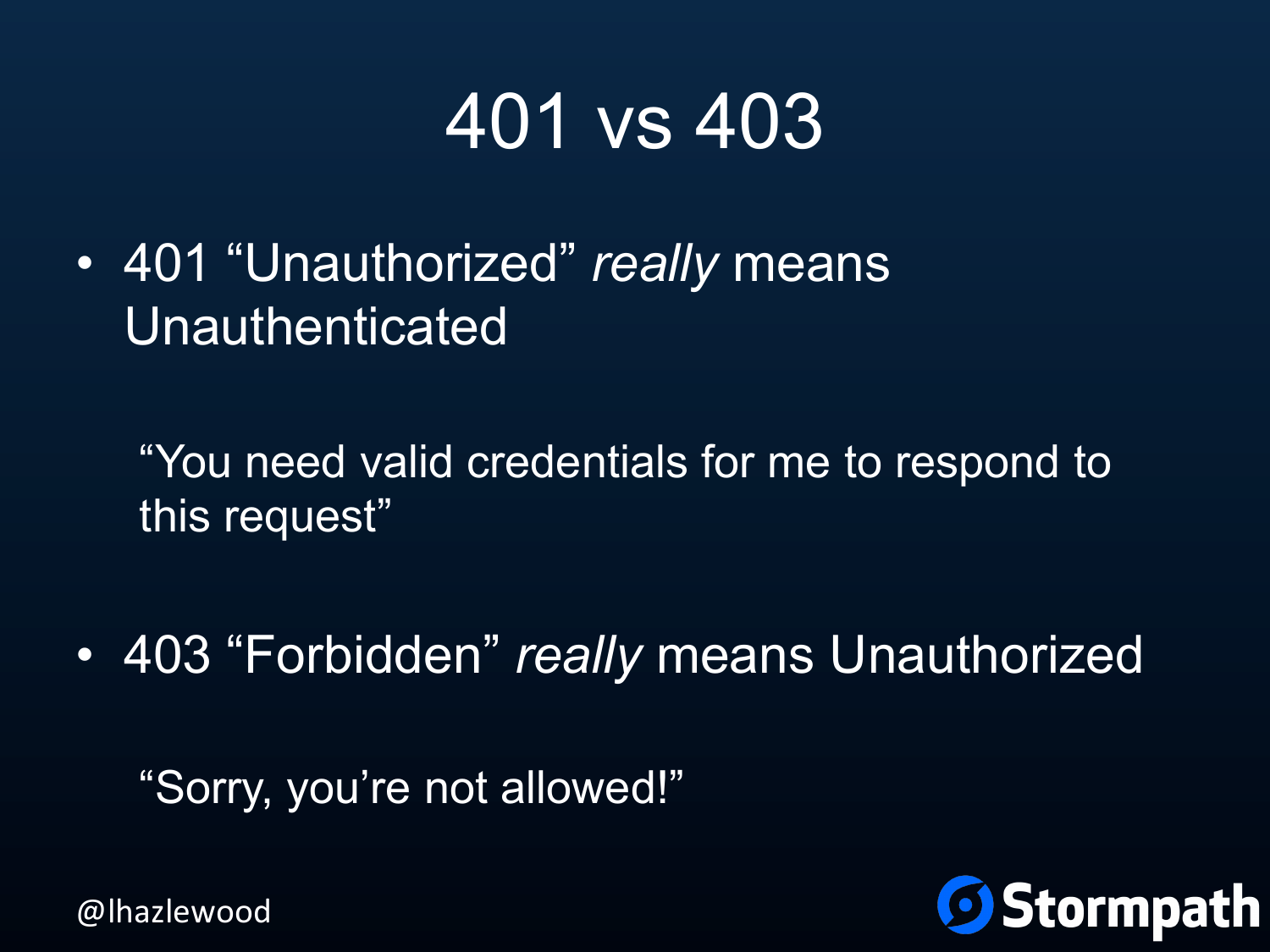# HTTP Authentication Schemes

• Server response to issue challenge:

WWW-Authenticate: *<scheme name>*  realm="Application Name"

• Client request to submit credentials:

Authorization: *<scheme name> <data>* 

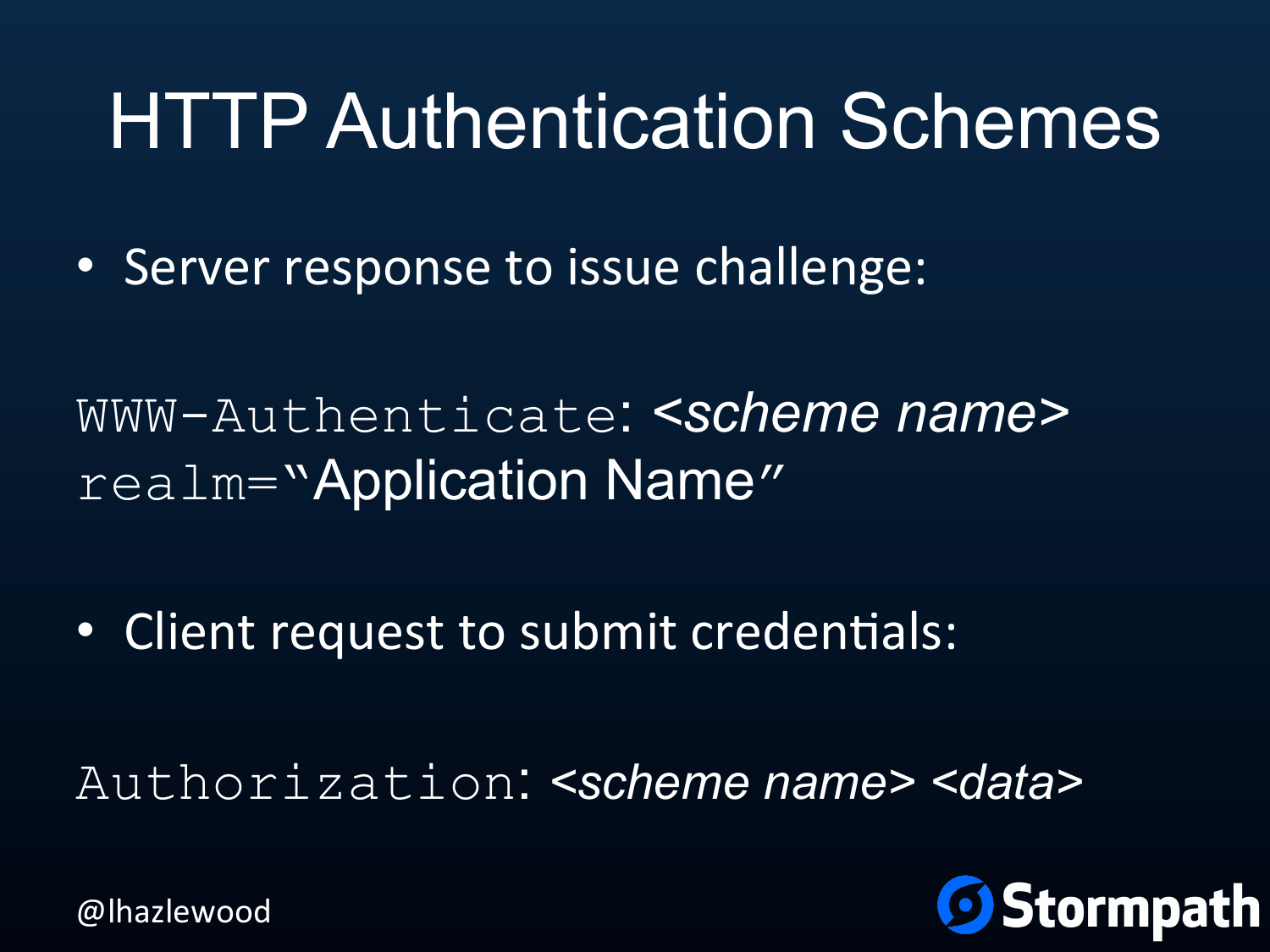# API Keys

- Entropy
- Password Reset
- Independence
- Scope
- Speed
- Limited Exposure
- Traceability

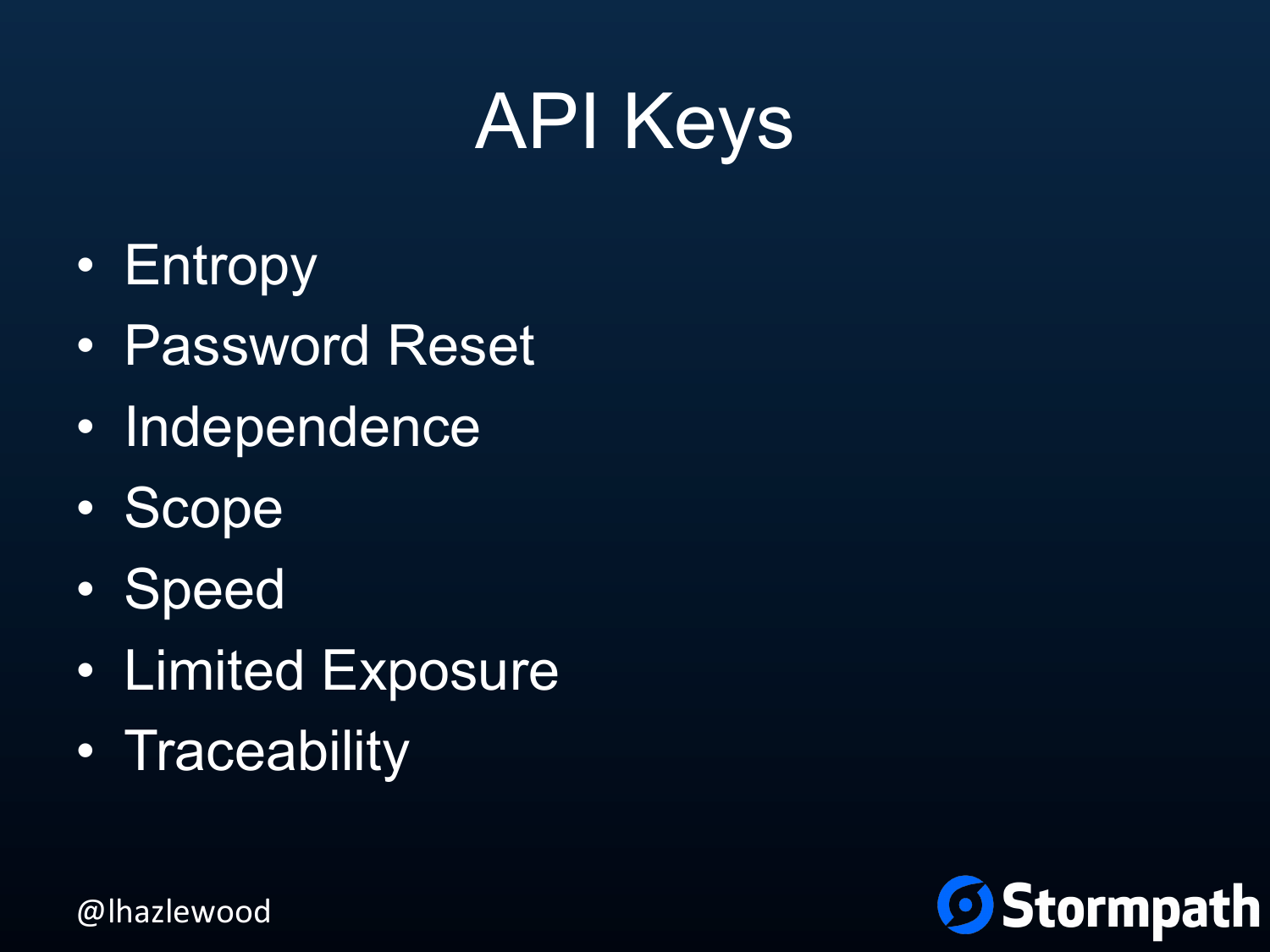

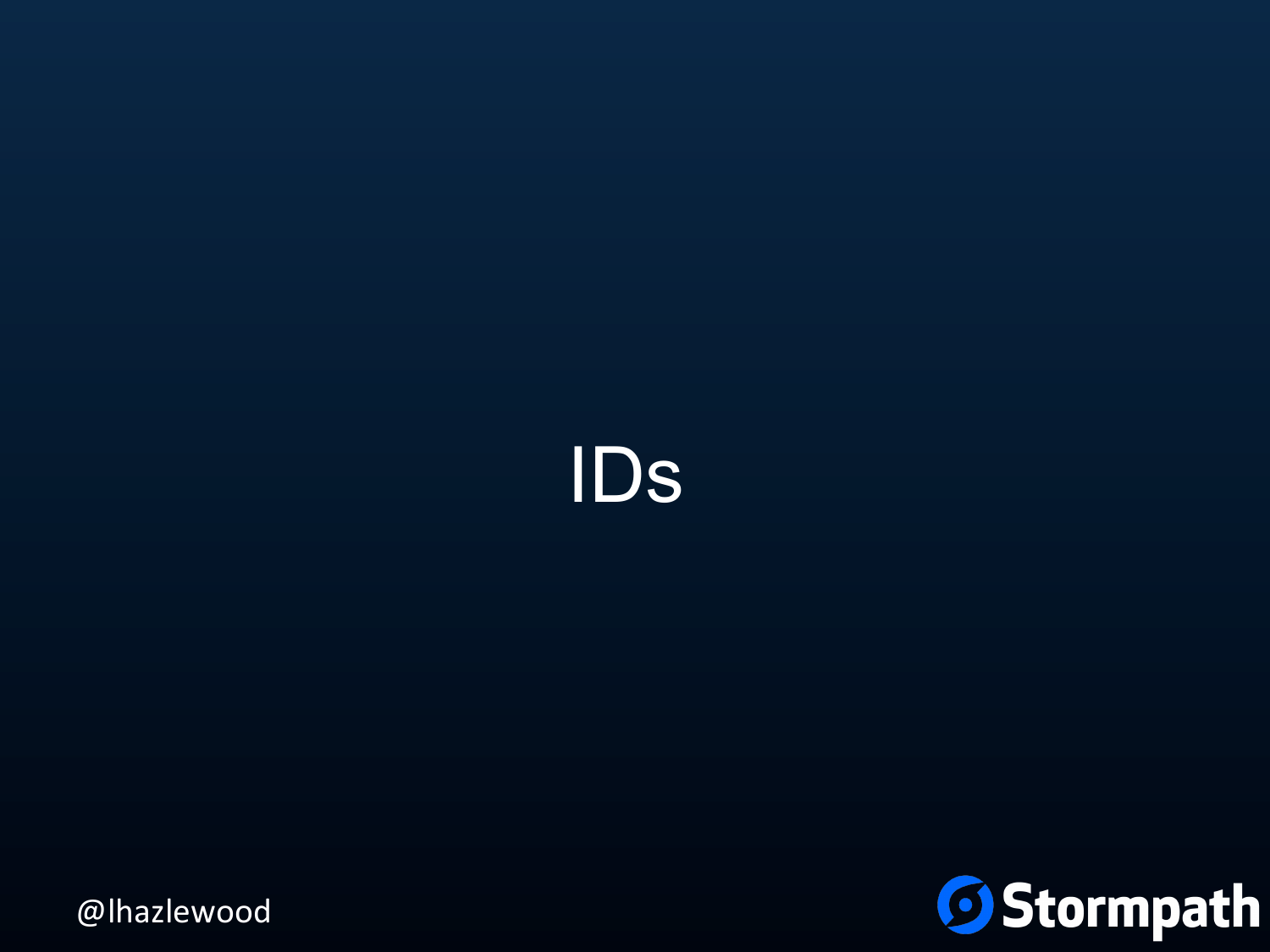- IDs should be opaque
- Should be globally unique
- Avoid sequential numbers (contention, fusking)
- Good candidates: UUIDs, 'Url64'

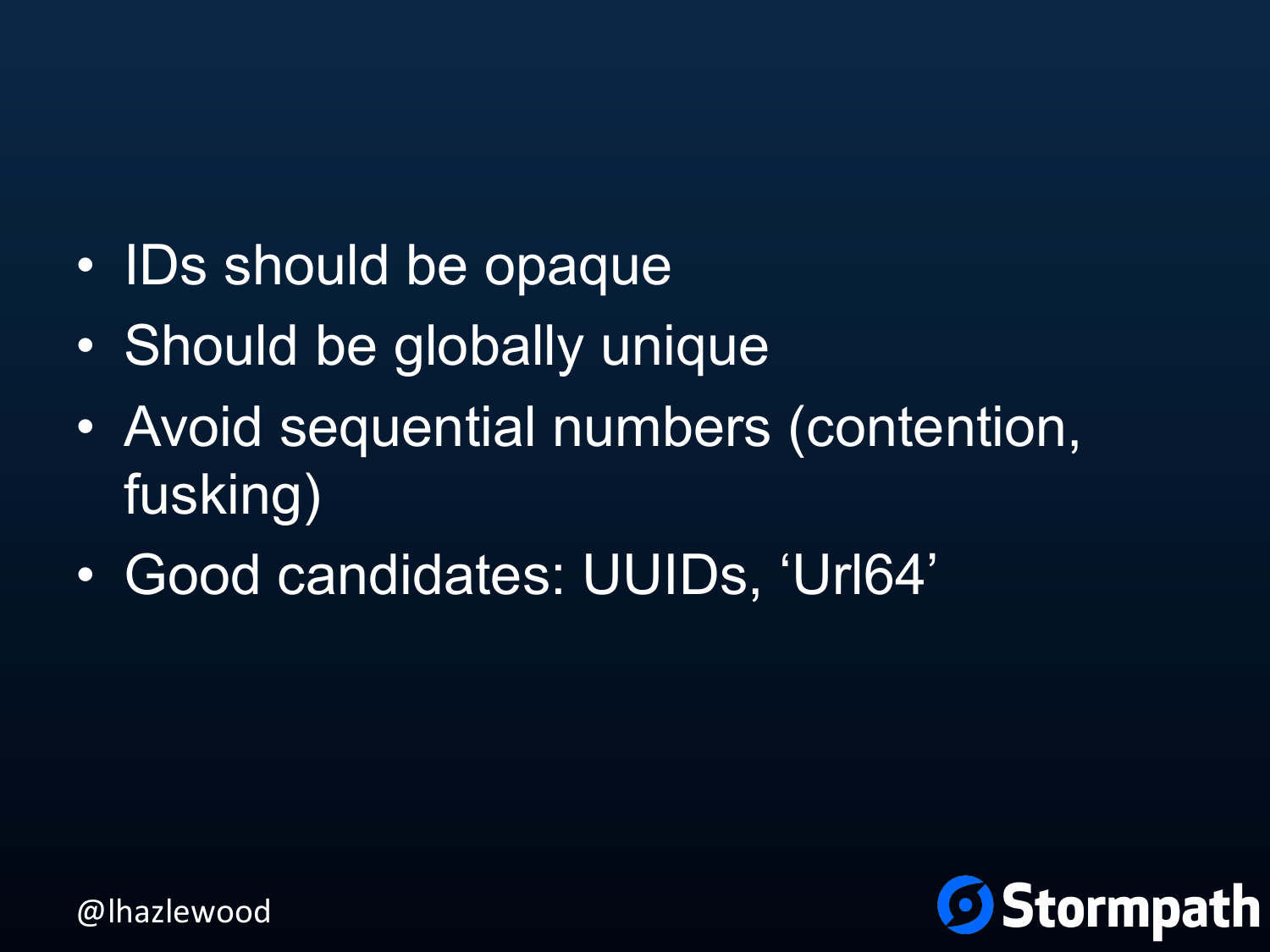# HTTP Method Overrides

**Stormpath**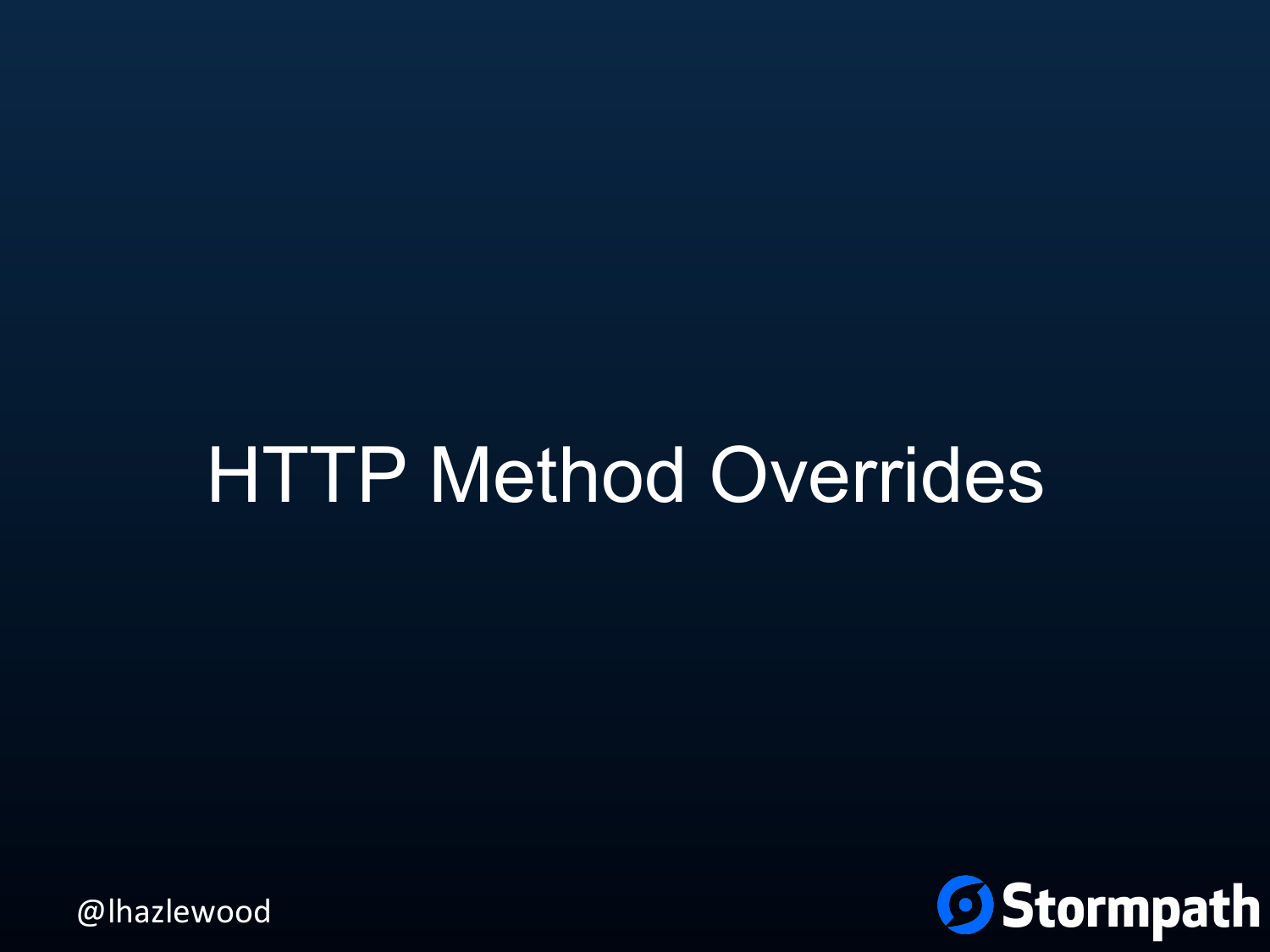#### POST /accounts/x7y8z9? method=DELETE

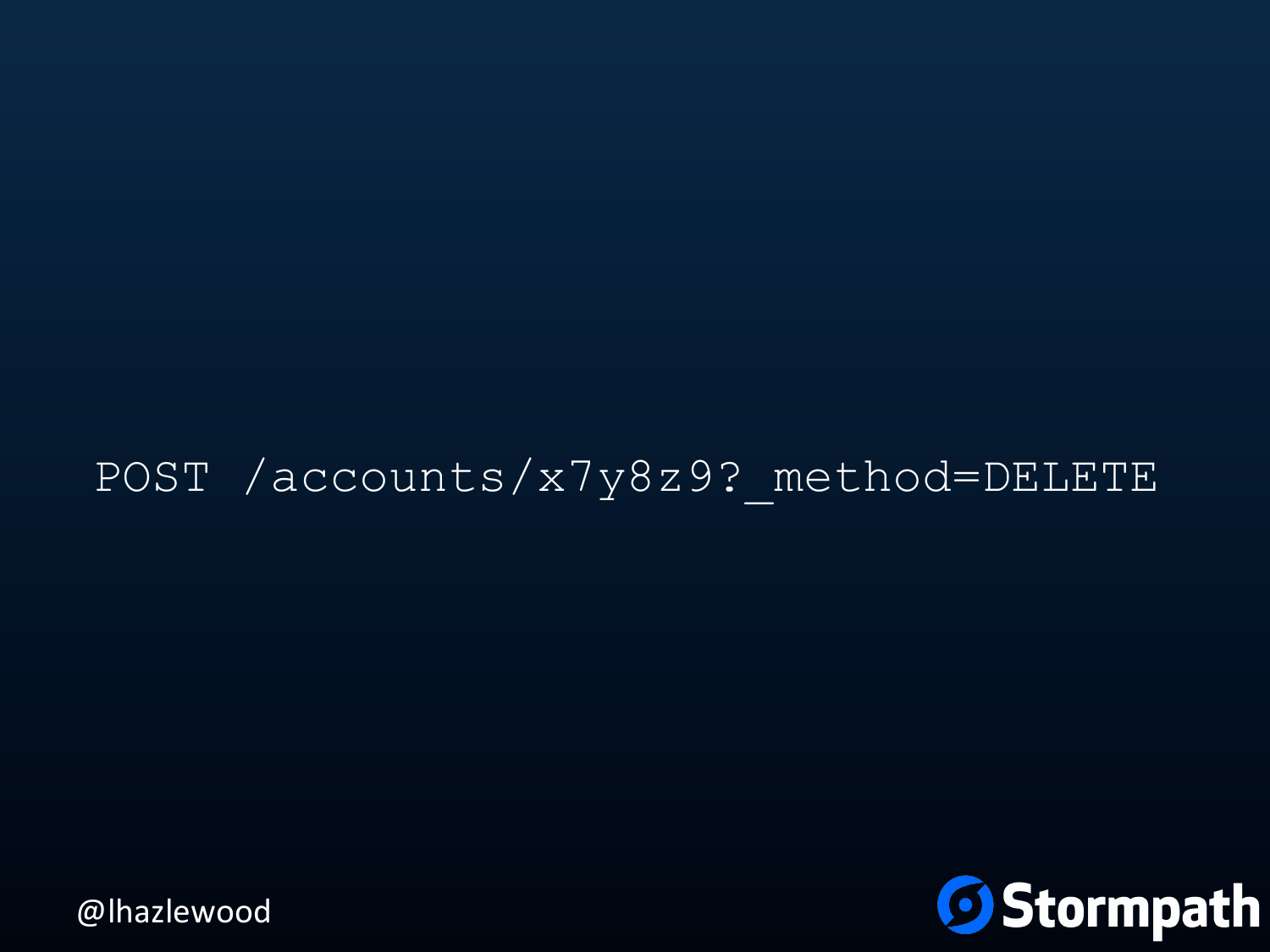### Caching & Concurrency Control

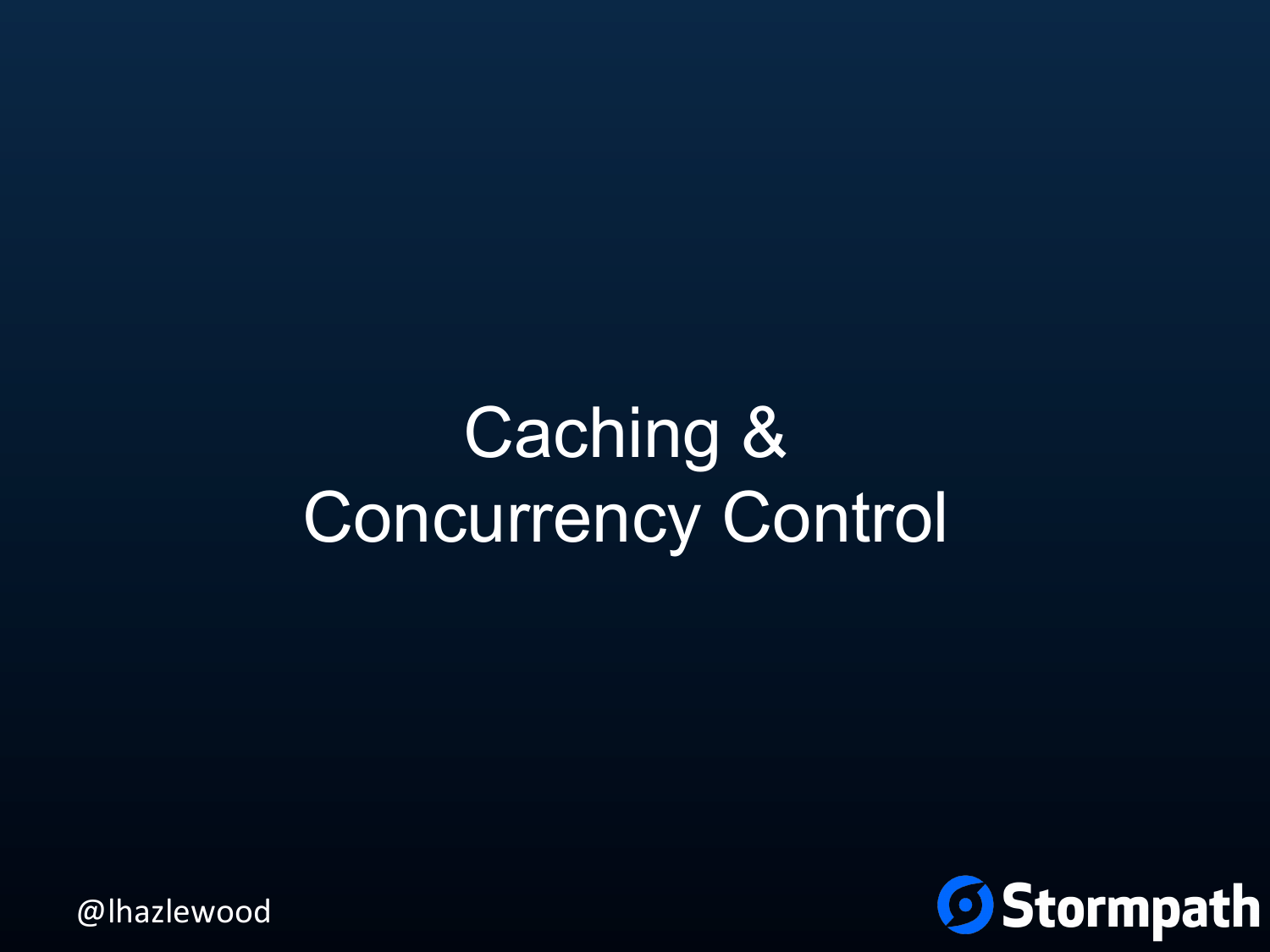#### Server (initial response): ETag: "686897696a7c876b7e"

#### Client (later request): If-None-Match: "686897696a7c876b7e"

Server (later response): 304 Not Modified

**Stormpath**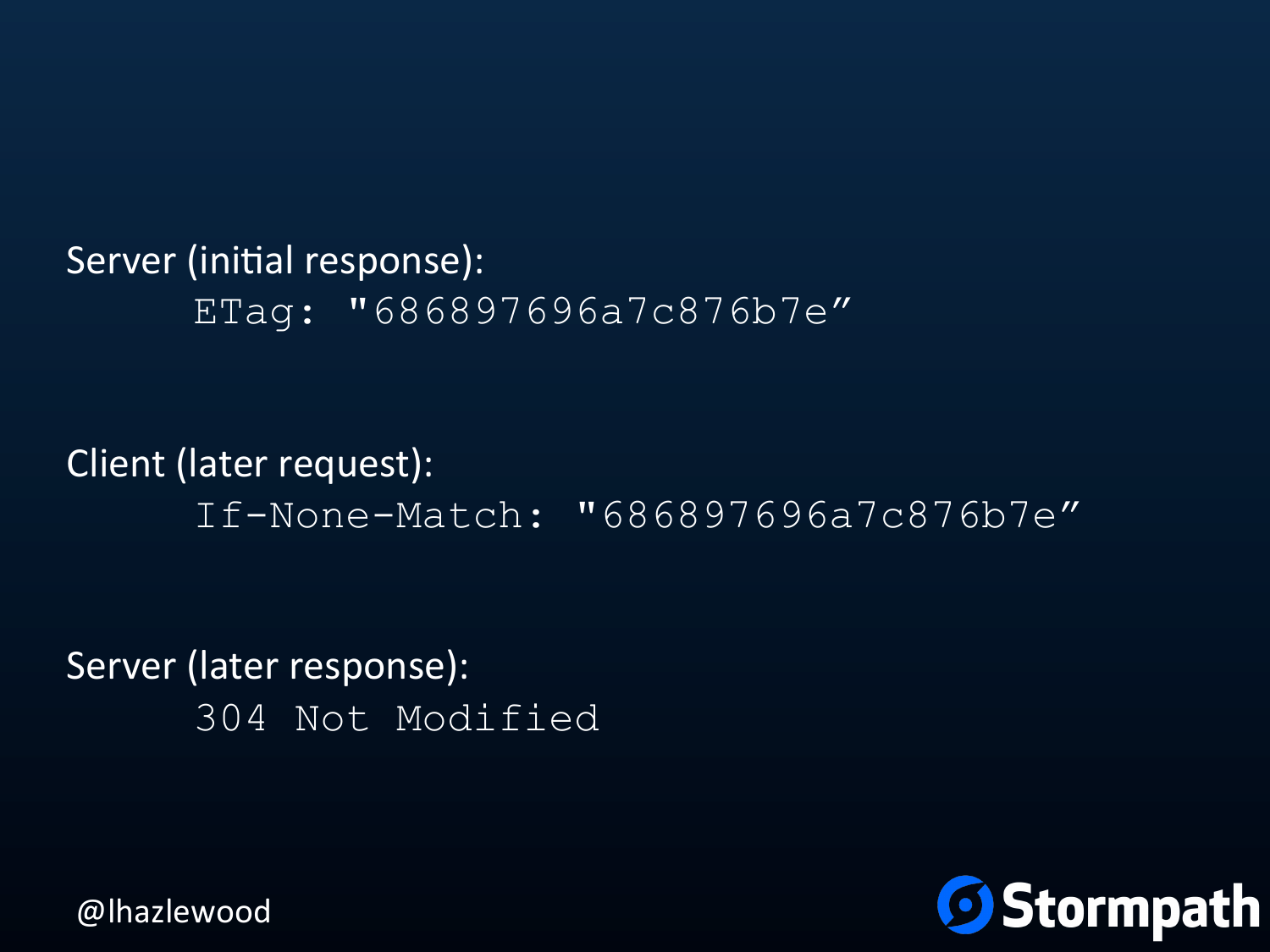### **Maintenance**

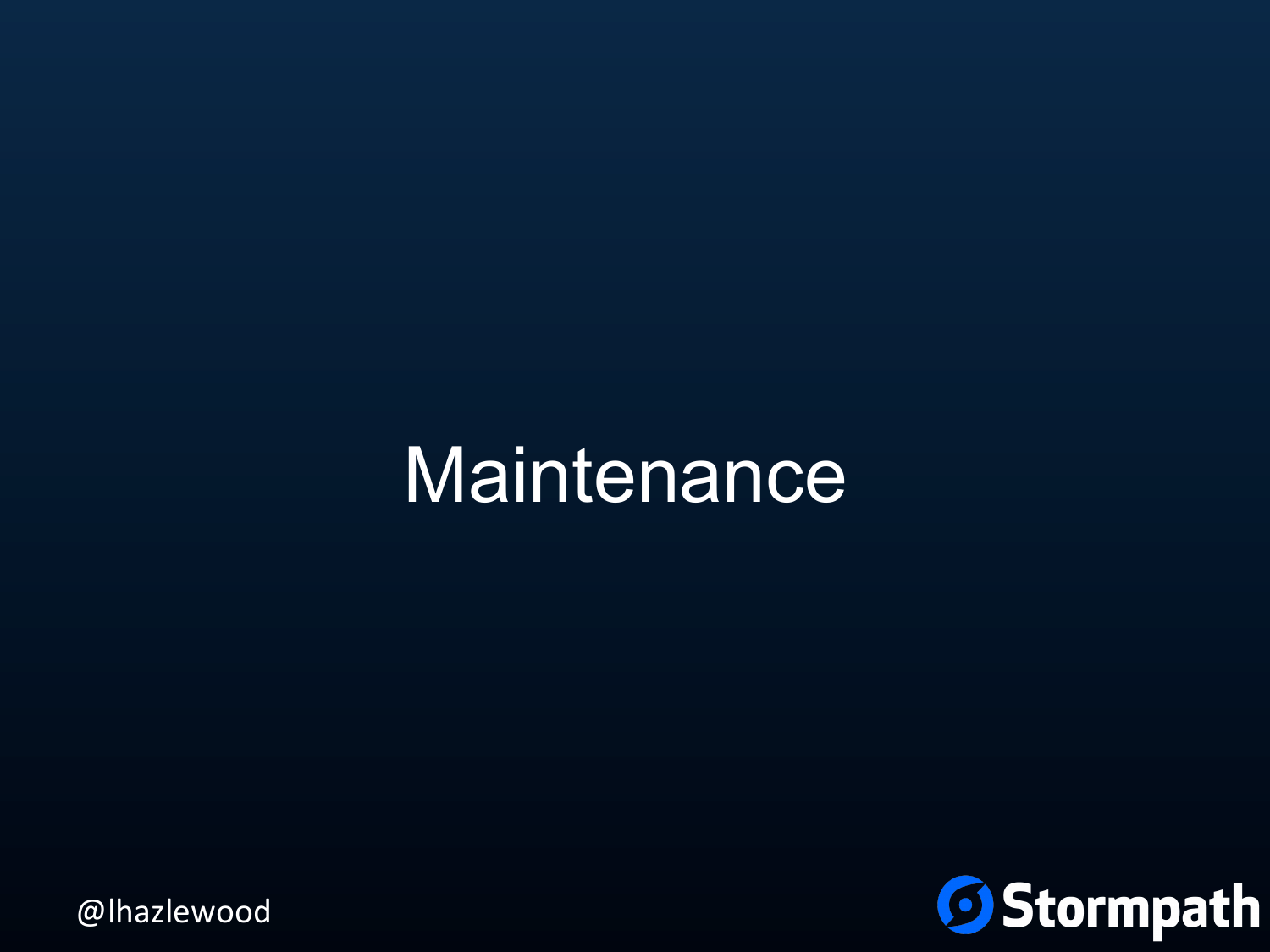## Use HTTP Redirects

## Create abstraction layer / endpoints when migrating

## Use well defined custom Media Types



@lhazlewood